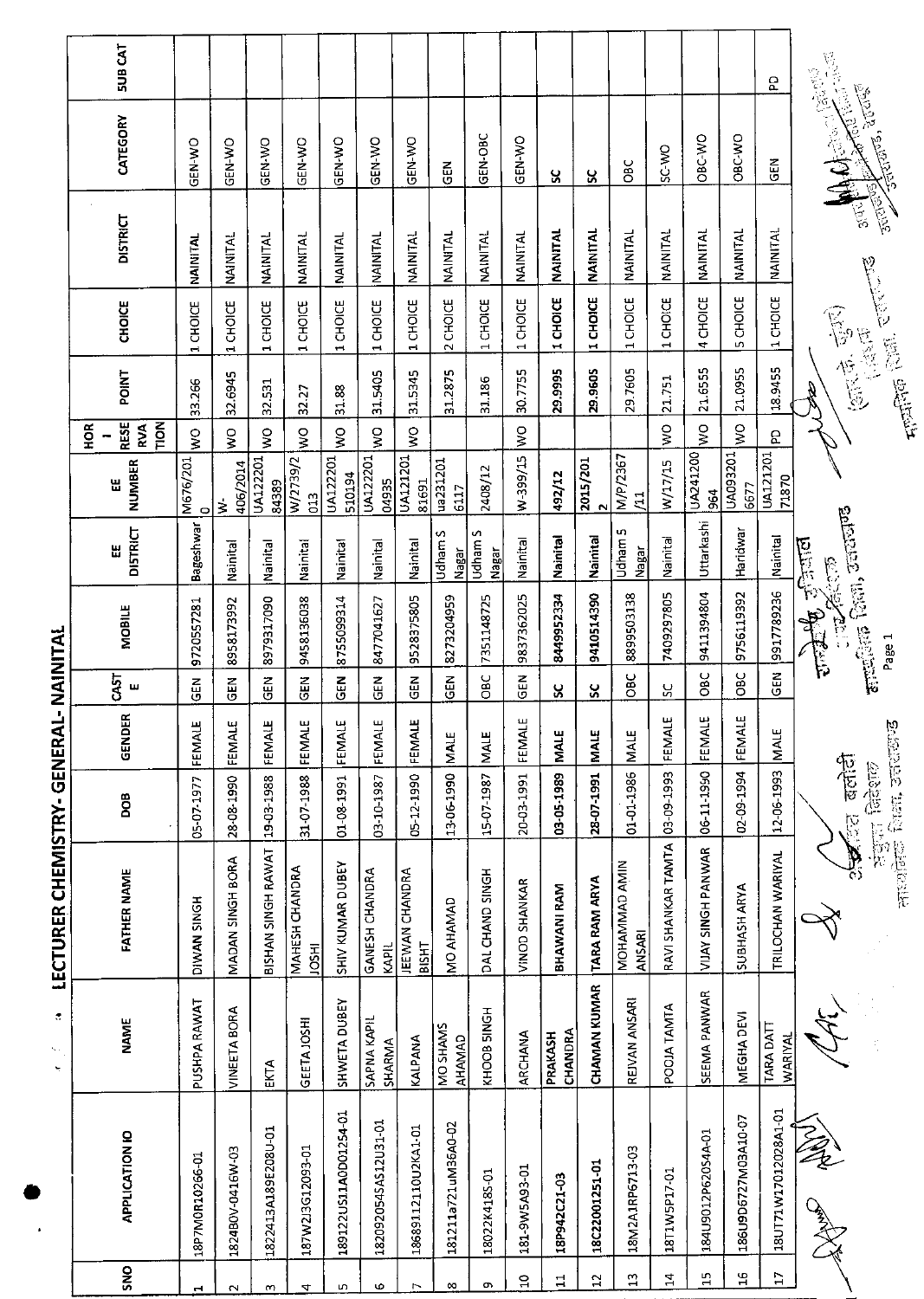|                |                       |                                  | LECTURER CHEMISTRY- GENERAL        |            | $\mathbf{I}_{\perp}$ |                   | CHAMOLI                                   |                      |                           |                                        |                          |                |                 |                                                                                  |               |
|----------------|-----------------------|----------------------------------|------------------------------------|------------|----------------------|-------------------|-------------------------------------------|----------------------|---------------------------|----------------------------------------|--------------------------|----------------|-----------------|----------------------------------------------------------------------------------|---------------|
| <b>SNO</b>     | <b>APPLICATION ID</b> | <b>NAME</b>                      | <b>FATHER NAME</b>                 | DOB        | GENDER               | 53<br>$\mathbf u$ | MOBILE                                    | <b>DISTRICT</b><br>Ш | <b>NUMBER</b><br>Ш        | <b>RESE</b><br>FION<br>Ř<br><b>RVA</b> | <b>POINT</b>             | CHOICE         | <b>DISTRICT</b> | CATEGORY                                                                         | <b>SUBCAT</b> |
| H              | 1851P2300a18u0011-01  | PREETI                           | NOHAN SINGH                        | 10-10-1989 | FEMALE               | M3O               | 9012060647                                | Chamoli              | ua031201<br>511800        | ş                                      | 33.311                   | 1 CHOICE       | CHAMOLI         | OK NJS                                                                           |               |
| $\sim$         | 18054PK88-01          | PRADEEP KUMAR                    | MOHAN PRASAD<br>KHANDURI           | 30-06-1980 | <b>MALE</b>          | M<br>GED          | 9568259229                                | Chamoli              | 548/08                    |                                        | 32.3375                  | 1 CHOICE       | CHAMOLI         | N<br>この                                                                          |               |
| $\omega$       | 1891RDMUF1170N-03     | NEELAM                           | RAJENDRA SINGH                     | 21-04-1987 | <b>FEMALE</b>        | <b>GΕN</b>        | 7535973883                                | Rudrapray<br>æ       | RUDMF10<br>79/11          | Ş                                      | 31.9575                  | 1 CHOICE       | CHAMOLI         | <b>OW-N3D</b>                                                                    |               |
| 4              | 18D32A011B218501U1-01 | SINGH DUNGRIYAL<br>BHUPENDRA     | PURAN SINGH<br><b>DUNGRIYAL</b>    | 03-06-1991 | <b>NALE</b>          | 능                 | 8126716416                                | Chamoli              | UA031201<br>511821        |                                        | 31.9215                  | 1 CHOICE       | CHAMOLI         | GEN-ST                                                                           |               |
| n,             | 1880137D2-01          | DEVI                             | MANDARWA<br>DALIP SINGH            | 25-06-1987 | FEMALE               | មិន<br>ស          | 8126484970                                | Chamoli              | 728/013                   | $\mathsf{S}^{\mathsf{O}}$              | 31.7825                  | 1 CHOICE       | CHAMOLI         | GEN-WO                                                                           |               |
| G              | 184R1097U8A3P2170-01  | PREETA RAWAT                     | NARENDER SINGH<br>RAWAT            | 20-11-1991 | FEMALE               | ទី<br>ទី          | 7895443134                                | Chamoli              | UA031201<br>84977         | Ş                                      | 31.6185                  | 1 CHOICE       | CHAMOLI         | GEN-WO                                                                           |               |
| ↖              | 18024A211378UP70N-01  | PRIYANKA NEGI                    | NANDAN SINGH NEGI                  | 27-03-1989 | FEMALE               | OBC               | 8477089760                                | Chamoli              | UA031201<br>74827         | Ş                                      | 31.5335                  | 1 CHOICE       | CHAMOLI         | GEN-OBC-WO                                                                       |               |
| œ              | 18U60401R72138A1-01   | <b>BAHUGUNA</b><br><b>RAJEEV</b> | <b>JAGDEESH PRASAD</b><br>BAHUGUNA | 05-09-1986 | MALE                 | $\frac{2}{5}$     | 8057904137                                | Chamoli              | UA031201<br>87146         |                                        | 31.1795                  | 1 CHOICE       | CHAMOLI         | N<br>この                                                                          |               |
| o              | 18W2-410DB152-01      | DEEPA BHANDARI                   | RAJENDRA SINGH                     | 10-11-1983 | FEMALE               | M3D               | 9557559163                                | Chamoli              | 214/2015<br>$\dot{z}$     | $\mathop{\mathsf{S}}$                  | 31.094                   | 1 CHOICE       | CHAMOLI         | <b>OK-N-SO</b>                                                                   |               |
| 음              | 18112U5240M01037NA-01 | MAMTA NEGI                       | DALIP SINGH NEGI                   | 04-07-1981 | FEMALE               | <b>ABO</b>        | 8791544668                                | Chamoli              | UA031201<br>510742        | $\frac{1}{2}$                          | 31.0435                  | 1 CHOICE       | CHAMOLI         | GEN-WO                                                                           |               |
| $\mathbf{H}$   | 18A18002H03201S4U-01  | <b>HARENDRA SINGH</b>            | NATTHA SINGH                       | 24-01-1987 | <b>MALE</b>          | OBC               | 9927214421                                | Chamoli              | UA031200<br>81204         |                                        | 30.869                   | 1 CHOICE       | CHAMOLI         | GEN-OBC                                                                          |               |
| 5              | 181127UA3P028210M-01  | <b>MEERA PAL</b>                 | BALWANT SINGH PAL                  | 15-06-1977 | FEMALE               | 57                | 7060626139                                | Chamoli              | UA031201<br>82271         | Ş                                      | 30.804                   | 1 CHOICE       | CHAMOLI         | GEN-T-WO                                                                         |               |
| $\mathfrak{D}$ | 181082PN59-01         | PREMA NEGI                       | <b>JASPAL SINGH NEGI</b>           | 02-07-1988 | FEMALE               | GEN               | 8171215772                                | Dehradun             | 8950/12                   | $\frac{1}{2}$                          | 30.7005                  | 1 CHOICE       | CHAMOL          | GEN-WO                                                                           |               |
| 궄              | 1814A81654-02         | ANUPAM SINGH                     | ABBAL SINGH                        | 24-09-1987 | <b>MALE</b>          | <b>GEN</b>        | 7895287154                                | Chamoli              | 4861/14                   |                                        | 30.206                   | 1 CHOICE       | CHAMOLI         | $rac{2}{5}$                                                                      |               |
| $\frac{1}{2}$  | 186M156S5D2-01        | DEVENDRA SINGH                   | <b>SHOOR SINGH</b>                 | 06-05-1977 | MALE                 | <b>GEN</b>        | 7302013266                                | Chamoli              | M6565/12                  |                                        | 29.8305                  | 1 CHOICE       | CHAMOLI         | 군<br>5                                                                           |               |
| 9Ļ             | 181243104U-01         | UPENDRA KUMAR                    | <b>NAL INEERANJAN</b>              | 02-01-1982 | <b>MALE</b>          | $\frac{2}{5}$     | 7310652846                                | Chamoli              | 1342/014                  |                                        | 28.8715                  | 1 CHOICE       | CHAMOLI         | 군<br>55                                                                          |               |
| F              | 182860PA3831U013T-01  | PARUL THAPLIYAL                  | CHANDRA PRAKASH<br>THAPLIYAL       | 05-04-1994 | FEMALE               | <b>GEN</b>        | 9971086506                                | Chamoli              | UA031201<br>88336         | Ş                                      | 22.0855                  | 2 CHOICE       | CHAMOLI         | <b>OK-N-NO</b>                                                                   |               |
| $\frac{8}{10}$ | 18142221U105LA95N1-02 | LAKHI NEGI                       | ANAND SINGH NEGI                   | 10-12-1990 | FEMALE               | GEN               | 8958414617                                | Pauri                | <b>UA152201</b><br>521941 | Ş                                      | 22.049                   | 2 CHOICE       | CHAMOLI         | GEN-WO                                                                           |               |
| ă              | 18911U38A620P206-02   | PREETI KIMOTHI                   | RAKESH CHANDRA<br>KIMOTHI          | 05-10-1995 | FEMALE               | $rac{1}{6}$       | 9997379642                                | Chamoli              | UA031201<br>82966         | $\frac{1}{2}$                          | 21.9555                  | 1 CHOICE       | CHAMOLI         | GEN-WO                                                                           |               |
|                | Talet                 | می موالع<br>مراجع                |                                    |            |                      |                   | <b>THE CONDITACTS</b><br>ಳ<br><b>Fage</b> |                      |                           |                                        | $\widehat{\mathbb{S}}_9$ |                |                 | <b>Artis Bulletin</b><br>P.1<br>12.<br><b>Fantanes</b> , agencal<br>$\mathbb{Z}$ |               |
|                |                       |                                  |                                    |            |                      |                   |                                           |                      |                           |                                        | <b>CARE BUSIT</b>        | <b>Richard</b> |                 |                                                                                  |               |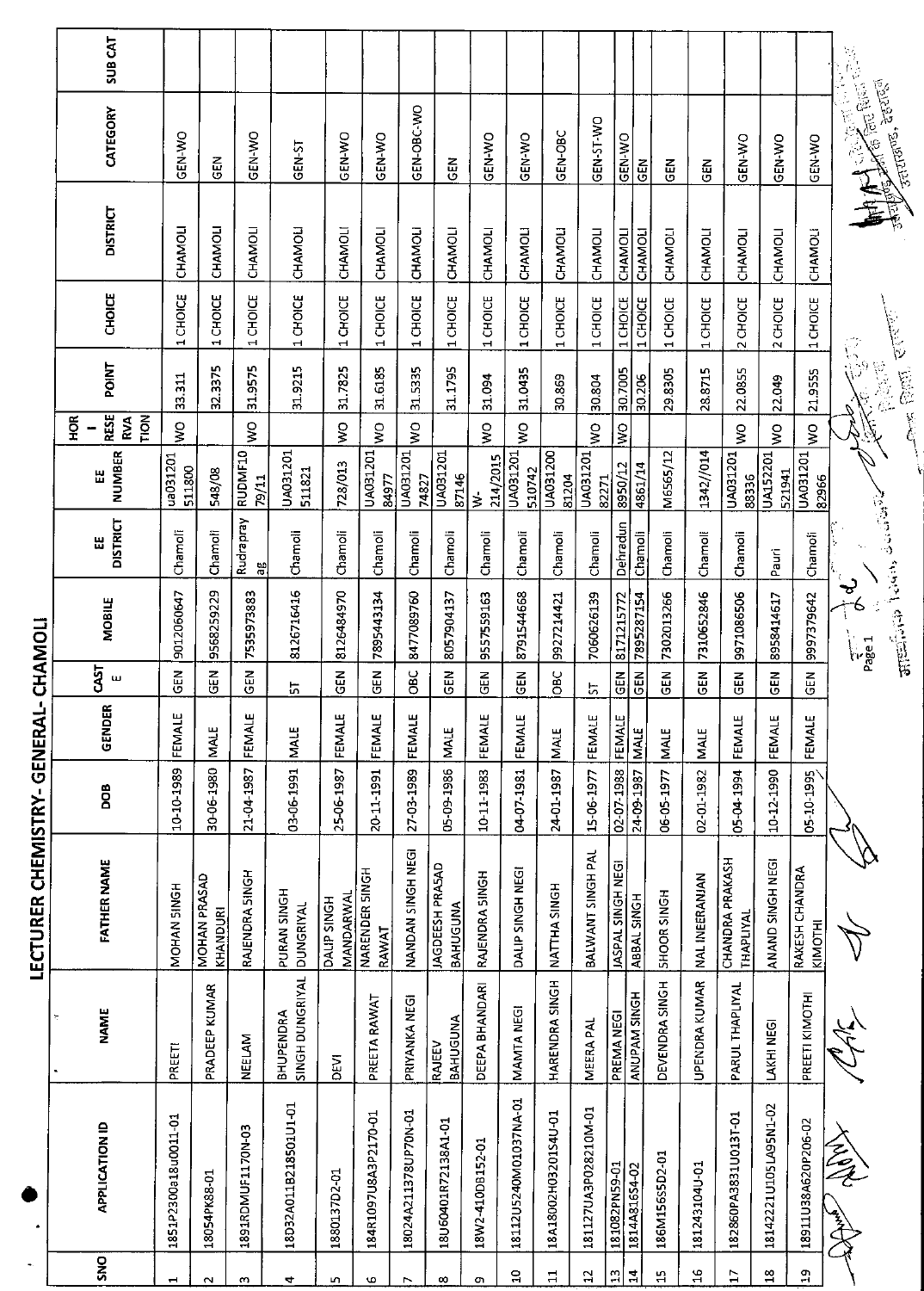|                                        | <b>SUBCAT</b>                                         |                            |                                      |                         |                                |                      |                            |                      |                       |                         |                      |                          |                         |                                       |                      |                      |                          |                          |                 | <b>Company of the Property of Action</b>                                                                                                                                                                                                                                                                                             |
|----------------------------------------|-------------------------------------------------------|----------------------------|--------------------------------------|-------------------------|--------------------------------|----------------------|----------------------------|----------------------|-----------------------|-------------------------|----------------------|--------------------------|-------------------------|---------------------------------------|----------------------|----------------------|--------------------------|--------------------------|-----------------|--------------------------------------------------------------------------------------------------------------------------------------------------------------------------------------------------------------------------------------------------------------------------------------------------------------------------------------|
|                                        | CATEGORY                                              | GEN-WO                     | <b>GEN</b>                           | <b>ON-N-SO</b>          | GEN-WO                         | GEN-WO               | <b>GEN-WO</b>              | GEN-WO               | <b>GEN</b>            | OBC                     | <b>SC</b>            | ORC-WO                   | မ္မ<br>၁                | ORC-WO                                | <b>OBC</b>           | SC-WO                | ON CS                    | <b>CW-JS</b>             | <u>ყ</u>        | र्तिताउल - देखराड़ा                                                                                                                                                                                                                                                                                                                  |
|                                        | <b>DISTRICT</b>                                       | CHAMOLI                    | CHAMOLI                              | CHAMOLI                 | CHAMOLI                        | CHAMOLI              | CHAMOLI                    | CHAMOLI              | CHAMOLI               | CHAMOLI                 | CHAMOLI              | CHAMOLI                  | CHAMOLI                 | CHAMOLI                               | CHAMOLI              | CHAMOLI              | CHAMOLI                  | CHAMOLI                  | CHAMOLI         |                                                                                                                                                                                                                                                                                                                                      |
|                                        | <b>CHOICE</b>                                         | 2 CHOICE                   | 1 CHOICE                             | 1 CHOICE                | 9 CHOICE                       | 1 CHOICE             | 5 CHOICE                   | 2 CHOICE             | 2 CHOICE              | CHOICE<br>Ч,            | 4 CHOICE             | <b>6 CHOICE</b>          | 2 CHOICE                | <b>6 CHOICE</b>                       | <b>7 CHOICE</b>      | 2 CHOICE             | CHOICE<br>$\blacksquare$ | 1 CHOICE                 | 7 CHOICE        | 一<br>長<br>$\sqrt{\frac{1}{2}}$                                                                                                                                                                                                                                                                                                       |
|                                        | <b>POINT</b>                                          | 21.951                     | 21.933                               | 21.9225                 | 21.9105                        | 21.8735              | 21.843                     | 21.807               | 21.748                | 21.064                  | 21.051               | 21.0285                  | 20.926                  | 20.866                                | 20775                | 20.6035              | 20.5025                  | 20.4915                  | 19.9995         | 总管<br>$\begin{bmatrix} 1 & 0 & 0 \\ 0 & 0 & 0 \\ 0 & 0 & 0 \\ 0 & 0 & 0 \\ 0 & 0 & 0 \\ 0 & 0 & 0 \\ 0 & 0 & 0 & 0 \\ 0 & 0 & 0 & 0 \\ 0 & 0 & 0 & 0 \\ 0 & 0 & 0 & 0 & 0 \\ 0 & 0 & 0 & 0 & 0 \\ 0 & 0 & 0 & 0 & 0 \\ 0 & 0 & 0 & 0 & 0 & 0 \\ 0 & 0 & 0 & 0 & 0 & 0 \\ 0 & 0 & 0 & 0 & 0 & 0 \\ 0 & 0 & 0 & 0 & 0 & 0 \\ 0 & 0 & $ |
|                                        | <b>RESE</b><br><b>NOL1</b><br>$rac{\alpha}{2}$<br>RVA | ş                          |                                      | Ş                       | $\mathop{\mathsf{S}}$          | ş                    | $\frac{1}{2}$              | Š                    |                       |                         |                      | Ş                        |                         | Š                                     |                      | ş                    | ş                        | ş                        |                 |                                                                                                                                                                                                                                                                                                                                      |
|                                        | NUMBER<br>出                                           | UA051200<br>913001         | UA031201<br>63299                    | ua031201<br>511168      | <b>UA051201</b><br>5704        | UA031201<br>86533    | UA051201<br>812463         | ua031201<br>85682    | UA051201<br>813108    | UA031201<br>87420       | UA241201<br>88743    | UA241201<br>87166        | <b>UA151201</b><br>2256 | UA051201<br>67383                     | UA091201<br>610477   | UA0S1201<br>621298   | UA031201<br>4W4337       | <b>UA031201</b><br>63719 | 16510/14        |                                                                                                                                                                                                                                                                                                                                      |
|                                        | <b>DISTRICT</b><br>쎲                                  | Dehradun                   | Chamoli                              | Chamoli                 | Dehradun                       | Chamoli              | Dehradun                   | Chamoli              | Dehradun              | Chamoli                 | Uttarkashi           | Uttarkashi               | Pauri                   | Dehradun                              | Haridwar             | Dehradun             | Chamoli                  | Chamoli                  | Haridwar        |                                                                                                                                                                                                                                                                                                                                      |
|                                        | <b>MOBILE</b>                                         | 7465958827                 | 7417159225                           | 9557523562              | 9568645964                     | 7895272167           | 9720757442                 | 9456564409           | 9557882909            | 8126603153              | 8126662103           | 9410108346               | 8477972817              | 9997278479                            | 9760130307           | 7302162592           | 7500521562               | 9012574865               | 8057502251      | $\tau$ and $\Omega$ and $\sigma$ arranged<br><b>arcing Compare</b><br>Page 2 and Rustop                                                                                                                                                                                                                                              |
|                                        | CS <br>щ                                              | <b>GEN</b>                 | čEN                                  | $\frac{2}{9}$           | <b>GEN</b>                     | GEN                  | $\tilde{E}$                | <b>GEN</b>           | <b>GEN</b>            | а<br>Овс                | ა<br>შ               | <b>OBC</b>               | <b>OBC</b>              | OBC                                   | ე<br>შე              | ပ္တ                  | S.                       | $\overline{S}$           | χ               |                                                                                                                                                                                                                                                                                                                                      |
|                                        | <b>GENDER</b>                                         | FEMALE                     | <b>MALE</b>                          | FEMALE                  | FEMALE                         | FEMALE               | FEMALE                     | FEMALE               | MALE.                 | <b>MALE</b>             | <b>MALE</b>          | FEMALE                   | <b>MALE</b>             | FEMALE                                | MALE                 | FEMALE               | FEMALE                   | FEMALE                   | <b>IMALE</b>    | p<br>電信                                                                                                                                                                                                                                                                                                                              |
|                                        | DOB                                                   | 01-11-1987                 | 28-08-1994                           | 24-09-1993              | 02-04-1995                     | 05-07-1992           | 01-04-1987                 | 05-06-1991           | 31-03-1992            | 25-05-1994              | 23-06-1995           | 04-06-1990               | 15-08-1992              | 08-03-1992                            | 15-08-1991           | 25-05-1994           | 30-01-1995               | 15-05-1994               | 24-04-1992      | <b>READER SEEN SEENS</b><br>$\mathcal{A}$ and finders<br>अल्बादर                                                                                                                                                                                                                                                                     |
| <b>LECTURER CHEMISTRY-GERAL-CHAMOL</b> | <b>FATHER NAME</b>                                    | MADHWANAND                 | KUNWAR SINGH<br>BARTWAL              | LAXMI PRASAD<br>KIMOTHI | MAHIMA NAND<br><b>JAKHMOLA</b> | BHAWAN SINGH         | BIRENDER SINGH             | DHIRAJ SINGH         | JAI PAL SINGH RAWAT   | RANJEET SINGH<br>GUSAIN | KESHVANAND MISHRA    | JOT SINGH CHAUHAN        | BIRENDRA SINGH          | <b>JAYDEV PRASAD</b><br><b>IAGURI</b> | NIZAMUDDEEN          | <b>SITA RAM</b>      | KAMAL LAL BHARTI         | BALLU RAM DHIMAN         | <b>TELU RAM</b> |                                                                                                                                                                                                                                                                                                                                      |
|                                        | <b>NAME</b>                                           | KM REKHA<br><b>DEVRANI</b> | <b>ANKIT SINGH</b><br><b>BARTWAL</b> | ANJALI KIMOTHI          | VANDANA                        | SAROJ FARSWAN        | LAXMI ASWAL                | KM POOIA             | DEEPAK RAWAT          | MAHABEER SINGH          | ANKIT MISHRA         | CHAUHAN<br><b>NOOTAN</b> | MUKESH SINGH<br>KANDARI | NIRMALA                               | KHUSRUDEEN           | <b>SONIA</b>         | RITU BHARTI              | REENA DHIMAN             | SHAHDEV KUMAR   |                                                                                                                                                                                                                                                                                                                                      |
|                                        | <b>APPLICATION ID</b>                                 | 1801K50A1D0003129U-01      | 183A63B1U92109A02-01                 | 183161Aa110215uK80-01   | 18170042A1V5U50-01             | 18U312A51083F5603-01 | 183A0A4821L110526U-01      | 186u3851208PK210a-01 | 18R1D82UA381500101-01 | 1801203MU2A408157-03    | 188M4287U412A01A3-01 | 181670U482C12N6A1-D1     | 1825M2510A2KU611-01     | 18U2A0731350N816-05                   | 189K7070U411102A6-02 | 18819526002S2A1U1-04 | 181W23ARB7410303U4-01    | 18A713D026019U1R3-D1     | 1855114K106-01  | 全手                                                                                                                                                                                                                                                                                                                                   |
|                                        | <b>SNO</b>                                            | 20                         | $\overline{z}$                       | $\mathbf{z}$            | 23                             | $\overline{2}$       | $\boldsymbol{\mathcal{Z}}$ | 26                   | $\overline{27}$       | $28$                    | $\mathbf{S}$         | 50                       | 식                       | $\overline{32}$                       | 33                   | $\boldsymbol{34}$    | $\frac{1}{2}$            | 36                       | Ψ               |                                                                                                                                                                                                                                                                                                                                      |

**I ECTILDED CUEMAISTDV\_GENEDAL\_CUAMOLI**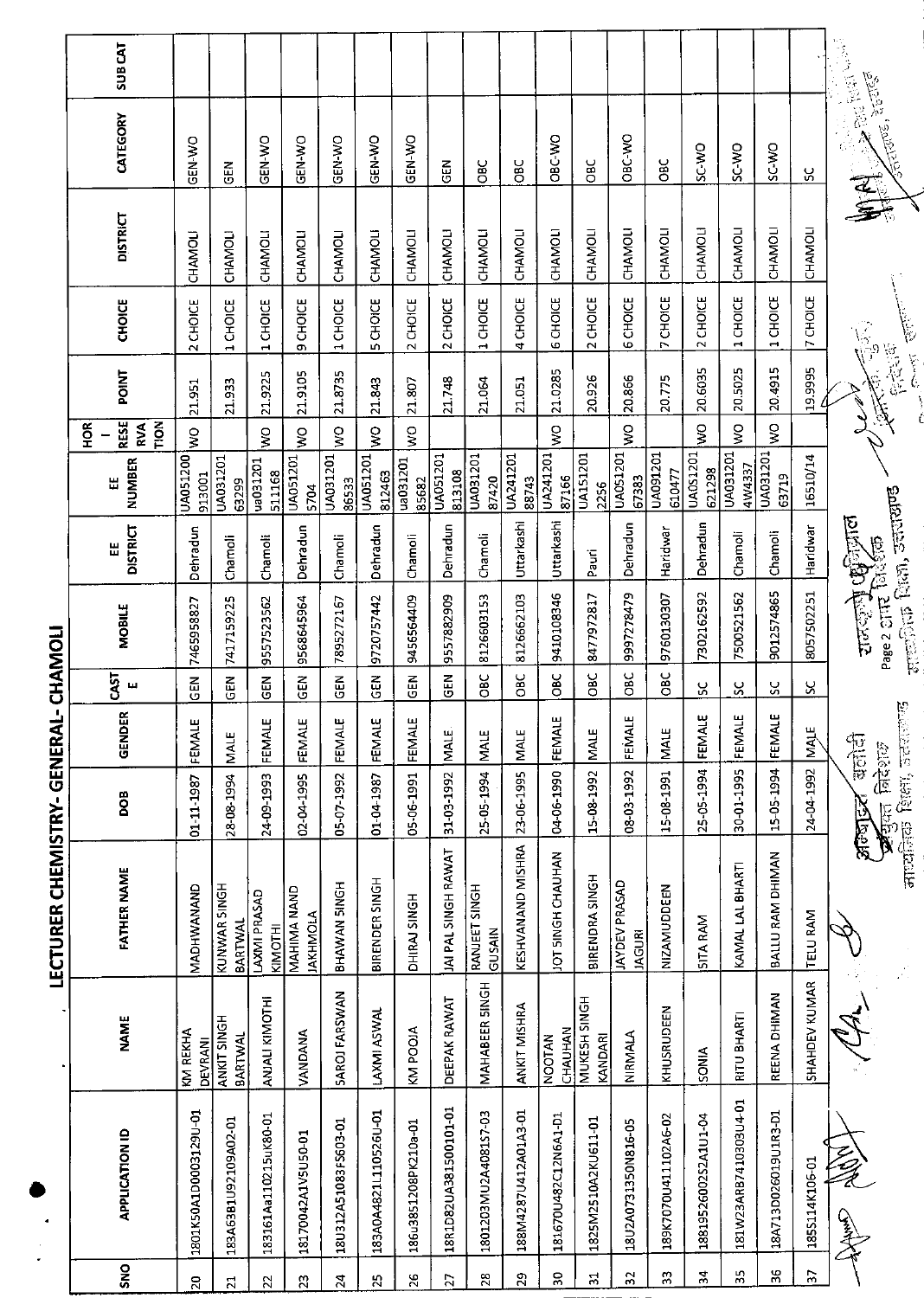|               |                       |                        | LECTURER CHEMISTRY-GENERAL-CHAMOLI   |                          |              |                  |                    |                      |                               |                                                 |         |                   |                 |               |               |
|---------------|-----------------------|------------------------|--------------------------------------|--------------------------|--------------|------------------|--------------------|----------------------|-------------------------------|-------------------------------------------------|---------|-------------------|-----------------|---------------|---------------|
| o<br>Sh       | <b>APPLICATION ID</b> | <b>NAME</b>            | <b>FATHER NAME</b>                   | <b>800</b>               | ËŘ<br>은<br>명 | <b>GAST</b><br>ш | <b>MOBILE</b>      | <b>DISTRICT</b><br>Ш | <b>NUMBER</b><br>Ш            | RESE<br><b>TION</b><br><b>RVA</b><br><b>HOR</b> | POINT   | <b>CHOICE</b>     | <b>DISTRICT</b> | CATEGORY      | <b>SUBCAT</b> |
| 38            | 180K22U1A3689A215-01  | AMIT KUMAR<br>KHANTWAI | CHANDRA PRAKASH                      | 11-06-1993 MALE          |              | <u>sc</u>        | 9568230301         | Pauri                | JA152201<br>82936             |                                                 | 19.807  | 4 CHOICE          | CHAMOLI         | <u>ss</u>     |               |
| თ<br>ო        | 182175A42SR8115U0-02  | <b>ROHIT SINGH</b>     | NARDEEP SINGH<br><b>GUSAIN</b>       | 06-07-1992 MALE          |              | $\frac{8}{5}$    | 8954784045 Pauri   |                      | UA152201<br>41875             |                                                 | 19.651  | 3 CHOICE          | CHAMOLI         | $\frac{8}{2}$ |               |
| $rac{1}{4}$   | 1867296AUSK033011-01  |                        | KM SONIYA SHAH GIRDHARI LAL SINGH    | <b>01-04-1992 FEMALE</b> |              | <u>isc</u>       | 9634346784 Chamoli |                      | UA031201 WO 19.6075<br>76963  |                                                 |         | 10MANOICE CHANOLI |                 | SC-WO         |               |
| $\frac{4}{4}$ | 1811143UR9502A1-01    | RAJKUMARI              | HORI LAL                             | 21 07-1992 FEMALE        |              | $\frac{8}{5}$    | 9897104558         | <b>Pauri</b>         | <b>UA151201</b><br>4913       |                                                 | 19.1775 | 2 CHOICE          | <b>CHAMOLI</b>  | <u>ss</u>     |               |
| $\frac{2}{4}$ | 182A2U86S131B011-01   | SANGEETA BISHT         | GODHAN SINGH BISHT 01-07-1992 FEMALE |                          |              | $rac{2}{9}$      | 7351685554         | <b>Istinial</b>      | UA121201 DFF, 19.0145<br>8613 | $\frac{8}{2}$                                   |         | 4 CHOICE          | <b>CHAMOLI</b>  | GEN-WO        | 岀<br>苎        |
|               | AN CARLS              |                        |                                      |                          |              | $\frac{1}{2}$    | <b>Cicle</b>       |                      | J                             |                                                 |         |                   |                 |               |               |

人名  $\overline{+}$ 

 $+$ 



Mip Clu Algebra 2225 **CARGE CENT Control Control** 

1991

Page 3

l,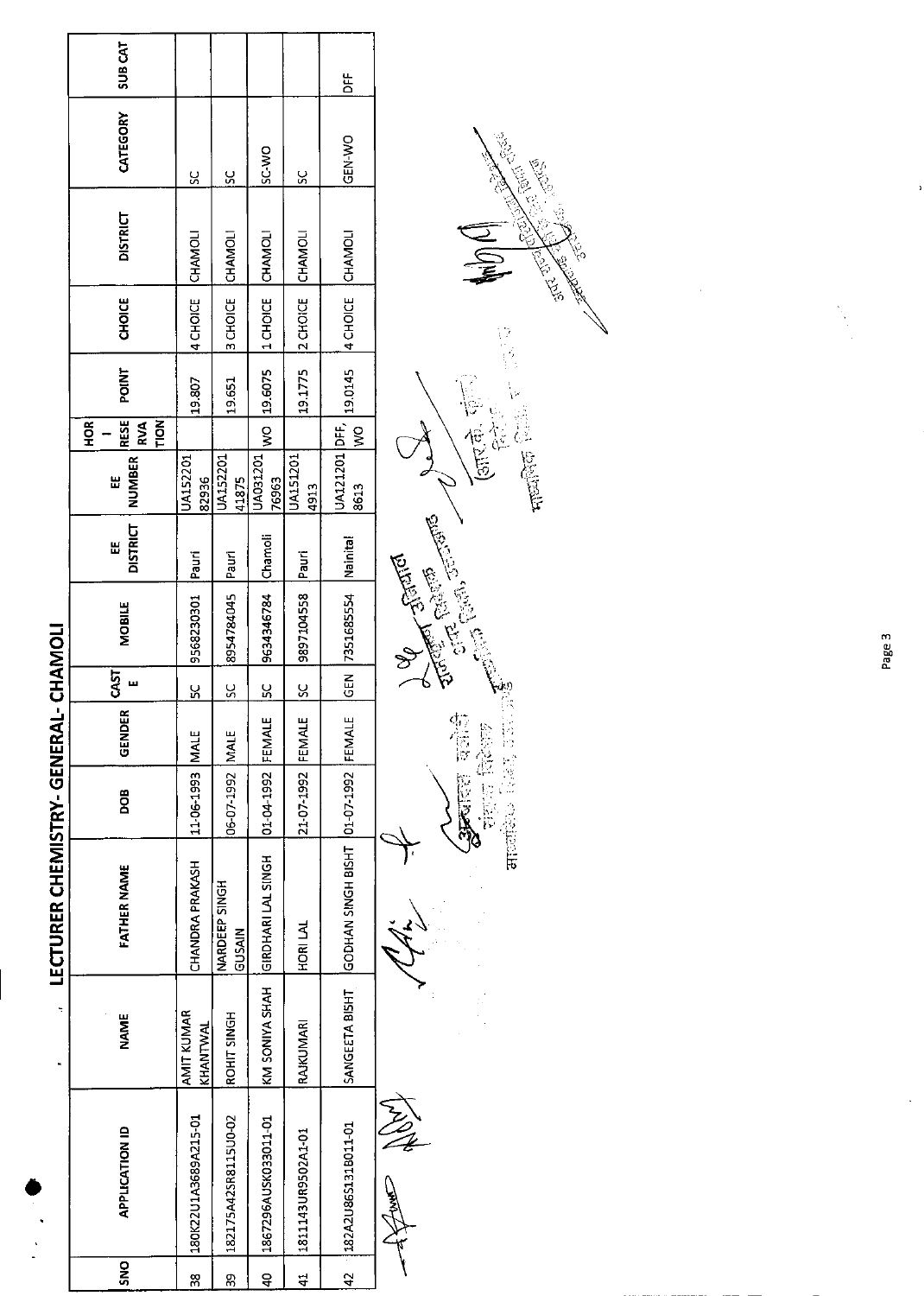|                             | <b>SUBCAT</b>                     |                       |                  |                           |                  |                                 |                        |                  |                           |                       |                                 |                                |                         |                               |                         |                     |                        |                               |                     | $\Delta \frac{d}{d\lambda}$                                                          |
|-----------------------------|-----------------------------------|-----------------------|------------------|---------------------------|------------------|---------------------------------|------------------------|------------------|---------------------------|-----------------------|---------------------------------|--------------------------------|-------------------------|-------------------------------|-------------------------|---------------------|------------------------|-------------------------------|---------------------|--------------------------------------------------------------------------------------|
|                             | CATEGORY                          | 도<br>이크C              | 군<br>대           | <b>GEN-WO</b>             | <b>GEN</b>       | GEN-WO                          | 준<br>연                 | 준<br>영           | GEN-WO                    | GEN-WO                | <b>GEN-WO</b>                   | GEN-WO                         | GEN-WO                  | GEN-OBC                       | GEN-WO                  | GEN-WO              | GEN-WO                 | <b>GEN-WO</b>                 | OW-JS               | <b>Andrea</b> Secretary                                                              |
|                             | <b>DISTRICT</b>                   | <b>BAGESHWAR</b>      | <b>BAGESHWAR</b> | <b>BAGESHWAR</b>          | <b>BAGESHWAR</b> | BAGESHWAR                       | BAGESHWAR              | <b>BAGESHWAR</b> | BAGESHWAR                 | BAGESHWAR             | <b>BAGESHWAR</b>                | BAGESHWAR                      | <b>BAGESHWAR</b>        | BAGESHWAR                     | <b>BAGESHWAR</b>        | <b>BAGESHWAR</b>    | BAGESHWAR              | BAGESHWAR                     | BAGESHWAR           | てー<br>Ś                                                                              |
|                             | <b>CHOICE</b>                     | 1 CHOICE              | 1 CHOICE         | 1 CHOICE                  | 1 CHOICE         | 1 CHOICE                        | 1 CHOICE               | CHOICE<br>in,    | 3 CHOICE                  | 6 CHOICE              | 6 CHOICE                        | 1 CHOICE                       | 4 CHOICE                | 1 CHOICE                      | 5 CHOICE                | 8 CHOICE            | 7 CHOICE               | 4 CHOICE                      | 2 CHOICE            |                                                                                      |
|                             | <b>POINT</b>                      | 31.2265               | 31.1475          | 30.5915                   | 29.9945          | 29.9255                         | 28.9595                | 28.472           | 27.455                    | 22.1975               | 22.142                          | 21.9565                        | 21.8245                 | 21.8175                       | 21.7395                 | 21.724              | 21.6835                | 21.626                        | 20945               | 常常的<br>意观                                                                            |
|                             | RESE<br><b>FION</b><br>ЯОН<br>RVA |                       |                  | ş                         |                  | $\frac{1}{2}$                   |                        |                  | $\frac{8}{2}$             | $\frac{1}{2}$         | $\frac{1}{2}$                   | $\frac{1}{2}$                  | $\frac{1}{2}$           |                               | Š                       | Š                   | $\frac{1}{2}$          | Š                             | $\frac{1}{2}$       |                                                                                      |
|                             | NUMBER<br>Ш                       | 264/2014              | 74/2010          | UA021201<br>83960         | 841/2017         | UA021201<br>59584               | 562/11                 | 436/10           | W/188/15                  | UA231201<br>578010    | MW/895/<br>24                   | UA021201<br>7T1762             | UA012201<br>518446      | UA021201<br>64535             | UA231201<br>6T7526      | UA191201<br>84510   | UA231201<br>6T17109    | UA124201<br>62076             | UA141201<br>88313   |                                                                                      |
|                             | <b>DISTRICT</b><br>Ш              | Bageshwar             | Bageshwar        | Bageshwar                 | <b>Bageshwar</b> | Bageshwar                       | Bageshwar              | Champawa         | Nainital                  | Udham 5<br>Nagar      | Almora                          | Bageshwar                      | Almora                  | Bageshwar                     | Udham S<br>Nagar        | Rudrapray<br>æ      | Udham S<br>Nagar       | Nainital                      | Pithoragar<br>ᅀ     | <b>Discommediate</b><br>$S$ of $H$ $\approx$ $\approx$ $\approx$ $\approx$ $\approx$ |
| <b>BAGESHWAR</b>            | <b>MOBILE</b>                     | 8430309285            | 9758284584       | 9410132997                | 8476998074       | 9411520552                      | 9719801101             | 7830854860       | 9675639286                | 9690594750            | 7042936730                      | 7017664317                     | 9758205767              | 8979861677                    | 8449537028              | 8475083871          | 8439141110             | 7500120362                    | 7088149680          | <b>Property Corp.</b> Terminal<br>Page 1                                             |
|                             | <b>CAST</b><br>ш                  | GEN                   | 乙巴               | <b>NB</b>                 | GEN              | <b>GEN</b>                      | N30                    | $\frac{2}{5}$    | M30                       | ដូ<br>ច               | $\overline{5}$                  | <b>GEN</b>                     | GEN                     | ă                             | <b>N3D</b>              | <b>GEN</b>          | N30                    | M30                           | ႘                   |                                                                                      |
|                             | <b>GENDER</b>                     | MALE                  | <b>MALE</b>      | <b>FEMALE</b>             | <b>MALE</b>      | FEMALE                          | <b>MALE</b>            | <b>MALE</b>      | FEMALE                    | FEMALE                | FEMALE                          | FEMALE                         | FEMALE                  | <b>MALE</b>                   | FEMALE                  | <b>FEMALE</b>       | FEMALE                 | FEMALE                        | FEMALE              | <b>Ballion</b><br><b>Neal ago</b>                                                    |
|                             | DOB                               | 15-06-1990            | 11-07-1983       | 12 07 1977                | 20-04-1986       | 27-09-1990                      | 01-08-1988             | 17-04-1982       | 18-10-1991                | 29-09-1991            | 10-09-1992                      |                                | 03-07-1994              |                               | 15-06-1994              | 21-06-1994          | 16-05-1994             | 05-01-1992                    | 21-07-1994          | 空传 萬風<br><b>HEAT FRIEGER</b><br>Back of the Back                                     |
| LECTURER CHEMISTRY-GENERAL- | <b>FATHER NAME</b>                | MOHAN SINGH           | DHARAM SINGH     | MOHAN CHANDRA<br>DALAKOTI | KHUSHAL SINGH    | <b>GIRISH CHANDRA</b><br>PANDEY | KEDAR SINGH            | GHANSHYAM        | RAMESH CHANDRA<br>KANDPAL | MANGAT RAM ANEJA      |                                 | KUNDAN SINGH DASILA 15-01-1993 | BHUPAL SINGH<br>RAUTELA | GANGA GIRI GOSWAMI 28-10-1992 | NAVEEN CHANDR<br>PANDEY | DATARAM NAITHANI    | BHOLA NATH DAS         | ARVIND SATYAWALI              | RATAN RAM TIRUWA    |                                                                                      |
|                             | <b>NAME</b>                       | GANESH SINGH<br>RAWAT | PREM SINGH       | SUNITA DALAKOTI           | BHAJAN SINGH     | <b>JYOTSNA PANDEY</b>           | PANKAJ SINGH<br>KANYAL | KHILANAND        | <b>INOTI KANDPAL</b>      | ANCHAL ANEJA          | HARIPRIYA MAHRA PAN SINGH MAHRA | PREMA DASILA                   | POOJA RAUTELA           | <b>WAWSOS YAIN</b>            | MEGHA PANDEY            | GURENDRA            | <b>SUNITA DAS</b>      | <b>MEENAKSHI</b><br>SATYAWALI | GUNIAN              |                                                                                      |
| $\cdot$                     | <b>APPLICATION ID</b>             | 186G201424R-01        | 18240P0S71-01    | 1890223UD008A116S-02      | 1802S1B8741-01   | 1881A6420U0P2J519-03            | 18P21K165-01           | 1843K016-01      | 1818WJK158-02             | 18018A53A2U0211A0T-04 | 185MM8H4W19-01                  | 18671A100221UT7PD2-01          | 188A2R1064450P21UT-02   | 18541G2U20V10365A-03          | 18P12271T536U260MA-01   | 1804218151U91AG0-03 | 18721210D193TU6A510-01 | 18042206711SA2MU6-04          | 1802413GA1U38811-01 | l D<br>A<br><b>SARL</b>                                                              |
|                             | <b>SNO</b>                        | $\blacksquare$        | $\mathbf{\sim}$  | $\sim$                    | 4                | m                               | ю                      | r.               | $\infty$                  | o                     | 음                               | $\Xi$                          | $\mathbf{a}$            | $\Xi$                         | $\mathbf{z}$            | $\mathbf{L}$        | $\frac{6}{1}$          | $\mathbf{L}$                  | $\frac{8}{10}$      |                                                                                      |
|                             |                                   |                       |                  |                           |                  |                                 |                        |                  |                           |                       |                                 |                                |                         |                               |                         |                     |                        |                               |                     |                                                                                      |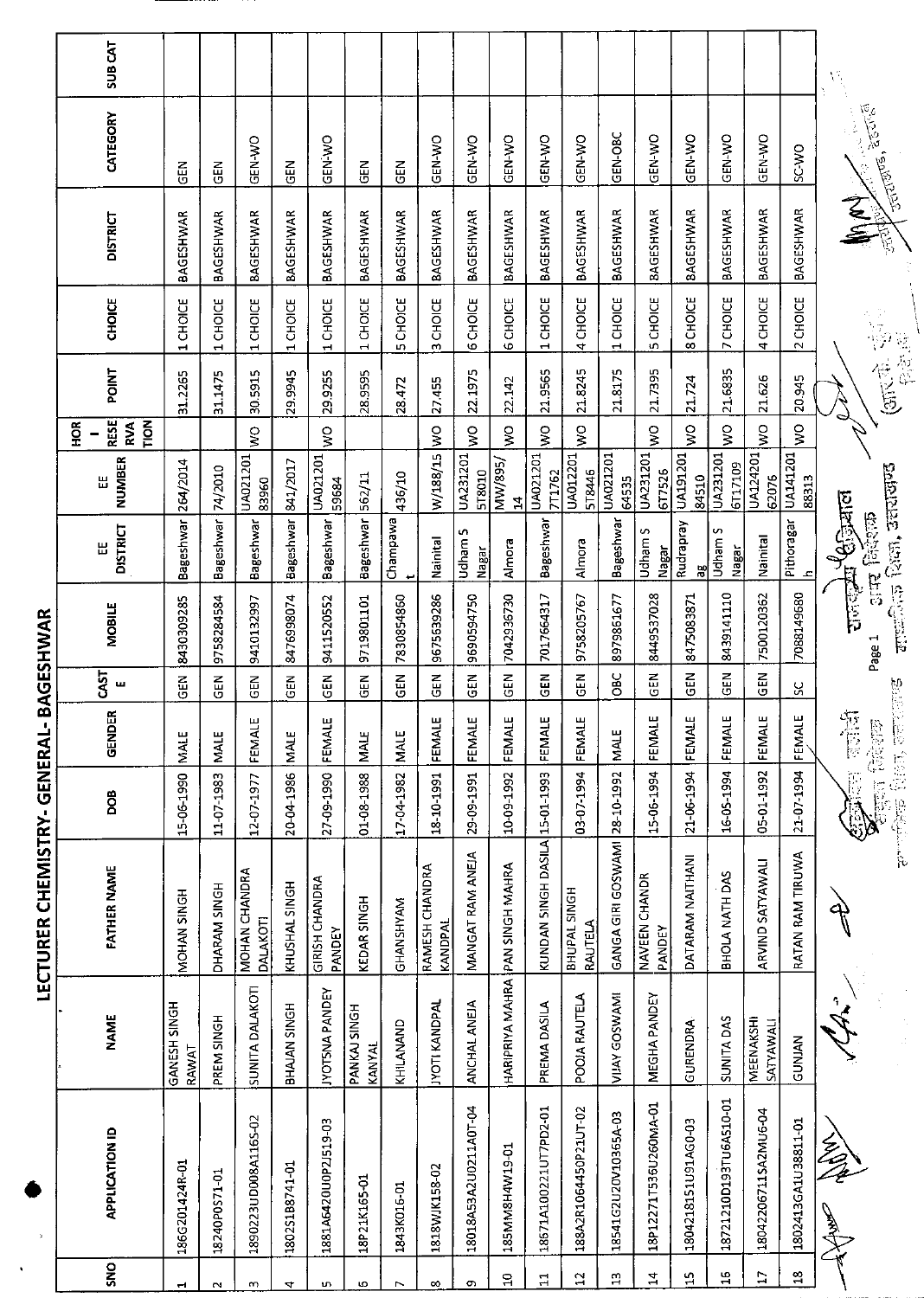|                             | <b>SUB CAT</b>                           |                  |                       |                            |                                   |                     |                      |                     | Ë                  |                             |                      |                     | i,         |
|-----------------------------|------------------------------------------|------------------|-----------------------|----------------------------|-----------------------------------|---------------------|----------------------|---------------------|--------------------|-----------------------------|----------------------|---------------------|------------|
|                             | CATEGORY                                 | <b>OBC</b>       | OBC-WO                | <b>DaC</b>                 | OBC                               | ST-WO               | 35                   | ပ္တ                 | GEN                | <b>OW-JS</b>                | SC WO                | <b>OW-2S</b>        | SA         |
|                             | <b>DISTRICT</b>                          | <b>BAGESHWAR</b> | BAGESHWAR             | <b>BAGESHWAR</b>           | <b>BAGESHWAR</b>                  | BAGESHWAR           | BAGESHWAR            | <b>BAGESHWAR</b>    | BAGESHWAR          | <b>BAGESHWAR</b>            | BAGESHWAR            | BAGESHWAR           |            |
|                             | <b>CHOICE</b>                            | 10 CHOICE        | 7 CHOICE              | 7 CHOICE                   | <b>6 CHOICE</b>                   | 1 CHOICE            | 1 CHOICE             | 3 CHOICE            | 1 CHOICE           | 4 CHOICE                    | <b>6 CHOICE</b>      | 8 CH DICE           |            |
|                             | <b>FOINT</b>                             | 20.389           | 20.369                | 20.3435                    | 20.3395                           | 20.077              | 19.8415              | 19.3025             | 19.2745            | 19.2335                     | 19.1165              | 189485              |            |
|                             | RESE<br><b>HOR</b><br><b>NOM</b><br>RVA. |                  | $\tilde{z}$           |                            |                                   | Ş                   |                      |                     | Ë                  | $\frac{1}{2}$               | Ş                    | $\sum_{i=1}^{n}$    |            |
|                             | NUMBER<br>Ш                              | 19689/11         | UA241201<br>516911    | UA241201<br>41537          | 03452018<br>UK13EMP<br>0003888    | UA021201<br>13760   | UA021201<br>03667    | 1216/201<br>4       | 1796/201<br>$\sim$ | UA122201<br>64979           | UA121201<br>85697    | UA241201<br>87382   | हादाल      |
|                             | <b>DISTRICT</b><br>膃                     | Haridwar         | Uttarkashi            | Uttarkashi                 | Haridwar                          | Bageshwar           | Bageshwar            | Pauri               | <b>Bageshwar</b>   | Nainital                    | Nainital             | Uttarkashi          | <b>FEE</b> |
| BAGESHWAR                   | <b>MOBILE</b>                            | 8923418893       | 7455922612            | 7302199064                 | 7500909364                        | 9411776523          | 9720454847           | 9815228874          | 9917695249         | 9837815198                  | 9675780973           | 7895493699          |            |
|                             | <b>GAST</b><br>ш                         | <b>OBC</b>       | OBC                   | OBC                        | OBC                               |                     |                      |                     | <b>GEN</b>         |                             |                      |                     |            |
|                             | GENDER                                   | <b>MALE</b>      | FEMALE                | <b>MALE</b>                |                                   | 5<br>FEMALE         | ပ္ပ<br><b>MALE</b>   | ပ္တ<br>MALE         | <b>MALE</b>        | ပ္တ<br>FEMALE               | Χ<br>FEMALE          | ပ္တ<br>FEMALE       |            |
|                             | DOB                                      | 01-07-1993       | 04-05-1993            | 20-04-1992                 | 22-04-1992 MALE                   | 04-06-1990          | 10-05-1990           | $01 - 05 - 1991$    | 01-06-1987         | 12-05-1992                  | 1407-1981            | 13-08-1992          |            |
| LECTURER CHEMISTRY-GENERAL- | <b>FATHER NAME</b>                       | SUBHASH CHAND    | KIRTI SINGH PARMAR    | SOVENDRA SINGH<br>BHANDARI | JAI PAL SINGH                     | MAHENDRA SINGH      | JAGDISH RAM          | SURENDRA SINGH      | DURGA SINGH        | <b>BUDDHI SAGAR ARYA</b>    | RAJESH VALMIKI       | YASHPAL SINGH       |            |
|                             | <b>NAME</b>                              | ANKIT KUMAR      | PREETI PARMAR         | RAHUL BHANDARI             | PUNJAB SINGH                      | KAVITA              | PREM SHANKAR         | <b>DINESH SINGH</b> | DEVENDRA SINGH     | DEEPIKA RANI<br><b>ARYA</b> | POONAM VALMIKI       | <b>URVASHI</b>      |            |
|                             | <b>APPLICATION ID</b>                    | 18811K169A9-01   | 1812260145191U1APP-04 | 18123024R114A7UB5-02       | 1800P80S028PUE180KM383<br>1354-01 | 181016022310UAK7-03 | 18223010PS0U6617A-02 | 181120214D6-01      | 1860D7912521-03    | 18A922067A1U92D14-07        | 182VAP9817160U215-01 | 18872A2U4013812U-03 | 空气         |
|                             | <b>SNO</b>                               | $\mathbf{a}$     | $\overline{c}$        | $\overline{2}$             | 22                                | $\overline{2}$      | $\overline{2}$       | 25                  | 26                 | 27                          | 28                   | 29                  |            |



 $\frac{1}{2}$ 

 $\ddot{\cdot}$ 

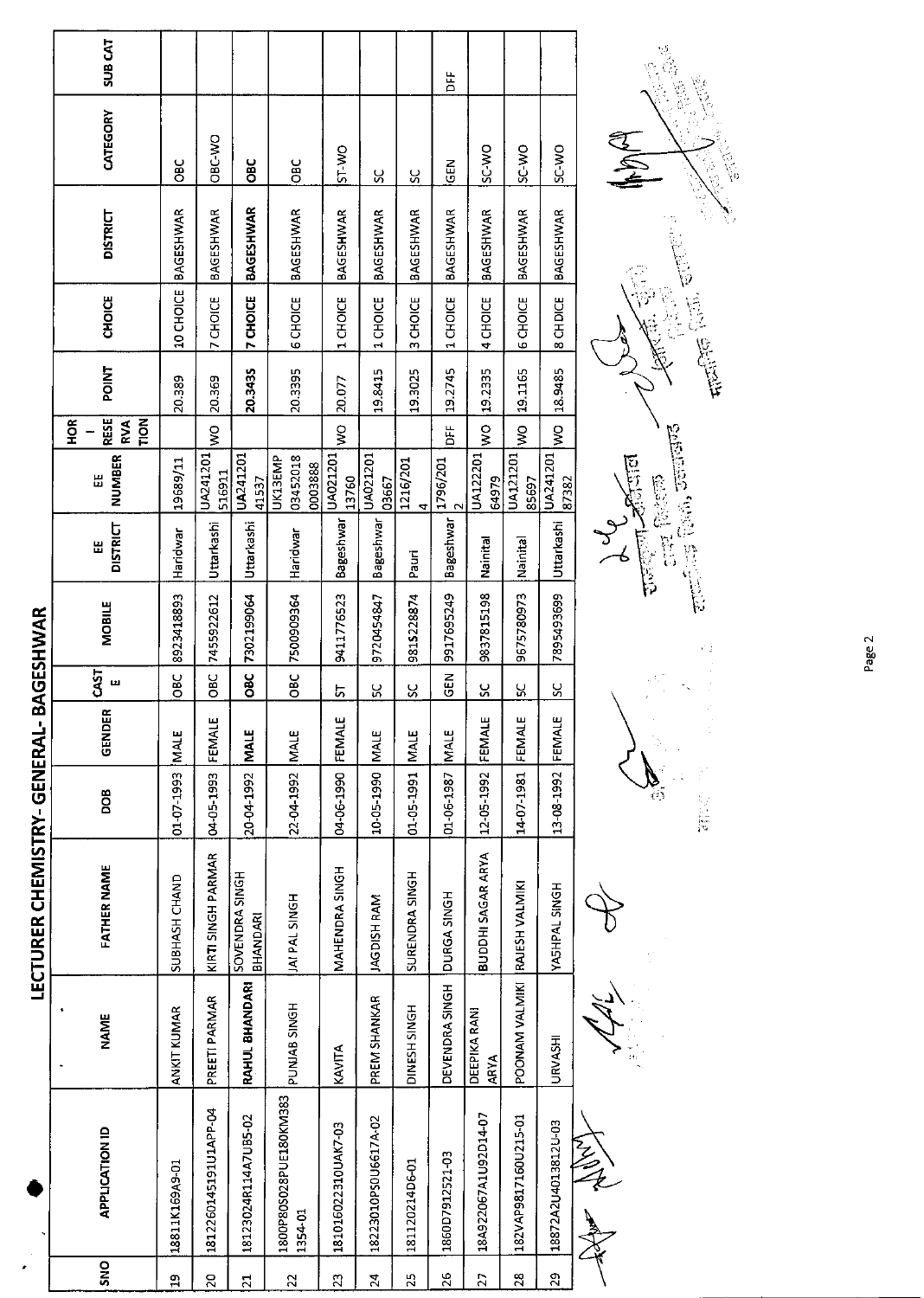|                    |                       |                                   | ことこ Cialilly といとつこり Ji                  |                         | てとりこり                        |                | さつここて         |                                                                                                                                                                                                                                                                                                                                                                                                                                                                                                        |                          |                                   |         |                        |                 |                                     |         |
|--------------------|-----------------------|-----------------------------------|-----------------------------------------|-------------------------|------------------------------|----------------|---------------|--------------------------------------------------------------------------------------------------------------------------------------------------------------------------------------------------------------------------------------------------------------------------------------------------------------------------------------------------------------------------------------------------------------------------------------------------------------------------------------------------------|--------------------------|-----------------------------------|---------|------------------------|-----------------|-------------------------------------|---------|
|                    |                       |                                   |                                         |                         |                              |                |               |                                                                                                                                                                                                                                                                                                                                                                                                                                                                                                        |                          | е<br>Э                            |         |                        |                 |                                     |         |
| SNO                | <b>APPLICATION ID</b> | <b>NAME</b>                       | <b>FATHER NAME</b>                      | <b>BOO</b>              | <b>GENDER</b>                | CAST<br>ш      | <b>MOBILE</b> | <b>DISTRICT</b><br>Ш                                                                                                                                                                                                                                                                                                                                                                                                                                                                                   | NUMBER<br>出              | <b>RESE</b><br>TION<br><b>RVA</b> | POINT   | CHOICE                 | <b>DISTRICT</b> | CATEGORY                            | SUB CAT |
| ᅱ                  | 1814KFD1136-05        | DEEPA KANDPAL                     | PURAN CHANDRA<br>PANDDEY                | 01-10-1988              | FEMALE                       | $\tilde{5}$    | 9456105112    | Pithoragar<br>ᅕ                                                                                                                                                                                                                                                                                                                                                                                                                                                                                        | F/1146/13                | $\geq$                            | 32.8175 | 1 CHOICE               | <b>ALMORA</b>   | <b>GEN-WO</b>                       |         |
| $\sim$             | 18C90B1271-05         | CHANDRA<br>BHUWAN                 | CHINTA RAM                              | 27-06-1986              | <b>MALE</b>                  | ပ္တ            | 9690974489    | Almora                                                                                                                                                                                                                                                                                                                                                                                                                                                                                                 | 1097/12                  |                                   | 32.321  | 1 CHOICE               | <b>ALMORA</b>   | GEN-SC                              |         |
| $\mathbf{a}$       | 1802011128UC702DA-01  | DEVENDRA SINGH<br><b>CHAMYAL</b>  | AN SINGH CHAMYAL                        | 11-03-1988              | <b>MALE</b>                  | <b>GEN</b>     | 9411542508    | Almora                                                                                                                                                                                                                                                                                                                                                                                                                                                                                                 | UA011201<br>02827        |                                   | 31.9925 | 1 CHOICE               | <b>ALMORA</b>   | $rac{1}{2}$                         |         |
| 4                  | 182116AA010925U1J-01  | ANITA JOSHI                       | LAXMI DUTT JOSHI                        | 06-01-1989              | FEMALE                       | GEN            | 9760564406    | Almora                                                                                                                                                                                                                                                                                                                                                                                                                                                                                                 | UA011201<br>59216        | Ş                                 | 31.9845 | CHOICE<br>$\mathbf{H}$ | <b>ALMORA</b>   | GEN-WO                              |         |
| ru.                | 18G13S1122-04         | GARIMA SHARMA                     | BANSHI DHAR SHARMA 30-07-1986           |                         | FEMALE                       | 즈<br>5         | 9410137414    | Bageshwar                                                                                                                                                                                                                                                                                                                                                                                                                                                                                              | 1213/12                  | $\boldsymbol{\zeta}$              | 31.666  | 1 CHOICE               | <b>ALMORA</b>   | GEN-WO                              |         |
| Ф                  | 1822305122P-01        | PRAMOD KUMAR<br>SINGH             | DALIP KUMAR                             | 03-09-1989              | <b>MALE</b>                  | $\tilde{5}$    | 9012384477    | Almora                                                                                                                                                                                                                                                                                                                                                                                                                                                                                                 | 222/2013                 |                                   | 31.6645 | 1 CHOICE               | <b>ALMORA</b>   | M3D                                 |         |
| $\overline{ }$     | 1808U6217381B2AS0-01  | <b>CHANDRA SATI</b><br>BHUWAN     | KAILASH CHANDRA<br><b>SATI</b>          | 28-07-1989              | MALE                         | GEN            | 8449482158    | Almora                                                                                                                                                                                                                                                                                                                                                                                                                                                                                                 | UA012201<br>86783        |                                   | 31.577  | 1 CHOICE               | <b>ALMORA</b>   | <b>GEN</b>                          |         |
| $\infty$           | 1839P901B-01          | <b>BEENA PATHAK</b>               | RAMESH CHANDRA<br>TEWARI                | 11-11-1977              | FEMALE                       | 6H             | 9411706503    | Pithoragar<br>$\overline{\phantom{a}}$                                                                                                                                                                                                                                                                                                                                                                                                                                                                 | 319/09                   | $\frac{1}{3}$                     | 31.2335 | 1 CHOICE               | <b>ALMORA</b>   | GEN-WO                              |         |
| d,                 | 188057A2L082U511B-03  | LAXMI BELWAL                      | <b>B C BELWAL</b>                       | 16-01-1989              | FEMALE                       | $\overline{5}$ | 7830500071    | Almora                                                                                                                                                                                                                                                                                                                                                                                                                                                                                                 | <b>UA012201</b><br>85758 | $\zeta$                           | 30.982  | 1 CHOICE               | <b>ALMORA</b>   | GEN-WO                              |         |
| $\Xi$              | 188U302A61U0512R6-01  | UMMED SINGH<br>RAWAT              | SANGRAM SINGH                           | 28-05-1989              | <b>NALE</b>                  | <b>GEN</b>     | 9997918467    | Almora                                                                                                                                                                                                                                                                                                                                                                                                                                                                                                 | UA012201<br>85636        |                                   | 30.9135 | 1 CHOICE               | <b>ALMORA</b>   | <b>GEN</b>                          |         |
| $\Xi$              | 18626PC-01            | CHANDRA SEKHAR<br>PANT            | BHOLA DATT PANT                         | 01-08-1983              | <b>MALE</b>                  | តូ             | 9720914353    | Almora                                                                                                                                                                                                                                                                                                                                                                                                                                                                                                 | 266                      |                                   | 30.817  | 1 CHOICE               | <b>ALMORA</b>   | 준<br>영                              |         |
| $\mathbf{r}$       | 18S12902H021-01       | <b>HEM CHANDRA</b><br><b>SATI</b> | MATHURA DATT SATI                       | 18-08-1988              | <b>MALE</b>                  | GEN            | 9690251502    | Nainital                                                                                                                                                                                                                                                                                                                                                                                                                                                                                               | 2019/201                 |                                   | 30.7325 | 1 CHOICE               | <b>ALMORA</b>   | M3O                                 |         |
| $\Xi$              | 185311H91-03          | <b>HEMILATA</b>                   | RAM DATT MAULEKHI                       | 10-08-1988              | FEMALE                       | $\overline{5}$ | 7830651159    | Almora                                                                                                                                                                                                                                                                                                                                                                                                                                                                                                 | 1159/13                  | $\frac{1}{2}$                     | 30.566  | 1 CHOICE               | <b>ALMORA</b>   | GEN-WO                              |         |
| 4                  | 18AU5P0111K124510-01  | <b>KAMALESH</b><br>PANDEY         | LAXMI DUTT PANDEY                       | 07-07-1988              | <b>MALE</b>                  | $\frac{5}{5}$  | 7055870053    | Almora                                                                                                                                                                                                                                                                                                                                                                                                                                                                                                 | UA011201<br>15541        |                                   | 30.2575 | 1 CHOICE               | <b>ALMORA</b>   | <b>GEN</b>                          |         |
| ٦,                 | 18809BR84-01          | BHEEM SINGH<br>RAWAT              | NAVEEN SINGH RAWAT 06-07-1980           |                         | <b>MALE</b>                  | <b>GEN</b>     | 8958984064    | Nainital                                                                                                                                                                                                                                                                                                                                                                                                                                                                                               | 489/08                   |                                   | 30.23   | 2 CHOICE               | <b>ALMORA</b>   | る<br>GEN                            |         |
| $\mathfrak{a}$     | 185A31A042AU111023-02 | ALI AHMAD                         | AHMAD JAN                               | 10-10-1980              | <b>MALE</b>                  | $\tilde{5}$    | 8191967844    | Udham S<br>Nagar                                                                                                                                                                                                                                                                                                                                                                                                                                                                                       | UA231201<br>514031       |                                   | 30.201  | 3 CHOICE               | <b>ALMORA</b>   | $\frac{2}{5}$                       |         |
| $\overline{1}$     | 1811MW1084-L-01       | LALITA MATHPAL                    | <b>CHANDRA SHEKHAR</b><br><b>UPRETI</b> | 12-02-1979              | FEMALE                       | <b>GEN</b>     | 7017680543    | Nainital                                                                                                                                                                                                                                                                                                                                                                                                                                                                                               | 1810/14<br>ξ             | $\frac{8}{5}$                     | 30.189  | 3 CHOICE               | <b>ALMORA</b>   | GEN-WO                              |         |
| $\frac{\infty}{2}$ | 18S06M1m93-01         | MINAKSHI SHAH                     | <b>JAGDISH CHANDRA</b><br>SHAH          | 05-02-1983              | FEMALE                       | $\frac{5}{9}$  | 9411794605    | Almora                                                                                                                                                                                                                                                                                                                                                                                                                                                                                                 | m/163/09 WO              |                                   | 30.1235 | 1 CHOICE               | <b>ALMORA</b>   | <b>OK-N3D</b>                       |         |
|                    | 复                     |                                   | 电反应定                                    | <b>Keep Relignation</b> | <b>MARSHER FEET</b><br>जलोटी |                | Page 1        | allent, let Rich, sacrafie<br>$\frac{1}{\sqrt{2}}\int_{\mathbb{R}^{3}}\frac{1}{\sqrt{2}}\left( \frac{1}{\sqrt{2}}\right) \left( \frac{1}{\sqrt{2}}\right) \left( \frac{1}{\sqrt{2}}\right) \left( \frac{1}{\sqrt{2}}\right) \left( \frac{1}{\sqrt{2}}\right) \left( \frac{1}{\sqrt{2}}\right) \left( \frac{1}{\sqrt{2}}\right) \left( \frac{1}{\sqrt{2}}\right) \left( \frac{1}{\sqrt{2}}\right) \left( \frac{1}{\sqrt{2}}\right) \left( \frac{1}{\sqrt{2}}\right) \left( \frac{1}{\sqrt{2$<br>P.<br>G | <b>Top CED</b>           |                                   |         | 信旨                     | 医院              | <b>Anticallistical Reports</b><br>E |         |

**LECTURER CHEMISTRY- GENERAL- ALMORA** 

ľ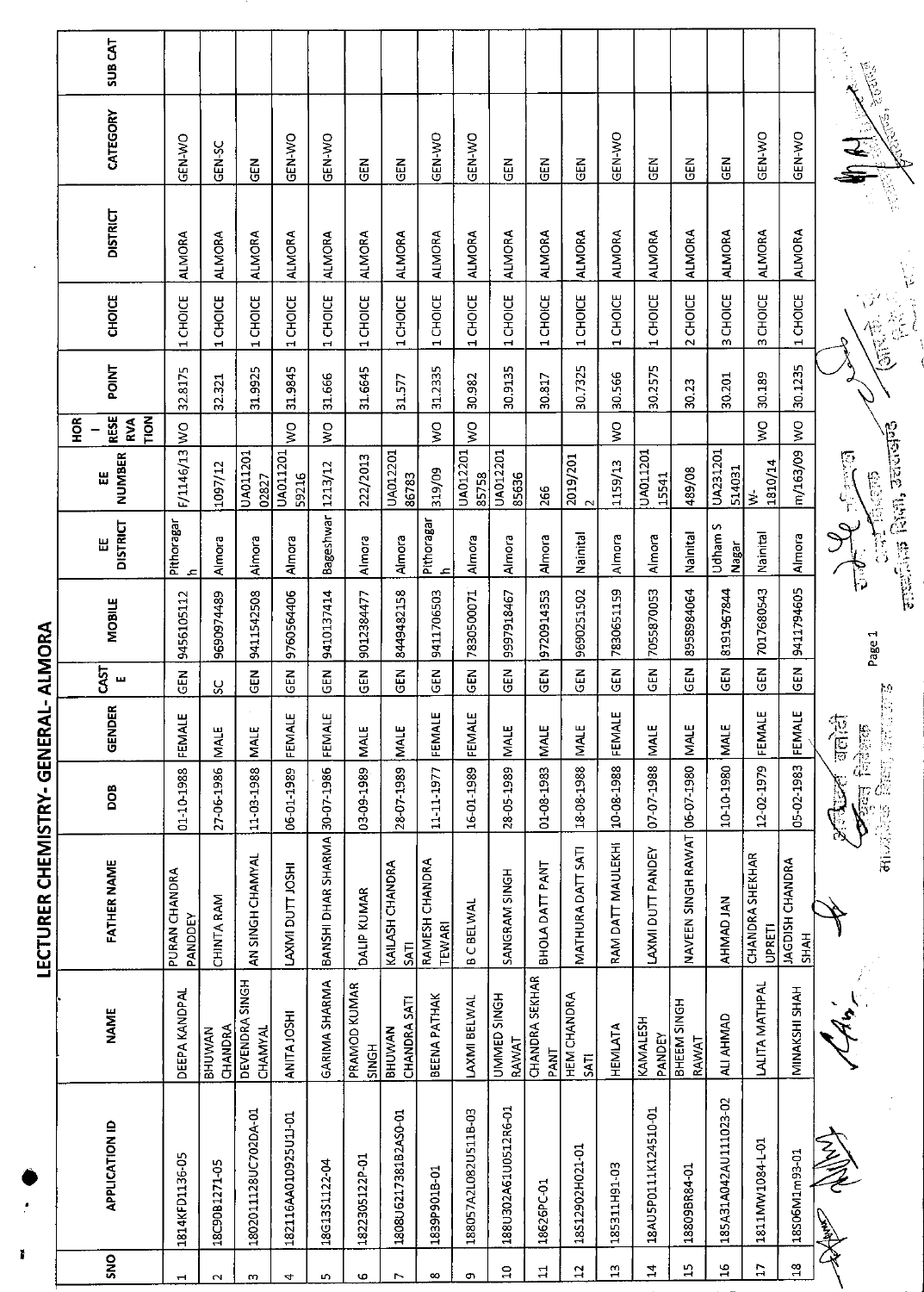|                 |                       |                           | LECTURER CHEMISTRY- GENERAL           |            | ٠.                                |                     | ALMORA                                                       |                      |                          |                                             |         |                                 |                                      |               |                                |
|-----------------|-----------------------|---------------------------|---------------------------------------|------------|-----------------------------------|---------------------|--------------------------------------------------------------|----------------------|--------------------------|---------------------------------------------|---------|---------------------------------|--------------------------------------|---------------|--------------------------------|
| SNO             | <b>APPLICATION ID</b> | <b>NAME</b>               | <b>FATHER NAME</b>                    | DOB        | GENDER                            | <b>CAST</b><br>щ    | MOBILE                                                       | <b>DISTRICT</b><br>出 | <b>NUMBER</b><br>Ш       | <b>RESE</b><br>TION<br>$\frac{8}{5}$<br>RVA | POINT   | <b>CHOICE</b>                   | <b>DISTRICT</b>                      | CATEGORY      | <b>SUBCAT</b>                  |
| $\mathbf{a}$    | 18U9A81014237M10-01   | <b>MUKTA</b>              | RAJENDRA PRASAD<br>NAWANI             | 07-02-1983 | FEMALE                            | $\frac{2}{9}$       | 9410728214                                                   | Almora               | UA011201<br>83749        | $\frac{0}{5}$                               | 29.7305 | CHOICE<br>$\mathbf{\mathbf{r}}$ | <b>ALMORA</b>                        | GEN-WO        |                                |
| $\overline{20}$ | 180P27R711-01         | PRAKASH RAM               | MANGAL RAM                            | 12-06-1989 | <b>NALE</b>                       | ပ္တ                 | 7409596063                                                   | Almora               | 2717/10                  |                                             | 29.7045 | 1 CHOICE                        | <b>ALMORA</b>                        | GEN-SC        |                                |
| $\overline{z}$  | 18515K11-01           | KIRTI SINGH               | RAM NARESH SINGH                      | 16-17-0-01 | FEMALE                            | $\overline{5}$      | 7579194122                                                   | Almora               | 151/15                   | $\frac{1}{2}$                               | 29.582  | 2 CHOICE                        | <b>ALMORA</b>                        | <b>OM-N3D</b> |                                |
| 22              | 1825L900025-01        | LAXMAN SINGH              | PREM SINGH                            | 10-05-1979 | <b>MALE</b>                       | <b>GEN</b>          | 9410333197                                                   | Nainital             | 5029/200<br>Iŋ,          |                                             | 29.3885 | CHOICE<br>$\blacksquare$        | <b>ALMORA</b>                        | GEN           |                                |
| 23              | 1823\$1203G53-03      | GANGA SINGH               | DIWAN SINGH                           | 22-03-1982 | <b>MALE</b>                       | $\tilde{a}$         | 9410142203                                                   | Nainital             | 3325/201<br>$\omega$     |                                             | 29.251  | 2 CHOICE                        | <b>ALMORA</b>                        | $rac{2}{9}$   |                                |
| 24              | 1801302CH143-01       | HARISH CHANDRA            | <b>DEVI RAM</b>                       | 20-06-1982 | <b>MALE</b>                       | Χ                   | 7500973992                                                   | Almora               | 4013/201<br>m            |                                             | 27.202  | 1 CHOICE                        | <b>ALMORA</b>                        | X             |                                |
| 25              | 184W21M7V51A-05       | <b>ANJANA VERMA</b>       | CHANDAN LAL VERMA                     | 27-03-1995 | FEMALE                            | <b>OBC</b>          | 9410344267                                                   | Almora               | MW/2157<br>$\tilde{H}$   | $\frac{1}{2}$                               | 21.011  | 1 CHOICE                        | ALMORA                               | OBC-WO        |                                |
| 26              | 187440181S2U295A5-02  | SHATENDRA<br><b>SINGH</b> | MR. SHYAM SINGH<br><b>SHAH</b>        | 12-06-1980 | <b>MALE</b>                       | OBC                 | 9627047832                                                   | Pauri                | <b>UA152201</b><br>87494 |                                             | 20.912  | 3 CHOICE                        | <b>ALMORA</b>                        | ă             |                                |
| 27              | 18015611121UAS6-04    | SHARAT SINGH              | BALWANT SINGH                         | 03-06-1994 | <b>MALE</b>                       | 9g                  | 8938011865                                                   | Pauri                | UA151201<br>6116         |                                             | 20.753  | <b>6 CHOICE</b>                 | <b>ALMORA</b>                        | <b>OBC</b>    |                                |
| $\frac{8}{2}$   | 189AY9012A01U6710-01  | ARADHANA YADAV            | UDAY BHAN YADAV                       | 17-07-1993 | FEMALE                            | ăQ                  | 9045460944                                                   | Haridwar             | UA091201<br>69017        | Š                                           | 20.6615 | 4 CHOICE                        | <b>ALMORA</b>                        | OBC-WD        |                                |
| $\mathbb{S}^2$  | 187U852C3176021MA-01  | MANISHA CHAND             | PRAKASH CHAND                         | 12-07-1994 | FEMALE                            | OBC                 | 7248747814                                                   | Udham S<br>Nagar     | UA231201<br>75768        | $\frac{1}{2}$                               | 20.597  | 4 CHOICE                        | ALMORA                               | OBC-WO        |                                |
| $\approx$       | 181AU824A2246001R-02  | ARUN RANA                 | KISHAN SINGH RANA                     | 21-03-1993 | MALE                              | ОВС<br>О            | 8057021816                                                   | Uttarkashi           | UA241201<br>86204        |                                             | 20.5745 | 8 CHOICE                        | <b>ALMORA</b>                        | OBC           |                                |
| $\overline{5}$  | 18212D72A2J7740U1-03  | DEEPTI JOSHI              | <b>MAHESH CHANDRA</b><br><b>IDSHI</b> | 27-06-1989 | FEMALE                            | 집<br>명              | 9568099852                                                   | Nainital             | UA122201<br>74727        | ЪF                                          | 20.3155 | 3 CHOICE                        | <b>ALMORA</b>                        | GEN-WO        | ۴É                             |
| 55              | 18AU103V73128123-02   | <b>VANDANA</b>            | RAMAVTAR                              | 17-02-1994 | FEMALE                            | Χ,                  | 9917389102                                                   | Udham S<br>Nagar     | UA231201<br>87313        | Š                                           | 20.1625 | <b>SCHOICE</b>                  | <b>ALMORA</b>                        | SC-WO         |                                |
| $\mathbf{S}^2$  | 1831RF5B649-02        | REENA BHARTI              | <b>TIKA RAM</b>                       | 25-06-1993 | FEMALE                            | χ                   | 9456377817                                                   | Udham S<br>Nagar     | F3965/14                 | $\frac{1}{2}$                               | 20.1605 | 3 CHOICE                        | <b>ALMORA</b>                        | SC-WO         |                                |
| $\mathbb{R}^2$  | 1820685631A1U382-02   | <b>SAPNA</b>              | RAVINDRA NATH                         | 05-07-1993 | FEMALE                            | ပ္တ                 | 9897371316                                                   | S<br>Udham<br>Nagar  | UA231201<br>86386        | Ş                                           | 19.836  | 3 CHOICE                        | <b>ALMORA</b>                        | SC WO         |                                |
| 35              | 182A01L19130U116K0-01 | LOKENDRA KUMAR DESHRAJ    |                                       | 20-09-1987 | MALE                              | SC                  | 9568199626                                                   | Haridwar             | UA091201<br>613011       |                                             | 19.8145 | 1 CHOICE                        | AI MORA                              | $\approx$     |                                |
| 36              | 184183023ANR227U0-03  | NIRMALA RANI              | SURESH SINGH                          | 07-09-1989 | FEMALE                            | ပ္တ                 | 8791326918                                                   | Udham S<br>Nagar     | UA232201<br>83407        | $\frac{1}{2}$                               | 19.798  | 5 CHOICE                        | <b>ALMORA</b>                        | <b>OW-CS</b>  |                                |
| $\frac{1}{2}$   | 18841R74K31-01        | ROHIT KUMAR               | SURENDRA SINGH                        | 04-02-1992 | <b>MALE</b>                       | ၂၂                  | 8859409220                                                   | Haridwar             | 14837/14                 |                                             | 19.7645 | 7 CHOICE                        | <b>ALMORA</b>                        | ჯ             |                                |
| $38\,$          | 18V603U296AS40212-01  | VIJENDER SINGH            | PREM SINGH                            | 15-07-1985 | MALE                              | Χ                   | 7055534666                                                   | Udham 5<br>Nagar     | UA232201<br>64096        |                                             | 19.7085 | 3 CHOICE                        | <b>ALMORA</b>                        | X             |                                |
|                 | r Mar<br>XHAMA        |                           |                                       |            | $\frac{d\mathbf{x}}{d\mathbf{x}}$ | 46<br>$\frac{1}{2}$ | eranthus Cani, second<br>$\frac{1}{2}$<br>eg<br>Fa<br>Page 2 | $\vec{v}$ ाल         |                          |                                             |         | 信意                              | <b>Contraction</b><br>$\mathbb{C}^*$ | T<br>É        | <b>Contractor</b> Conservation |
|                 |                       |                           |                                       |            |                                   |                     |                                                              |                      |                          |                                             |         |                                 |                                      |               |                                |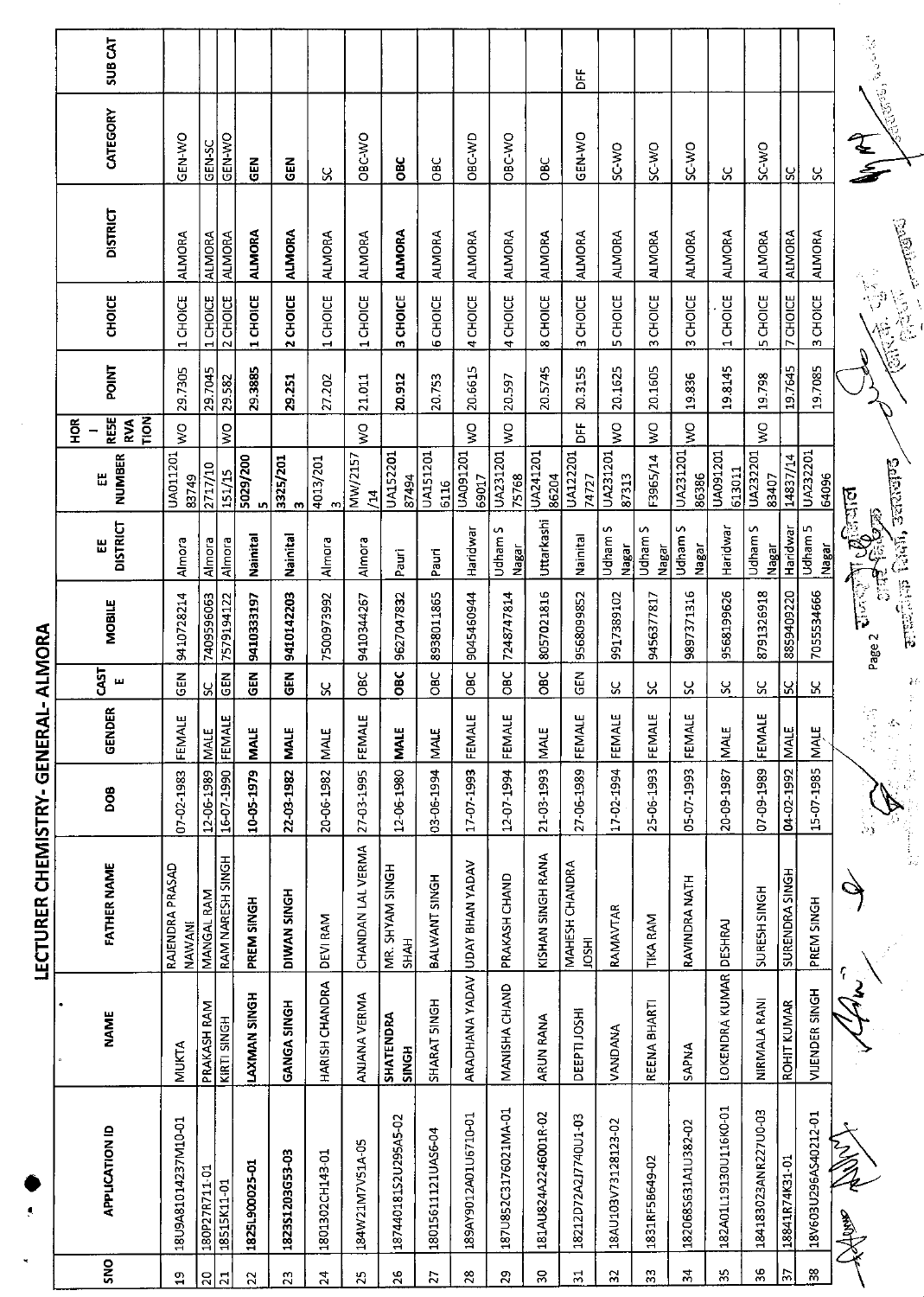|                                                        | t | LC U PIKKUNUD - KI AINULU KUKU DI M |                          |                         |                |               |                                                                                                                         |                    |                                               |         |                                             |                      |                |                    |
|--------------------------------------------------------|---|-------------------------------------|--------------------------|-------------------------|----------------|---------------|-------------------------------------------------------------------------------------------------------------------------|--------------------|-----------------------------------------------|---------|---------------------------------------------|----------------------|----------------|--------------------|
| <b>NAME</b><br><b>APPLICATION ID</b>                   |   | <b>FATHER NAME</b>                  | DOB                      | <b>GENDER</b>           | 51<br>щ        | <b>MOBILE</b> | <b>DISTRICT</b><br>Ш                                                                                                    | <b>NUMBER</b><br>Ш | RESE<br><b>NOL1</b><br>H <sub>OR</sub><br>RVA | PDINT   | CHOICE                                      | <b>DISTRICT</b>      | CATEGORY       | SUB <sub>CAT</sub> |
| SHIV CHARAN<br>1851A012S278U1-01                       |   | <b>SATYANAND</b><br>DANGWAL         | 12-07-1989               | <b>MALE</b>             | $rac{1}{6}$    | 7078116310    | Tehri                                                                                                                   | UA211201<br>857    |                                               | 34.167  | 1 CHOICE                                    | <b>TEHRI</b>         | <b>乙</b>       |                    |
| PRAMESH<br>18167901U1227P2A-01                         |   | SOMWARI LAL                         | 06-11-1990               | MALE                    | GEN            | 7409004032    | Tehri                                                                                                                   | UA211201<br>67927  |                                               | 33.17   | 1 CHOICE                                    | TEHRI                | <b>ABO</b>     |                    |
| <b>SHIKHA RATURI</b><br>18125U2SA001R55124-02          |   | PREM LAL RATURI                     | 22-07-1992               | FEMALE                  | $\overline{5}$ | 8006676309    | Tehri                                                                                                                   | UA211201<br>525054 | $\frac{1}{2}$                                 | 33.1575 | 1 CHOICE                                    | <b>TEHRI</b>         | GEN-WO         |                    |
| K M POONAM<br>183001K234w-03                           |   | BIRENDRA SINGH<br><b>BAGRI</b>      | 20-08-1990               | FEMALE                  | $\overline{5}$ | 8126838130    | Tehri                                                                                                                   | w304/201<br>m      | $\frac{1}{2}$                                 | 32.7895 | 1 CHOICE                                    | TEHRI                | GEN-WO         |                    |
| <b>JYOTI RATHOR</b><br>1814212R3521420UAJ-03           |   | VIMAL SINGH RATHOR                  | 08-07-1990               | FEMALE                  | <b>GEN</b>     | 7535047810    | Tehri                                                                                                                   | UA211201<br>524342 | $\frac{8}{5}$                                 | 32.681  | 1 CHOICE                                    | <b>TEHRI</b>         | GEN-WO         |                    |
| GIRISH SINGH<br>181526U18GA26140-01                    |   | KUNWAR SINGH                        | 07-08-1989               | <b>MALE</b>             | Эąо            | 9410198915    | Tehri                                                                                                                   | UA211201<br>86456  |                                               | 32.116  | 1 CHOICE                                    | TEHRI                | GEN-OBC        |                    |
| <b>ANITA BAHUGUNA</b><br>18W-BA020417-02               |   | DATA RAM UNIYAL                     | 19-12-1982               | FEMALE                  | <b>SEN</b>     | 9411142863    | Tehri                                                                                                                   | 4/07/012<br>₹      | š                                             | 32.0745 | 1 CHOICE                                    | TEHRI                | GEN-WO         |                    |
| SACHIN RANA<br>18UR88112S1A22022-01                    |   | DINESH SINGH RANA                   | 24-08-1991               | <b>MALE</b>             | OBC            | 8393852299    | Tehri                                                                                                                   | UA211201<br>82282  |                                               | 31.9515 | 1 CHOICE                                    | TEHRI                | GEN-OBC        |                    |
| RAJNI PANWAR<br>18562R251P0120U01A-01                  |   | DEEPAK SINGH<br>PANWAR              | 04-05-1990               | FEMALE                  | ÖВÇ            | 9997807327    | Tehri                                                                                                                   | UA051201<br>520612 | Ş                                             | 31.9415 | 1 CHOICE                                    | <b>TEHRI</b>         | GEN-OBC-WO     |                    |
| PUJA THAPLIYAL<br>18743P04T31-01                       |   | SACHIDA NAND<br>THAPLIYAL           | 03-04-1985               | FEMALE                  | GEN            | 7088194378    | Dehradun                                                                                                                | 33074/14           | $\sum_{i=1}^{n}$                              | 31.7255 | 1 CHOICE                                    | <b>TEHRI</b>         | GEN-WO         |                    |
| SUNEEL NAUTIYAL<br>182N0541-01                         |   | RAJENDRA PRASAD<br><b>INAUTIYAL</b> | 02-05-1980               | <b>MALE</b>             | <b>OBC</b>     | 7579279152    | Tehri                                                                                                                   | 2401               |                                               | 31.4995 | CHOICE<br>$\overline{\phantom{0}}$          | <b>TEHRI</b>         | GEN-OBC        |                    |
| SAMEER PRASAD<br>18057088-01                           |   | GOPESHWAR PRASAD<br><b>IRSOI</b>    | 04-07-1983               | <b>MALE</b>             | $\overline{5}$ | 7895102107    | Tehri                                                                                                                   | 870/08             |                                               | 31.3945 | 1 CHOICE                                    | <b>TEHRI</b>         | $\overline{5}$ |                    |
| AKHILESH PRASAD<br>18A0209P12-01                       |   | GOPESHWAR PRASAD<br><b>HSSH</b>     | 15-03-1984               | <b>MALE</b>             | $\overline{5}$ | 9536381687    | Tehri                                                                                                                   | 2120/09            |                                               | 30.8775 | 1 CHOICE                                    | TEHRI                | <b>GEN</b>     |                    |
| ANIL PRASAD<br>185057A59-02                            |   | VACHASPATI<br>PHONDANI              | 01-11-1980               | <b>MALE</b>             | <b>GEN</b>     | 7409353144    | Tehri                                                                                                                   | 7559/05            |                                               | 30.3875 | 1 CHOICE                                    | <b>TEHRI</b>         | GEM            |                    |
| SURENDRA DUTT<br><b>JUGRAN</b><br>18U614040212JA11S-02 |   | RAM PRASAD JUGRAN                   | 08-07-1977               | <b>MALE</b>             | ទី<br>ទី       | 8869815974    | Tehri                                                                                                                   | UA211201<br>01464  |                                               | 30.37   | 1CHOICE                                     | TEHRI                | 준<br>연         |                    |
| DEEPTI ARYA<br>18AUS180221A41D-01                      |   | JAGDISH SINGH ARYA                  | 24-03-1988               | FEMALE                  | ပ္ပ            | 8126868020    | Pauri                                                                                                                   | UA151201<br>428    | Š                                             | 298945  | 1 CHOICE                                    | <b>TEHRI</b>         | GEN-SC-WO      |                    |
| SHIBBI MAMGAIN<br>18W403M319S-01                       |   | CHINTA MANI<br>MAMGAIN              | 30-03-1983               | FEMALE                  | $\frac{2}{3}$  | 9410766173    | Tehri                                                                                                                   | W493/013 WO        |                                               | 29.642  | 1 CHOICE                                    | <b>TEHRI</b>         | GEN-WO         |                    |
| BHAHUGUNA<br>NEELAM<br>18604-B3N1W-01                  |   | <b>BHAHUGUNA</b><br>SUNDER LAL      | 04-07-1991               | FEMALE                  | 집<br>GEN       | 7895192754    | Tehri                                                                                                                   | /64/013<br>ż       | Ş                                             | 28.5875 | CHOICE<br>$\mathbf{H}$                      | <b>TEHRI</b>         | GEN-WO         |                    |
| MARK                                                   |   |                                     | 13.<br>Digita<br>r<br>Re | ۰,<br>ĝķ<br>ببرا<br>へっぽ | 電空             | $P_0$ age 1   | $\sum_{\mathbf{q}}\sum_{\mathbf{q}}\mathbf{q}_{\mathbf{q}}\sum_{\mathbf{q}}\mathbf{q}_{\mathbf{q}}$<br><b>City Keep</b> |                    |                                               |         |                                             | $\frac{1}{\sqrt{2}}$ |                | $\frac{15}{2}6$    |
|                                                        |   |                                     |                          |                         |                |               | <b>September 1980 Recent</b>                                                                                            |                    |                                               |         | $\begin{bmatrix} 1 \\ 1 \\ 0 \end{bmatrix}$ |                      |                |                    |

75,

Ļ,

IECTIDED CUEMISTOV CENEDAL TEUDI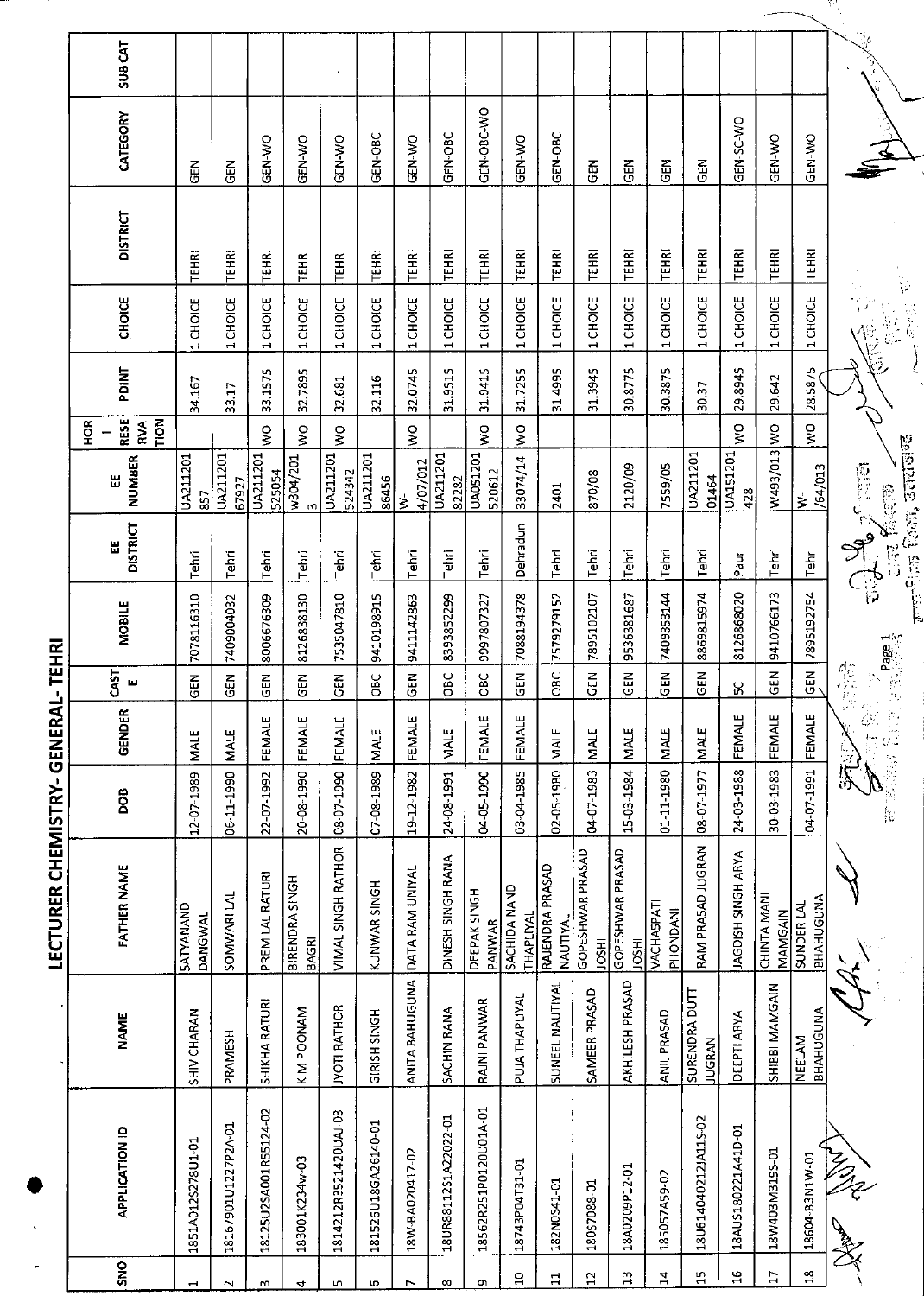|                 |                       |                       | <b>LECTURER CHEMISTRY- GENERAI</b> |                 |             | $\bullet$ .      | <b>TEHRI</b>                           |                      |                          |                                                   |              |                                 |                 |                               |                            |
|-----------------|-----------------------|-----------------------|------------------------------------|-----------------|-------------|------------------|----------------------------------------|----------------------|--------------------------|---------------------------------------------------|--------------|---------------------------------|-----------------|-------------------------------|----------------------------|
| SNO             | APPLICATION IO        | <b>NAME</b>           | <b>FATHER NAME</b>                 | <b>BOO</b>      | GENDER      | <b>CAST</b><br>ш | <b>MOBILE</b>                          | <b>DISTRICT</b><br>出 | NUMBER<br>出              | <b>RESE</b><br><b>NON</b><br>$\frac{8}{2}$<br>RVA | <b>POINT</b> | <b>CHOICE</b>                   | <b>DISTRICT</b> | CATEGORY                      | <b>SUBCAT</b>              |
| $\mathfrak{p}$  | 18820A6813S011U21-01  | SARIKA BHANDARI       | SHURBIR SINGH<br><b>BHANDARI</b>   | 27-12-1985      | FEMALE      | $\tilde{5}$      | 9456027252                             | Tehri                | UA211201<br>61830        | $\frac{1}{3}$                                     | 27.6385      | CHOICE<br>$\mathbf{r}$          | TEHRI           | GEN-WO                        |                            |
| $\overline{c}$  | 18910AD022U1252118-01 | <b>DIVYA JAKHMOLA</b> | GHANSHYAM<br><b>JAKHMOLA</b>       | 15-09-1992      | FEMALE      | GEN              | 8393825875                             | Dehradun             | UA051201<br>812292       | $\frac{1}{2}$                                     | 23.2675      | 1 CHOICE                        | <b>TEHRI</b>    | GEN-WO                        |                            |
| $\overline{z}$  | 18B51050U12P2A1780-01 | PRATIBHA BHATT        | PREM LAL BHATT                     | 20-09-1993      | FEMALE      | 준<br>영           | 9634218732                             | Dehradun             | UA051201<br>815027       | $\frac{1}{3}$                                     | 22.616       | 1 CHOICE                        | TEHRI           | GEN-WO                        |                            |
| $\overline{2}$  | 182458U1U001BA612-01  | UPASANA BATRA         | SATISH KUMAR BATRA                 | 14-05-1991      | FEMALE      | $rac{2}{5}$      | 9634436230                             | Uttarkashi           | UA241201<br>81065        | $\frac{0}{5}$                                     | 22.1035      | 3 CHOICE                        | TEHRI           | <b>GEN-WO</b>                 |                            |
| $\overline{23}$ | 181118208SK-01        | KULDEEP SINGH         | HARGYAN SINGH                      | 11-04-1990 MALE |             | Χ                | 9458623014                             | Tehri                | 8181/012                 |                                                   | 21.8635      | 1 CHOICE                        | TEHRI           | ပ္တ                           |                            |
| $\overline{24}$ | 1846K05U0192N2A5-02   | NAKUL KUMAR           | RASHIPAL SINGH                     | 20-07-1990      | <b>NALE</b> | <b>OBC</b>       | 9720659563                             | Haridwar             | UA092201<br>6455         |                                                   | 21.7795      | CHOICE<br><b>M</b>              | TEHRI           | <b>DEC</b>                    |                            |
| $\mathbf{z}$    | 181K46S4U4361A202-01  | KHANDURI<br>SURABHI   | PARASHURAM<br>KHANDURI             | 21-09-1995      | FEMALE      | ăЯ               | 8979278539                             | Uttarkashi           | UA241201<br>63644        | Ş                                                 | 21.612       | 2 CHOICE                        | <b>TEHRI</b>    | OBC-WO                        |                            |
| 26              | 189H60A101202R98U-01  | RASHID HUSAIN         | <b>TAHIR HUSAIN</b>                | 28-12-1989      | MALE        | 3ao              | 9756621009                             | Haridwar             | UA091201<br>86920        |                                                   | 21.566       | 2 CHOICE                        | <b>TEHRI</b>    | <b>DBC</b>                    |                            |
| 27              | 18A0AU0123809071A-01  | ANSHU ARYA            | PRAVEEN KUMAR                      | 23-08-1992      | FEMALE      | СC<br>Овс        | 9837334931                             | Haridwar             | UA093201<br>81007        | $\frac{0}{5}$                                     | 21.452       | CHOICE<br>$\mathbf{c}$          | <b>TEHRI</b>    | OBC-WO                        |                            |
| $\overline{28}$ | 18123U2081178LA8P-01  | <b>LALIT PANWAR</b>   | MOHAN SINGH<br>PANWAR              | 27-07-1993      | MALE        | OBC              | 8006669249                             | Tehri                | UA211201<br>88378        |                                                   | 21.39        | 1 CHOICE                        | <b>TEHRI</b>    | OBC                           |                            |
| S.              | 1861A5P5U2008126-03   | PURNIMA               | ROSHAN LAL                         | 23-01-1992      | FEMALE      | ပ္က              | 9760418939                             | Dehradun             | UA051201<br>58662        | ş                                                 | 21.2325      | 3 CHOICE                        | <b>TEHRI</b>    | SC WO                         |                            |
| SÓ              | 18155611220A7U47D-01  | SANJAY DUTT           | <b>SURESH BHAI</b>                 | 02-03-1990      | <b>MALE</b> | 8                | 7579218088                             | Tehri                | <b>UA211201</b><br>75467 |                                                   | 21.1765      | <b>CHOICE</b><br>$\blacksquare$ | <b>TEHRI</b>    | ჯ                             |                            |
| $\Xi$           | 18S559020150AU6K1-01  | <b>SUNIL KUMAR</b>    | PAPPU SINGH                        | 03-01-1993      | <b>MALE</b> | Χ                | 9411170045                             | Haridwar             | UA091201<br>65505        |                                                   | 20.724       | <b>CHOICE</b><br>w              | TEHR!           | ઝ                             |                            |
| 32              | 180U2S1657A5T06G81-01 | SHALINI GAUTAM        | <b>JAGANNATH PRASAD</b><br>GAUTAM  | 28-01-1994      | FEMALE      | 8                | 8171017479                             | Dehradun             | UA051201<br>7T6685       | $\frac{1}{2}$                                     | 20.5695      | 2 CHOICE                        | TEHRI           | <b>D.M.CS</b>                 |                            |
| 33              | 18011D81U0RA820900-02 | RASHMI DEVI           | KABEER DAS                         | 10-07-1996      | FEMALE      | ပ္တ              | 9690285319                             | Haridwar             | UA091201<br>810008       | $\frac{1}{3}$                                     | 20.5525      | <b>5 CHOICE</b>                 | <b>TEHRI</b>    | SC-WO                         |                            |
| 34              | 181V109D013-01        | DIVYE VATS            | SHIV KUMAR                         | 06-09-1990      | MALE        | <b>SEN</b>       | 8865813617                             | Haridwar             | 10910/13                 | DEE                                               | 20.3105      | 4 CHOICE                        | <b>TEHRI</b>    | <b>SEN</b>                    | ۵Ë<br>D                    |
| 35              | 185201A07S1U42-02     | SAPREET               | <b>SOM PARAKASH</b>                | 11-06-1992      | <b>MALE</b> | ပ္တ              | 8273018018                             | Dehradun             | UA051201<br>742          |                                                   | 20.304       | 3 CHOICE                        | TEHRI           | પ્ર                           |                            |
| 36              | 1821UK16198A0S090-01  | <b>SHWETA KAPIL</b>   | VINOD KUMAR<br>SHARMA              | 22-01-1985      | FEMALE      | 준<br>어           | 9639202451                             | Haridwar             | UA091201<br>89610        | $\frac{1}{2}$<br>$\vec{0}$                        | 20.0425      | 2 CHOICE                        | <b>TEHRI</b>    | GEN-WO                        | ಠ                          |
| 2               | 182A139S1510U75-02    | <b>SUJATA</b>         | KAMAL SINGH                        | 05-08-1991      | FEMALE      | 능                | 8171092410                             | Uttarkashi           | <b>UA120151</b><br>7935  |                                                   | 19.6705      | 2 CHOICE                        | <b>TEHRI</b>    | ST WO                         |                            |
|                 | r<br>Al<br>多家         |                       |                                    |                 |             |                  | i<br>B<br>D<br>$\frac{1}{5}$<br>Page 2 | بخ                   |                          |                                                   | <b>REA</b>   | $\frac{1}{\sqrt{2}}$            |                 | <b>Transland</b><br>ट्रि<br>उ | <b>College des Schools</b> |
|                 |                       |                       |                                    |                 | ٠.          |                  | artericken, architecture               |                      |                          |                                                   |              | 高原                              |                 | <b>Arrows</b> , agrest        |                            |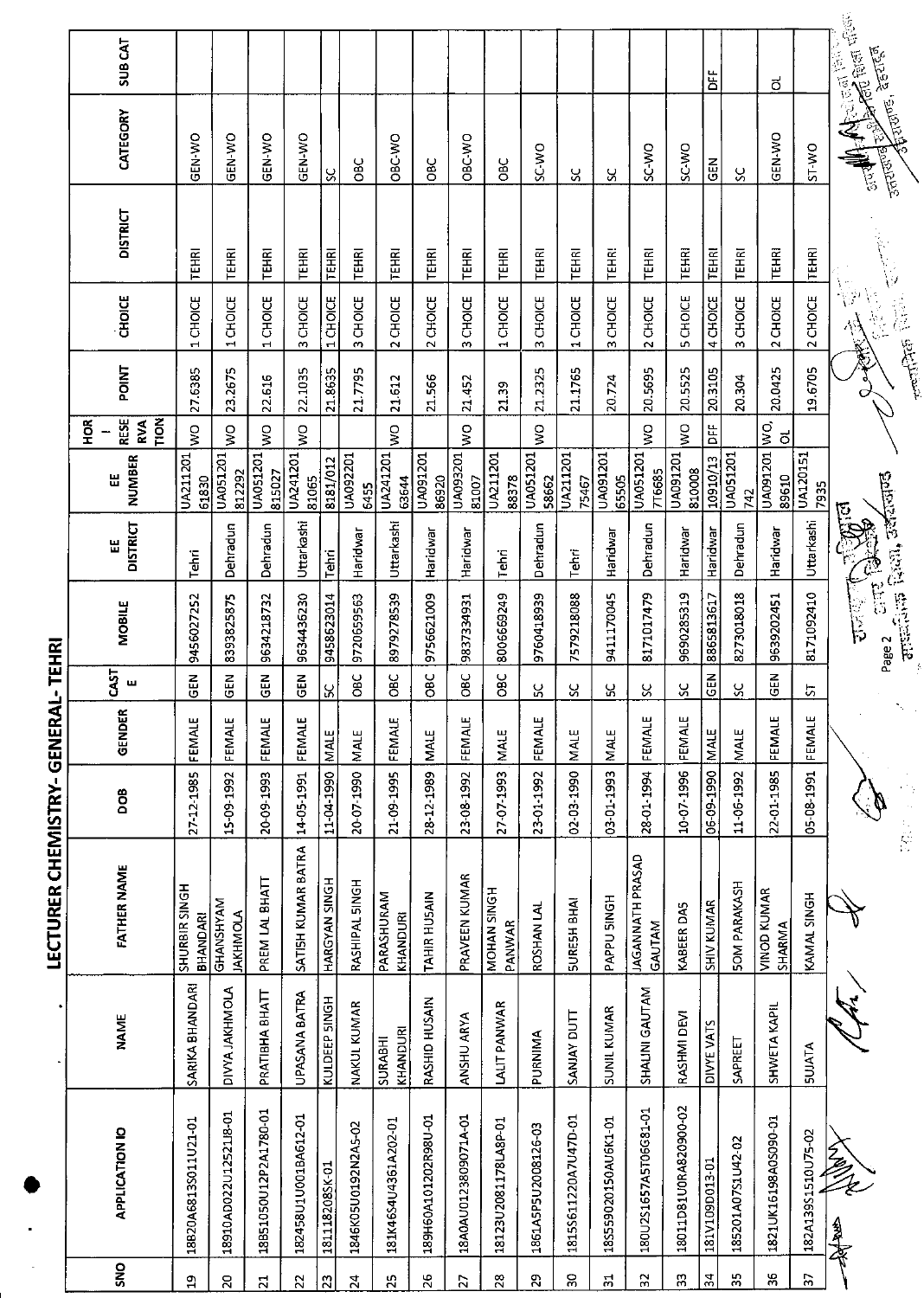

Page 3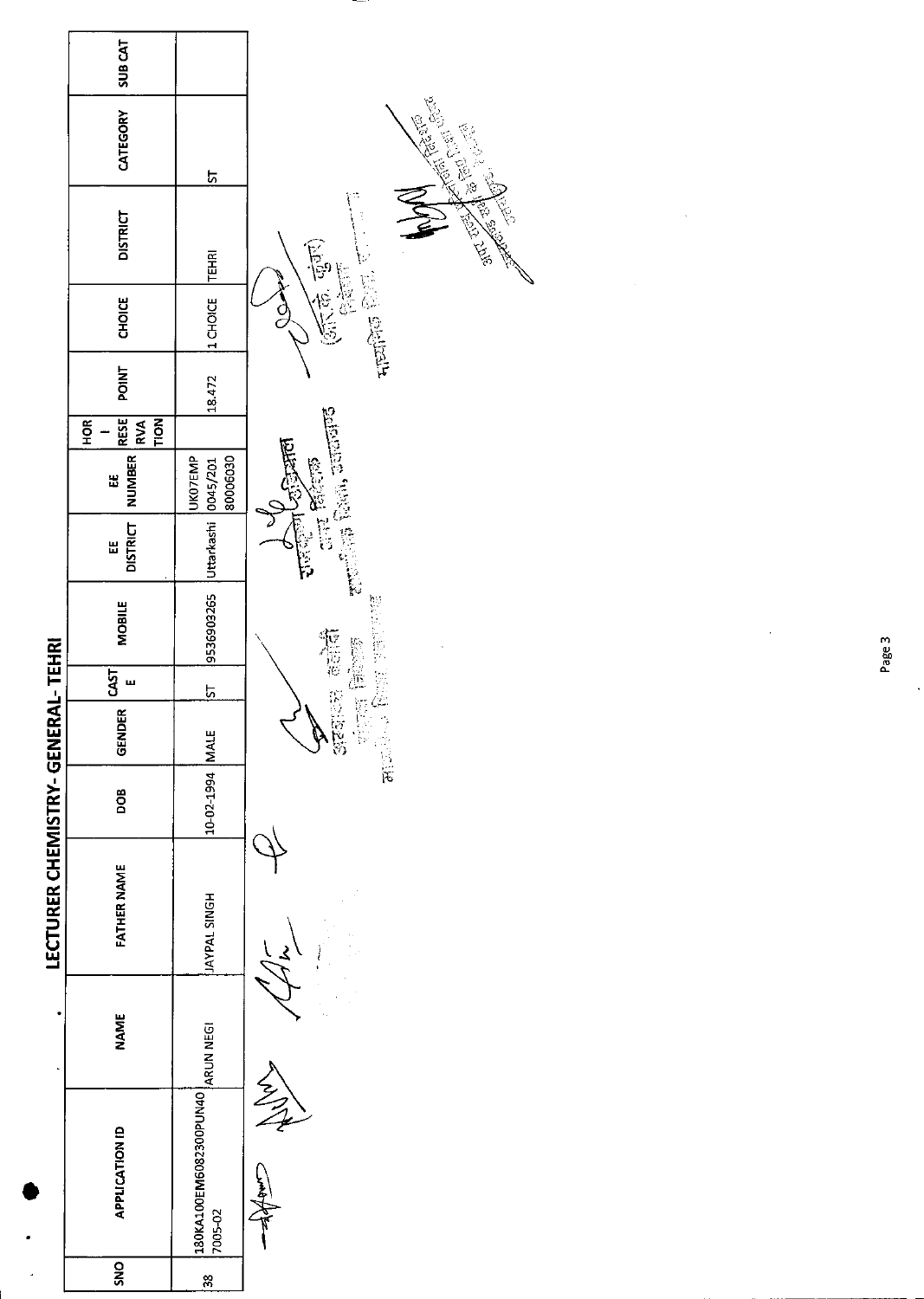| ı      |
|--------|
|        |
|        |
|        |
|        |
|        |
|        |
|        |
| I      |
|        |
|        |
| I<br>I |
|        |
|        |
|        |
|        |
|        |
|        |
|        |
|        |
|        |
|        |
|        |
|        |
|        |
|        |
|        |
|        |
|        |
|        |
|        |
|        |
|        |
|        |
|        |
|        |
|        |
|        |
|        |
|        |
|        |
|        |
|        |
|        |
|        |
|        |
|        |

| <b>SUBCAT</b>              |                                 |                                     |                                |                      |                      |                                |                                 |                         |                       |                      |                                    |                     |                                |                                 |                          |                                                                 |                      |                         | 多少的                                                                                                                                                                                                                                                                                                                                                                                                 |
|----------------------------|---------------------------------|-------------------------------------|--------------------------------|----------------------|----------------------|--------------------------------|---------------------------------|-------------------------|-----------------------|----------------------|------------------------------------|---------------------|--------------------------------|---------------------------------|--------------------------|-----------------------------------------------------------------|----------------------|-------------------------|-----------------------------------------------------------------------------------------------------------------------------------------------------------------------------------------------------------------------------------------------------------------------------------------------------------------------------------------------------------------------------------------------------|
| CATEGORY                   | GEN-WO                          | GEN-OBC                             | GEN-OBC-WO                     | GEN-OBC-WO           | GEN-WO               | GEN-OBC                        | GEN-WO                          | GEN-OBC                 | <b>GEN-SC</b>         | GEN-WO               | GEN-OBC                            | GEN-OBC-WO          | GEN-WO                         | GEN-OBC-WO                      | GEN-OBC-WO               | မ္မ                                                             | <b>DBC</b>           | ORC WO                  | <b>Tardwares</b>                                                                                                                                                                                                                                                                                                                                                                                    |
| <b>DISTRICT</b>            | UTTARKASHI                      | UTTARKASHI                          | UTTARKASHI                     | <b>UTTARKASHI</b>    | UTTARKASHI           | UTTARKASHI                     | <b>UTTARKASHI</b>               | UTTARKASHI              | UTTARKASHI            | UTTARKASHI           | <b>UTTARKASHI</b>                  | UTTARKASHI          | UTTARKASHI                     | UTTARKASHI                      | UTTARKASHI               | UTTARKASHI                                                      | <b>UTTARKASHI</b>    | UTTARKASHI              |                                                                                                                                                                                                                                                                                                                                                                                                     |
| CHOICE                     | <b>CHOICE</b><br>$\blacksquare$ | 1 CHOICE                            | 1 CHOICE                       | 1 CHOICE             | 1 CHOICE             | 1 CHOICE                       | 1 CHOICE                        | 1 CHOICE                | 1 CHOICE              | 1 CHOICE             | 1 CHOICE                           | 1 CHOICE            | CHOICE<br>$\blacksquare$       | <b>CHOICE</b><br>$\blacksquare$ | CHOICE<br>$\blacksquare$ | 1 CHOICE                                                        | 1 CHOICE             | 1 CHOICE                | း<br>နိုဘိ                                                                                                                                                                                                                                                                                                                                                                                          |
| <b>POINT</b>               | 32.036                          | 31.9845                             | 31.9435                        | 31.7605              | 31.6135              | 31.494                         | 31.483                          | 31.072                  | 31.0245               | 30.9305              | 23.664                             | 23.0445             | 22.55                          | 22.3475                         | 22.198                   | 21.9885                                                         | 21.904               | 21.7055                 |                                                                                                                                                                                                                                                                                                                                                                                                     |
| RESE<br>HOR<br>Nort<br>RVA | Š                               |                                     | Š                              | $\frac{1}{2}$        | Š                    |                                | Š                               |                         |                       | Š                    |                                    | ş                   | S                              | <b>S</b>                        | ş                        |                                                                 |                      | $\geq$                  | $\label{eq:2} \int_{\mathbb{R}^n} \frac{1}{\sqrt{2\pi}} \int_{\mathbb{R}^n} \frac{1}{\sqrt{2\pi}} \int_{\mathbb{R}^n} \frac{1}{\sqrt{2\pi}} \int_{\mathbb{R}^n} \frac{1}{\sqrt{2\pi}} \int_{\mathbb{R}^n} \frac{1}{\sqrt{2\pi}} \int_{\mathbb{R}^n} \frac{1}{\sqrt{2\pi}} \int_{\mathbb{R}^n} \frac{1}{\sqrt{2\pi}} \int_{\mathbb{R}^n} \frac{1}{\sqrt{2\pi}} \int_{\mathbb{R}^n} \frac{1}{\sqrt{2$ |
| NUMBER<br>Ш                | UA241201<br>3943                | UA241201<br>3578                    | UA241201<br>86205              | UA241201<br>87111    | UA241201<br>83550    | UA241201<br>62609              | ua241200<br>8w117               | UA241201<br>86885       | UA051201<br>812866    | UA241201<br>87054    | UA241201<br>03968                  | UA241201<br>87387   | UA241201<br>66197              | UA211201<br>88036               | UA241201<br>7780         | UA241201<br>87732                                               | UA211201<br>528709   | UA241201<br>83094       |                                                                                                                                                                                                                                                                                                                                                                                                     |
| <b>DISTRICT</b><br>Ш       | Uttarkashi                      | Uttarkashi                          | Uttarkashi                     | Uttarkashi           | Uttarkashi           | Uttarkashi                     | Uttarkashi                      | Uttarkashi              | Dehradun              | Uttarkashi           | Uttarkashi                         | Uttarkashi          | Uttarkashi                     | Tehri                           | Uttarkashi               | Uttarkashi                                                      | Tehn                 | Uttarkashi              | Ž                                                                                                                                                                                                                                                                                                                                                                                                   |
| <b>MOBILE</b>              | 9458328432                      | 9368194557                          | 9S20510358                     | 9458328658           | 9456374943           | 9411532025                     | 9634509671                      | 8126252059              | 708896B524            | 7579215901           | 7830995093                         | 9410703979          | 8650156525                     | 8954106850                      | 8954500415               | 7895427098                                                      | 8126588353           | 7060479340              | Page 1                                                                                                                                                                                                                                                                                                                                                                                              |
| <b>CAST</b><br>щ           | GEN                             | <b>SBC</b>                          | <b>DEC</b>                     | ÖЕ                   | GEN                  | OBC                            | <b>GEN</b>                      | ЭgО                     | SC                    | $\frac{2}{5}$        | 38C                                | 3go                 | $\frac{2}{5}$                  | 9C                              | <b>OBC</b>               | <b>OBC</b>                                                      | <b>OBC</b>           | OВС                     |                                                                                                                                                                                                                                                                                                                                                                                                     |
| æ<br><b>GEND</b>           | ш<br>FEMALI                     | <b>INALE</b>                        | щ<br><b>FEMALI</b>             | ш<br>FEMALI          | بى<br>FEMALI         | <b>MALE</b>                    | щ<br>FEMAL                      | <b>MALE</b>             | <b>MALE</b>           | FEMALE               | MALE                               | FEMALE              | щ<br>FEMAL                     | щ<br>FEMAL                      | FEMALE                   | <b>MALE</b>                                                     | <b>NALE</b>          | FEMALE                  |                                                                                                                                                                                                                                                                                                                                                                                                     |
| BOO                        | 02-01-1980                      | 07-06-1989                          |                                | 13-08-1989           | 10-03-1991           | I5-09-1987                     | 07-09-1986                      | 12-12-1983              | 19-12-1991            | 07-08-1988           | 10-07-1992                         | 24-01-1990          |                                | 02-08-1992                      | 03-02-1995               | 11-12-1994                                                      | 01-07-1994           | 25-11-1992              |                                                                                                                                                                                                                                                                                                                                                                                                     |
| <b>FATHER NAME</b>         | RISHIRAM RATURI                 | <b>SOHAN CHAND</b><br><b>RAMOLA</b> | BALWANT SINGH BISHT 01-07-1991 | SRIDEV JOSHI         | CHIRANJI LAL SATI    | CHANDI PRASAD<br><b>BADONI</b> | MANVAR SINGH<br><b>BHANDARI</b> | CHAIN SINGH<br>CHAUHAN  | MUNNNA LAL            | PREM DUTT BHATT      | DINESH PRASAD<br><b>NAUTIYAL</b>   | MURTI RAM BIJLWAN   | SHAUKIN SINGH YADAV 07-06-1995 | MURARI LAL BHATT                | RAJARAM NAUTIYAL         |                                                                 | INDRAMANI            | SUNDER SINGH<br>CHAUHAN |                                                                                                                                                                                                                                                                                                                                                                                                     |
| <b>NAME</b>                | NINIA                           | MANISH CHAND<br>RAMOLA              | SHUCHI                         | ANIANA JOSHI         | POONAM SATI          | PRAVEEN BADONI                 | NISHA BHANDARI                  | DEEWAN SINGH<br>CHAUHAN | <b>RAJ KUMAR</b>      | ANJU BHATT           | <b>JITENDRA</b><br><b>NAUTIYAL</b> | <b>SHOBHA</b>       | KM NEHA YADAV                  | ARCHANA BHATT                   | KM RASHMI                | SACHENDRA SI <b>N</b> GH <mark>ALENDRA SINGH</mark><br>BHANDARI | BHAGWATI<br>PRASAD   | CHAUHAN<br>PRIYANKA     | $\lesssim$                                                                                                                                                                                                                                                                                                                                                                                          |
| <b>APPLICATION ID</b>      | 18A2V0U11349423-02              | 18823R251AMU7401-01                 | 182SU612A2805104-01            | 18A127121480UJ11A-01 | 1845S315AU100822P-01 | 18142A61U692B20P0-03           | 18aB1102102wN748u-02            | 188CD11858042U26A-01    | 18U2K81015668AR120-01 | 184U21501082AB7A4-01 | 1812481093U2N6A01-01               | 18808417523U2A71-02 | 1817A14U6Y02K2619-02           | 182B18AA12U081630-02            | 18AK0714R820U172-01      | 187B71A21382U24S0-01                                            | 187810U52A9012281-01 | 184AP40122U3901C8-03    | 多名                                                                                                                                                                                                                                                                                                                                                                                                  |
| <b>ONS</b>                 | $\overline{ }$                  | $\mathbf{\sim}$                     | m                              | 4                    | ιn.                  | Φ                              | r                               | $\infty$                | G)                    | $\Xi$                | ።                                  | $\mathbf{a}$        | <u>ញ</u>                       | $\mathbf{z}$                    | $\mathfrak{a}$           | $\frac{5}{1}$                                                   | Ħ                    | $\frac{8}{11}$          |                                                                                                                                                                                                                                                                                                                                                                                                     |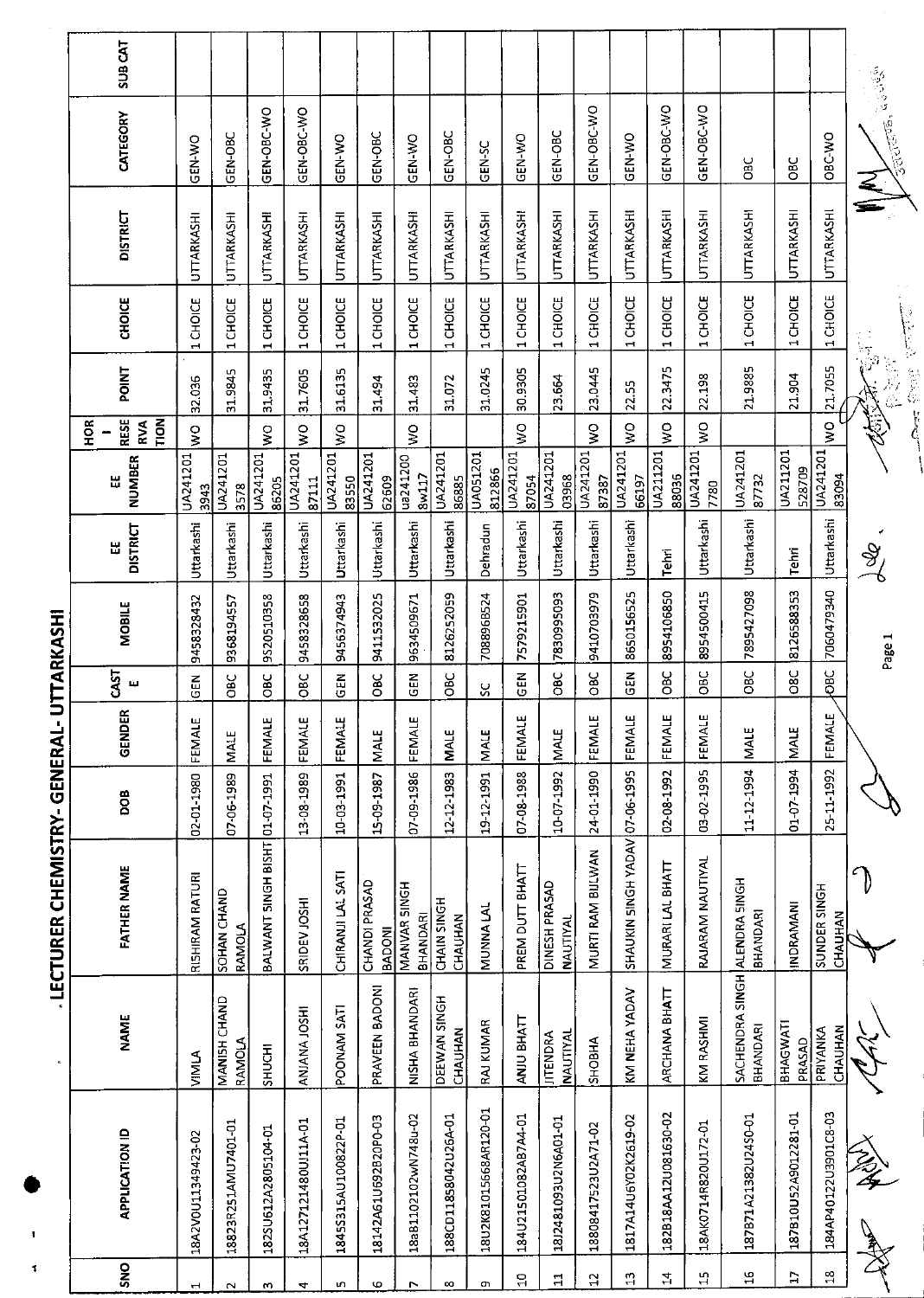|                       |                       |                           | LECTURER CHEMISTRY-GENERAL-                        |                   |             |           | UTTARKASHI                     |                       |                    | <b>HOR</b>                       |              |               |                   |              |               |
|-----------------------|-----------------------|---------------------------|----------------------------------------------------|-------------------|-------------|-----------|--------------------------------|-----------------------|--------------------|----------------------------------|--------------|---------------|-------------------|--------------|---------------|
|                       | <b>APPLICATION ID</b> | <b>NAME</b>               | <b>FATHER NAME</b>                                 | DOB               | GENDER      | 51        | <b>MOBILE</b>                  | <b>DISTRICT</b><br>Ш  | <b>NUMBER</b><br>띮 | <b>RESE</b><br><b>PON</b><br>RVA | <b>POINT</b> | <b>CHOICE</b> | <b>DISTRICT</b>   | CATEGORY     | <b>SUBCAT</b> |
|                       |                       |                           | MAHAVIR SHARMA BHIM CHAND SHARMA 115-06-1994 MAALE |                   |             | <u>51</u> | 8126816520                     | Dehradun              | 436                |                                  | 20.01        | 2 CHOICE      | UTTARKASHI        | ᇅ            |               |
| 18521512A9K142506U-01 |                       | SARASWATI KOHLI SHYAM LAL |                                                    | 01-07-1994        | FEMALE      | <u>S</u>  | 9410108489                     | Uttarkashi  UA241201  | 519265             | $\frac{1}{2}$                    | 19.9665      | 1CHOICE       | <b>UTTARKASHI</b> | <b>OW-3S</b> |               |
| 182K02039415-01       |                       | SANJAY KUMAR              | PANCHAM DAS                                        | 17-05-1993        | <b>MALE</b> | <u>ម</u>  | 8273249374                     | Dehradun              | 3029/201<br>4      |                                  | 19.8985      | 2 CHOICE      | UTTARKASHI        | <u>ყ</u>     |               |
| 182A02052U145A291C-02 |                       | AMIT CHANDRA              | <b>PYARE LAL</b>                                   | 314M 0661-10-10   |             | <u>S</u>  | 9897728466                     | IUttarkashi  UA241201 | 522059             |                                  | 19.5085      | 1 CHOICE      | UTTARKASHI        | ပ္တ          |               |
| 18D1UA2L1515052614-02 |                       | DEEPENDRA LAL             | BUDDHI LAL                                         | 10-06-1992        | <b>MALE</b> | <u>s</u>  | 8755970506 Uttarkashi LA241201 |                       | 516155             |                                  | 19.4895      | 1 CHOICE      | UTTARKASHI        | ပ္တ          |               |
| 18421LCu7a809510-01   |                       | CHARU LATA                | LATE SATYA PRAKSAH                                 | 25-06-1987 FEMALE |             | <u>S</u>  | 8979887943                     | Dehradun              | ua051201<br>8974   | $\frac{1}{2}$                    | 19.247       | 4 CHOICE      | <b>UTTARKASHI</b> | ISC-WO       |               |
| Z                     |                       |                           |                                                    |                   |             |           | <b>Birth Communication</b>     |                       |                    |                                  |              |               |                   |              |               |

 $\bigvee$ سیلانیک

 $\mathbb{R}^3$ 

राजर**ाण्ड्रेश्वज्ञात**<br>इनस्य जिल्हेला<br>सामान्यक प्रदेशी, उदाराजण्ड



 $\overline{t}$ 

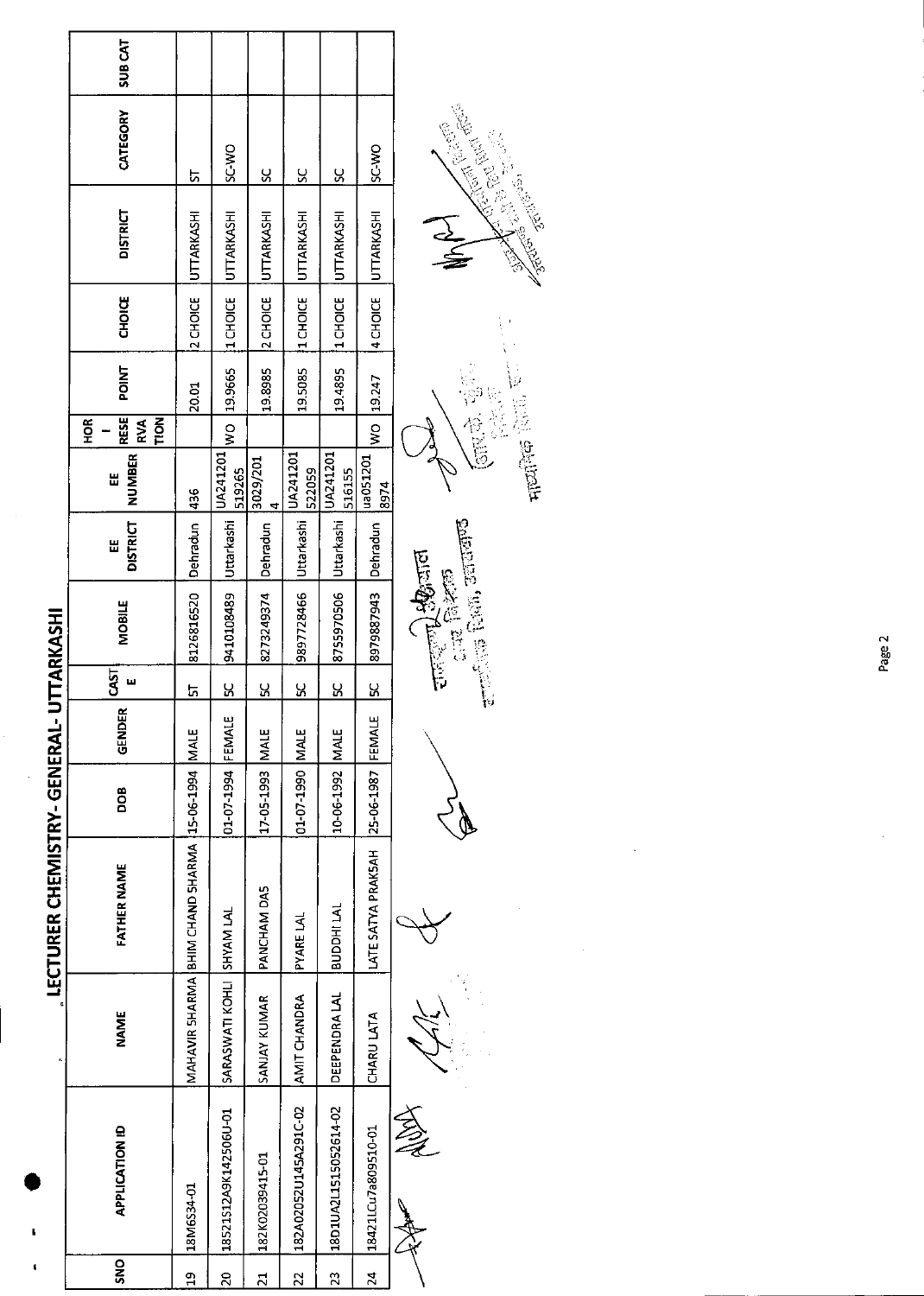|                 |                       |                                | <b>INTERIOR NINER INTERNATION</b>     |            | フエーエピしてピココピ しエピロ こつし |                          |                               |                           |                         |                                          |                                   |               |                    |            |                |
|-----------------|-----------------------|--------------------------------|---------------------------------------|------------|----------------------|--------------------------|-------------------------------|---------------------------|-------------------------|------------------------------------------|-----------------------------------|---------------|--------------------|------------|----------------|
|                 |                       |                                |                                       |            |                      |                          |                               |                           |                         | $\frac{8}{2}$                            |                                   |               |                    |            |                |
| SNO             | <b>APPLICATION ID</b> | <b>NAME</b>                    | <b>FATHER NAME</b>                    | pos        | <b>GENDER</b>        | S <sub>1</sub><br>ш      | <b>MOBILE</b>                 | <b>DISTRICT</b><br>Ш      | <b>NUMBER</b><br>님      | <b>RESE</b><br><b>POLT</b><br><b>RVA</b> | POINT                             | <b>CHOICE</b> | <b>DISTRICT</b>    | CATEGORY   | <b>SUB CAT</b> |
|                 | 180492U2S1A12801-01   | SHANTI                         | MANBAR SINGH                          | 08-08-1992 | FEMALE               | $\widetilde{\mathbb{E}}$ | 9897225460                    | Rudrapray<br>æ            | UA191201<br>84022       | S<br>Ş                                   | 3.6625                            | 1 CHOICE      | RUDRAPRAYAG        | GEN-WO     |                |
|                 | 18CR007915101U62A-01  | PRASAD CHAMOLI<br>RAJESHWAR    | ANSOYA PRASAD<br>CHAMOLI              | 03-09-1992 | MALE                 | $\tilde{5}$              | 9568701572                    | Rudrapray<br>뵮            | UA191201<br>56007       |                                          | 33.3315                           | 1 CHOICE      | RUDRAPRAYAG        | <b>GEN</b> |                |
|                 | 18511932PU10A479-03   | <b>POOJA</b>                   | DHEER SINGH                           | 25-06-1991 | FENALE               | <b>GEN</b>               | 9193345933                    | Rudrapray<br>æ            | UA191201<br>57493       | $\frac{1}{3}$                            | 33.1805                           | 1 CHOICE      | <b>RUDRAPRAYAG</b> | GEN-WO     |                |
| ↤               | 18P181U507912AK93-01  | KIRTIKA PUROHIT                | BHANU PRAKASH<br>PUROHIT              | 10-10-1992 | FEMALE               | <b>GEN</b>               | 8941042008                    | Rudrapray<br>ăθ           | UA191201<br>83597       | Ş                                        | 32.936                            | CHOICE<br>÷,  | RUDRAPRAYAG        | GEN-WO     |                |
|                 | 188141440-01          | BHARAT SINGH                   | PURAN SINGH                           | 01-07-1987 | <b>MALE</b>          | <b>GEN</b>               | 9719152134                    | Rudrapray<br>æ            | 4401/14                 |                                          | 31.719                            | 1 CHOICE      | RUDRAPRAYAG        | M3C        |                |
| ٠               | 18313159M2-01         | <b>MAMGAIN</b><br>SHEKHAR      | SHAMBHU PRASAD                        | 05-07-1989 | <b>MALE</b>          | $\frac{2}{3}$            | 9568128027                    | Rudrapray<br>ă            | 2319/13                 |                                          | 31.2635                           | 1 CHOICE      | RUDRAPRAYAG        | る<br>50    |                |
|                 | 1879621P3MU14A601-01  | <b>MADMAHESHWAR</b><br>PUROHIT | TRIBHUWAN PRASAD<br>PUROHIT           | 02-05-1986 | <b>NIALE</b>         | <b>GEN</b>               | 9897581883                    | Rudrapray<br>ag           | UA191201<br>64637       |                                          | 30.9005                           | 1 CHOICE      | RUDRAPRAYAG        | GEN        |                |
| œ               | 181U189A4506152R-02   | RASHMI                         | DARSHAN SINGH<br>RAWAT                | 12-12-1989 | FEMALE               | GEN                      | 8859743985                    | Rudrapray<br>ಸಿ           | UA191201<br>84655       | $\frac{1}{2}$                            | 30.54                             | 1 CHOICE      | RUDRAPRAYAG        | GEN-WO     |                |
| <b>O</b>        | 1875UR5011P420A5-01   | RITU PARIKSHIT                 | HOSHIYAR SINGH NEGH                   | 04-04-1987 | FEMALE               | GEN                      | 9761294492                    | Dehradun                  | UA051201<br>5547        | Ş                                        | 26.5555                           | 1 CHOICE      | RUDRAPRAYAG        | GEN-WO     |                |
| $\Xi$           | 18330A2518U1195D7-02  | SMRITI DIMRI                   | DINESH CHANDRA<br>DIMRI               | 30-03-1993 | FEMALE               | GEN                      | 8126603218                    | Rudrapray<br>æ            | UA191201<br>83753       | $\frac{1}{2}$                            | 22.9695                           | 1 CHOICE      | RUDRAPRAYAG        | GEN-WO     |                |
| $\mathbf{1}$    | 1811P9U026A1692-02    | PRIYANKA                       | GANESH PRASAD<br>THAPLIYAL            | 12-01-1993 | FEMALE               | $\frac{2}{5}$            | 9897771578                    | Rudrapray<br>ã            | UA191201<br>6269        | ş                                        | 22.6605                           | 2 CHOICE      | RUDRAPRAYAG        | GEN-WO     |                |
| $\mathbf{r}$    | 187051R9AU79K121-03   | RENUKA KATHAIT                 | CHANDRA MOHAN<br><b>SINGH KATHAIT</b> | 12-12-1994 | FEMALE               | GEN                      | 7060780993                    | Rudrapray<br>æ            | UA191201<br>7957        | Ş                                        | 22.4895                           | 1 CHOICE      | RUDRAPRAYAG        | GEN-WO     |                |
| $\mathbf{L}^2$  | 18P10807142UC1A59-02  | <b>CHANDRA</b><br>PRAVEEN      | MAHESH PRASAD                         | 01-08-1990 | <b>MALE</b>          | <b>OBC</b>               | 9634812068                    | Rudrapray<br>$\mathbf{a}$ | UA191201<br>85407       |                                          | 22.1895                           | 1 CHOICE      | RUDRAPRAYAG        | GEN-OBC    |                |
| 2               | 1869160525A1A1U-01    | HSOLDHST                       | SUDARSHAN PRASAD<br><b>DIMARI</b>     | 31-01-1984 | MALE                 | <b>GEN</b>               | 9536351106                    | Rudrapray<br>æ            | UA191201<br>6556        |                                          | 22.133                            | 3 CHOICE      | RUDRAPRAYAG        | GEN        |                |
| $\mathbf{L}$    | 18027U1113A0BB49-04   | BABITA BISHT                   | MADAN SINGH BISHT                     | 06-07-1995 | FEMALE               | GEN                      | 7500976116                    | Rudrapray<br>ಇ            | <b>UA191201</b><br>7403 | Ş                                        | 22.091                            | 1 CHOICE      | RUDRAPRAYAG        | GEN-WO     |                |
| 21              | 1869C01145A621BU-03   |                                | CHANDRIKA BHATT JJAIKRISHAN BHATT     | 29-08-1994 | FEMALE               | $\tilde{5}$              | 9456308022                    | Rudrapray<br>문            | UA191201<br>6546        | Ş                                        | 22.067                            | 1 CHOICE      | RUDRAPRAYAG        | GEN-WO     |                |
| $\overline{17}$ | 18M3B7A6122510U14-01  | MAYANK BHATT                   | PRABHU LAL BHATT                      | 27-04-1995 | <b>NALE</b>          | GEN                      | 7017345908                    | Tehri                     | UA211201<br>74635       |                                          | 21.9625                           | 5 CHOICE      | RUDRAPRAYAG        | GEN        |                |
| $\frac{8}{10}$  | 1827R801U05110215A-05 | SHASHI RATURI                  | JEETMANI RATURI                       | 06-12-1992 | FEMALE               | GEN                      | 9568237342                    | Tehri                     | UA211201<br>010758      | Ş                                        | 21.8765                           | 4 CHOICE      | RUDRAPRAYAG        | GEN-WO     |                |
|                 | 大爱名                   |                                |                                       |            |                      |                          | Page 1772<br>$\frac{1}{2}$    | कोमाल<br>बाह्य            |                         |                                          | $\frac{1}{12}$<br>医院<br>$\Lambda$ |               |                    | ्<br>उ     |                |
|                 |                       |                                |                                       |            |                      |                          | photostory facts the property |                           |                         |                                          | digital.                          | A Links       |                    |            |                |

**IFCTURER CHEMISTRY-GENERAI-RUDRAPRAYAG** 

 $\ddot{\phantom{a}}$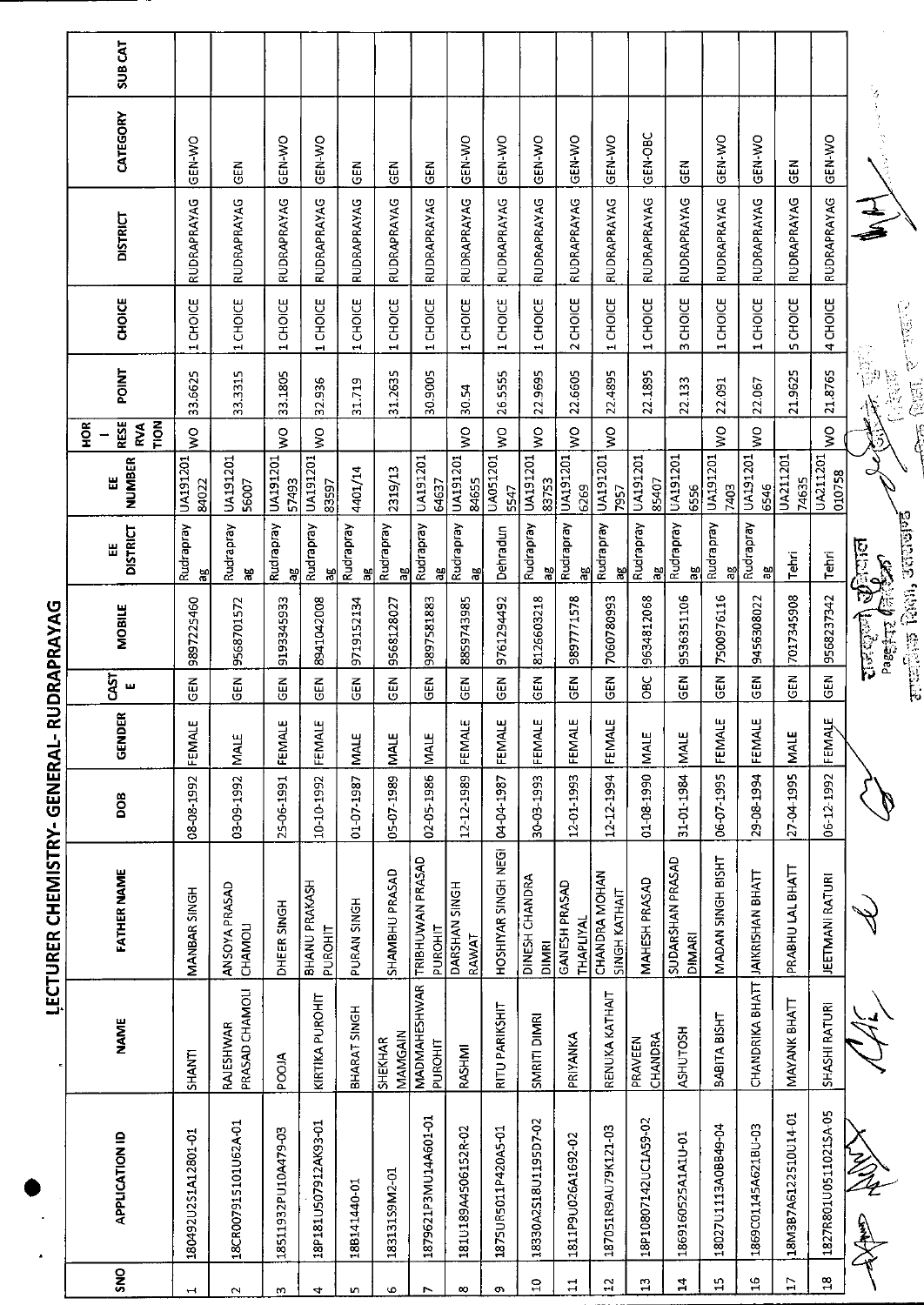| <b>CHOICE</b><br>6 CHOICE<br>5 CHOICE<br>2 CHOICE<br>8 CHOICE<br><b>6 CHOICE</b><br>3 CHOICE<br>6 CHOICE<br>1 CHOICE<br><b>CHOICE</b><br>5 CHOICE<br>1 CHOICE<br>n,<br><b>POINT</b><br>19.0215<br>18.1115<br>20.8655<br>20.8015<br>20.7855<br>20.1675<br>19.6735<br>21.1345<br>$\frac{1}{2}$<br>21.729<br>20.908<br>19.108<br>(शार के पुंडण)<br>शिक्षण<br><b>RESE</b><br>FION<br>H <sub>OR</sub><br>RVA<br>$\frac{1}{2}$<br>$\frac{1}{2}$<br>$\frac{1}{2}$<br>$\frac{1}{2}$<br>$\frac{1}{2}$<br>Ş<br>Pithoragar UA141201<br>UA091201<br>UA211201<br>UA211201<br>UA241201<br>UA152201<br><b>UA152201</b><br>UA191201<br>NUMBER<br>1184/014<br>15943/13<br>1907/13<br>710385<br>523211<br>521942<br>73426<br>Ш<br>57385<br>67087<br>89755<br>Rudrapray<br><b>Change Comparison Comparison</b><br>Uttarkashi<br><b>DISTRICT</b><br>Haridwar<br>Haridwar<br>Chamoli<br>Ш<br>Pauri<br>Tehri<br>Tehri<br>Pauri<br>Tehri<br>æ<br>8193983144<br>7060582148<br>8191803035<br>8057851848<br>9758448719<br>7060124448<br>9557584308<br>9719242815<br>7351311001<br>8126179170<br>9411121721<br><b>UDRAPRAYAG</b><br><b>MOBILE</b><br>CAST<br>OBC<br>OBC<br>$\frac{2}{5}$<br>OBC<br><b>OBC</b><br>щ<br>SC<br>႘<br>S,<br>$\infty$<br>8<br>S<br>GENOER<br><b>LECTURER CHEMISTRY-GENERAL-RI</b><br>FEMALE<br>FEMALE<br>FEMALE<br>FEMALE<br>FEMALE<br>FEMALE<br>MALE<br><b>MALE</b><br><b>MALE</b><br>MALE<br>MALE<br>15-08-1988<br>03-07-1989<br>12-05-1990<br>10-04-1989<br>05-01-1993<br>02-06-1993<br>10-07-1993<br>20-07-1992<br>16-07-1992<br>01-06-1993<br>10-04-1992<br>OOB<br>VISHAL MANI JUYAL<br>SHEKHER CHANDRA<br><b>FATHER NAME</b><br>BHUWNESHWAR<br><b>JAGBEER SINGH</b><br>PRASAD UNIYAL<br>GOWAR SINGH<br>BHUPAL SINGH<br>RAJPAL SINGH<br>RAFIK AHMED<br>SHANKAR LAL<br>PREM SINGH<br>PREM LAL<br>DEEPAK CHANDRA<br>DEVENDRA SINGH<br>PRAMOD KUMAR<br>SHWETA UNIYAL<br><b>JAISLEEN KHAN</b><br><b>TARUN KUMAR</b><br><b>SAVITA JUYAL</b><br><b>NAME</b><br><b>BINDIA RANI</b><br>KM SAPNA<br><b>NEELAM</b><br><b>VADAV</b><br>1811U072235U1801SA-03<br>180A22SU11232J1511-04<br>182922011452UA15K1-01<br>1802U1D02C8A67751-02<br>18U0511275D59318A-02<br>1897180U25901AS5K-01<br>へろえ<br>181234704A26U2N1-01<br><b>APPLICATION IO</b><br>18151162UBR402A-02<br>18451T93K31-01<br>180111P484-01<br>18Y713091-01<br>SNO<br>$\mathbb{S}^2$<br>$\mathbf{z}$<br>23<br>$\overline{z}$<br>25<br>$\frac{2}{5}$<br>$\overline{27}$<br>$\mathbf{z}$<br>22<br>$\mathfrak{a}$<br>$\overline{z}$ | <b>SUBCAT</b><br>CATEGORY<br><b>DISTRICT</b> | GEN-WO<br>RUDRAPRAYAG | OBC-WO<br>RUDRAPRAYAG | <b>OW-3S</b><br><b>RUDRAPRAYAG</b> | <b>OBC</b><br>RUDRAPRAYAG | OBC-WO<br>RUDRAPRAYAG | OBC-WO<br><b>RUDRAPRAYAG</b> | $\mathcal{S}$<br>RUDRAPRAYAG | ပ္ပ<br>RUDRAPRAYAG | S,<br>RUDRAPRAYAG | ႘<br>RUDRAPRAYAG | <b>ON-CS</b><br>RUDRAPRAYAG | <b>Control Control Control Control Control Control Control Control Control Control Control Control Control Control</b> |
|--------------------------------------------------------------------------------------------------------------------------------------------------------------------------------------------------------------------------------------------------------------------------------------------------------------------------------------------------------------------------------------------------------------------------------------------------------------------------------------------------------------------------------------------------------------------------------------------------------------------------------------------------------------------------------------------------------------------------------------------------------------------------------------------------------------------------------------------------------------------------------------------------------------------------------------------------------------------------------------------------------------------------------------------------------------------------------------------------------------------------------------------------------------------------------------------------------------------------------------------------------------------------------------------------------------------------------------------------------------------------------------------------------------------------------------------------------------------------------------------------------------------------------------------------------------------------------------------------------------------------------------------------------------------------------------------------------------------------------------------------------------------------------------------------------------------------------------------------------------------------------------------------------------------------------------------------------------------------------------------------------------------------------------------------------------------------------------------------------------------------------------------------------------------------------------------------------------------------------------------------------------------------------------------------------------------------------------------------------------------------------------------------------------------------------------------------------------------------------------|----------------------------------------------|-----------------------|-----------------------|------------------------------------|---------------------------|-----------------------|------------------------------|------------------------------|--------------------|-------------------|------------------|-----------------------------|------------------------------------------------------------------------------------------------------------------------|
|                                                                                                                                                                                                                                                                                                                                                                                                                                                                                                                                                                                                                                                                                                                                                                                                                                                                                                                                                                                                                                                                                                                                                                                                                                                                                                                                                                                                                                                                                                                                                                                                                                                                                                                                                                                                                                                                                                                                                                                                                                                                                                                                                                                                                                                                                                                                                                                                                                                                                      |                                              |                       |                       |                                    |                           |                       |                              |                              |                    |                   |                  |                             |                                                                                                                        |
|                                                                                                                                                                                                                                                                                                                                                                                                                                                                                                                                                                                                                                                                                                                                                                                                                                                                                                                                                                                                                                                                                                                                                                                                                                                                                                                                                                                                                                                                                                                                                                                                                                                                                                                                                                                                                                                                                                                                                                                                                                                                                                                                                                                                                                                                                                                                                                                                                                                                                      |                                              |                       |                       |                                    |                           |                       |                              |                              |                    |                   |                  |                             |                                                                                                                        |
|                                                                                                                                                                                                                                                                                                                                                                                                                                                                                                                                                                                                                                                                                                                                                                                                                                                                                                                                                                                                                                                                                                                                                                                                                                                                                                                                                                                                                                                                                                                                                                                                                                                                                                                                                                                                                                                                                                                                                                                                                                                                                                                                                                                                                                                                                                                                                                                                                                                                                      |                                              |                       |                       |                                    |                           |                       |                              |                              |                    |                   |                  |                             |                                                                                                                        |
|                                                                                                                                                                                                                                                                                                                                                                                                                                                                                                                                                                                                                                                                                                                                                                                                                                                                                                                                                                                                                                                                                                                                                                                                                                                                                                                                                                                                                                                                                                                                                                                                                                                                                                                                                                                                                                                                                                                                                                                                                                                                                                                                                                                                                                                                                                                                                                                                                                                                                      |                                              |                       |                       |                                    |                           |                       |                              |                              |                    |                   |                  |                             |                                                                                                                        |
|                                                                                                                                                                                                                                                                                                                                                                                                                                                                                                                                                                                                                                                                                                                                                                                                                                                                                                                                                                                                                                                                                                                                                                                                                                                                                                                                                                                                                                                                                                                                                                                                                                                                                                                                                                                                                                                                                                                                                                                                                                                                                                                                                                                                                                                                                                                                                                                                                                                                                      |                                              |                       |                       |                                    |                           |                       |                              |                              |                    |                   |                  |                             |                                                                                                                        |
|                                                                                                                                                                                                                                                                                                                                                                                                                                                                                                                                                                                                                                                                                                                                                                                                                                                                                                                                                                                                                                                                                                                                                                                                                                                                                                                                                                                                                                                                                                                                                                                                                                                                                                                                                                                                                                                                                                                                                                                                                                                                                                                                                                                                                                                                                                                                                                                                                                                                                      |                                              |                       |                       |                                    |                           |                       |                              |                              |                    |                   |                  |                             |                                                                                                                        |
|                                                                                                                                                                                                                                                                                                                                                                                                                                                                                                                                                                                                                                                                                                                                                                                                                                                                                                                                                                                                                                                                                                                                                                                                                                                                                                                                                                                                                                                                                                                                                                                                                                                                                                                                                                                                                                                                                                                                                                                                                                                                                                                                                                                                                                                                                                                                                                                                                                                                                      |                                              |                       |                       |                                    |                           |                       |                              |                              |                    |                   |                  |                             |                                                                                                                        |
|                                                                                                                                                                                                                                                                                                                                                                                                                                                                                                                                                                                                                                                                                                                                                                                                                                                                                                                                                                                                                                                                                                                                                                                                                                                                                                                                                                                                                                                                                                                                                                                                                                                                                                                                                                                                                                                                                                                                                                                                                                                                                                                                                                                                                                                                                                                                                                                                                                                                                      |                                              |                       |                       |                                    |                           |                       |                              |                              |                    |                   |                  |                             |                                                                                                                        |
|                                                                                                                                                                                                                                                                                                                                                                                                                                                                                                                                                                                                                                                                                                                                                                                                                                                                                                                                                                                                                                                                                                                                                                                                                                                                                                                                                                                                                                                                                                                                                                                                                                                                                                                                                                                                                                                                                                                                                                                                                                                                                                                                                                                                                                                                                                                                                                                                                                                                                      |                                              |                       |                       |                                    |                           |                       |                              |                              |                    |                   |                  |                             |                                                                                                                        |
|                                                                                                                                                                                                                                                                                                                                                                                                                                                                                                                                                                                                                                                                                                                                                                                                                                                                                                                                                                                                                                                                                                                                                                                                                                                                                                                                                                                                                                                                                                                                                                                                                                                                                                                                                                                                                                                                                                                                                                                                                                                                                                                                                                                                                                                                                                                                                                                                                                                                                      |                                              |                       |                       |                                    |                           |                       |                              |                              |                    |                   |                  |                             |                                                                                                                        |
|                                                                                                                                                                                                                                                                                                                                                                                                                                                                                                                                                                                                                                                                                                                                                                                                                                                                                                                                                                                                                                                                                                                                                                                                                                                                                                                                                                                                                                                                                                                                                                                                                                                                                                                                                                                                                                                                                                                                                                                                                                                                                                                                                                                                                                                                                                                                                                                                                                                                                      |                                              |                       |                       |                                    |                           |                       |                              |                              |                    |                   |                  |                             |                                                                                                                        |
|                                                                                                                                                                                                                                                                                                                                                                                                                                                                                                                                                                                                                                                                                                                                                                                                                                                                                                                                                                                                                                                                                                                                                                                                                                                                                                                                                                                                                                                                                                                                                                                                                                                                                                                                                                                                                                                                                                                                                                                                                                                                                                                                                                                                                                                                                                                                                                                                                                                                                      |                                              |                       |                       |                                    |                           |                       |                              |                              |                    |                   |                  |                             |                                                                                                                        |

 $\langle$ 

Page 2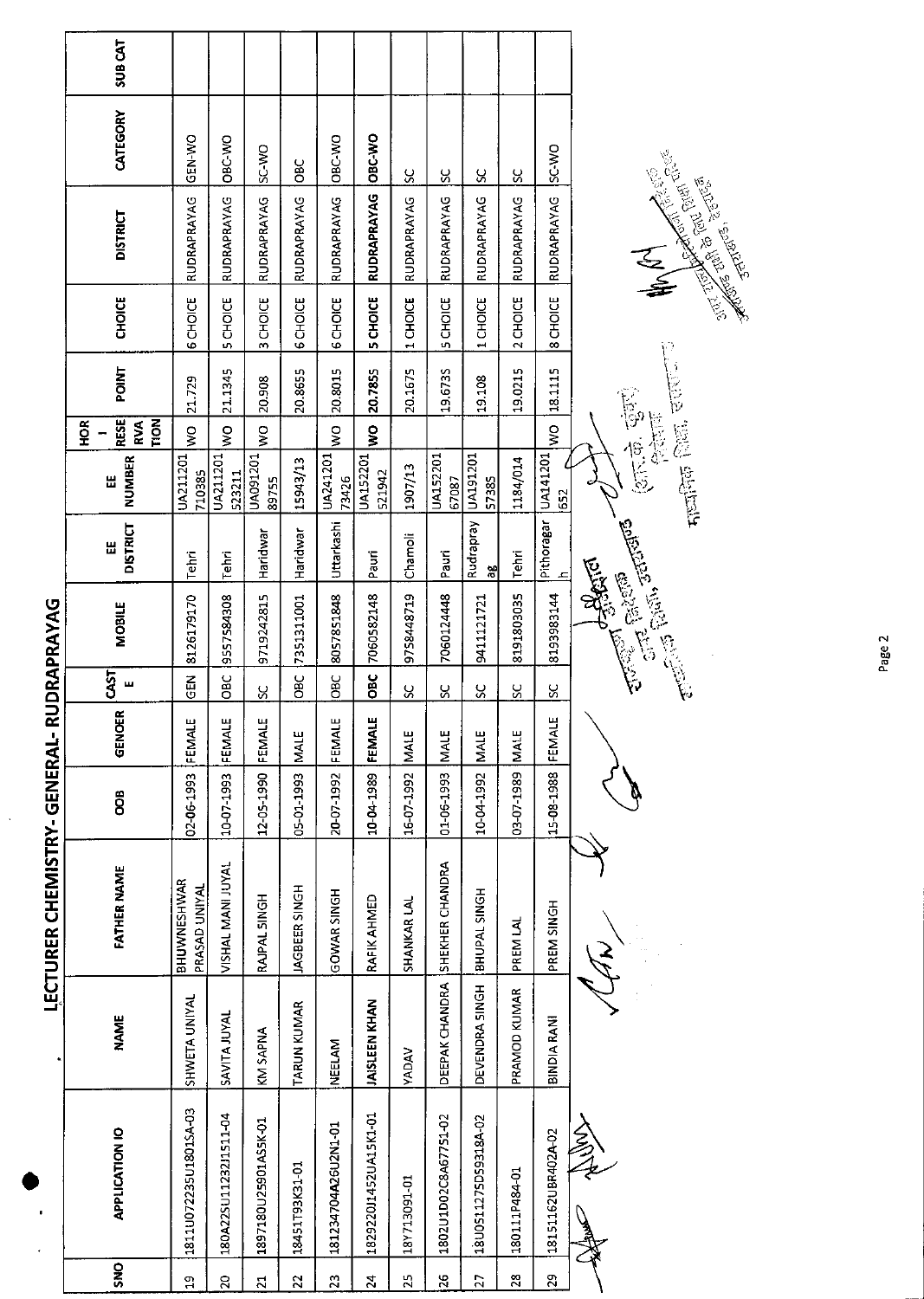| $\frac{1}{1}$<br>i |  |
|--------------------|--|
| í                  |  |
| ļ<br>.<br>ו        |  |
| ì                  |  |

|                       | j<br>ļ                        | <b>NATIVES CREATED</b>                         | コインコンニワー   |               |                | <b>NHTDINAIO.L</b>        |                                                                                  |                            |                                   |               |                                    |                 |                                                                                                 |                    |
|-----------------------|-------------------------------|------------------------------------------------|------------|---------------|----------------|---------------------------|----------------------------------------------------------------------------------|----------------------------|-----------------------------------|---------------|------------------------------------|-----------------|-------------------------------------------------------------------------------------------------|--------------------|
|                       |                               |                                                |            |               |                |                           |                                                                                  |                            | $\frac{8}{2}$                     |               |                                    |                 |                                                                                                 |                    |
| <b>APPLICATION ID</b> | <b>NAME</b>                   | FATHER NAME                                    | <b>BOO</b> | GENDER        | CAST<br>ш      | MOBILE                    | <b>DISTRICT</b><br>Ш                                                             | <b>NUMBER</b><br>出         | <b>RESE</b><br>TION<br><b>RVA</b> | POINT         | <b>CHOICE</b>                      | <b>DISTRICT</b> | CATEGORY                                                                                        | SUB <sub>CAT</sub> |
| 18670F9K12-01         | KIRAN                         | DAVENDAR KUMAR<br><b>UPADHAYAY</b>             | 25-12-1987 | FEMALE        | $\mathbf{5}$   | 8126755990                | Pithoragar<br>$\mathbf{r}$                                                       | F/1627/09 WO               |                                   | 33.851        | CHOICE<br>$\blacksquare$           | PITHORAGARH     | GEN-WO                                                                                          |                    |
| 18GM64319J-01         | GARIMA JOSHI                  | RAJENDRA PRASAD<br><b>JOSHI</b>                | 12-09-1990 | FEMALE        | GEN            | 7310887312                | Pithoragar<br>ᆂ                                                                  | M/396/14                   | $\frac{1}{2}$                     | 32.94         | 1 CHOICE                           | PITHORAGARH     | GEN-WO                                                                                          |                    |
| 18FK418P53-01         | POONAM KANYAL                 | SHYAM SINGH KANYAL                             | 21-05-1990 | FEMALE        | $\frac{2}{5}$  | 9012158384                | Pithoragar<br>£                                                                  | F/835/14                   | $\frac{8}{2}$                     | 32.502        | 1 CHOICE                           | PITHORAGARH     | GEN-WO                                                                                          |                    |
| 18R512WK01012-01      | RASHMI KAPRI                  | HARISH CHANDRA<br>KAPRI                        | 07-06-1989 | FEMALE        | $rac{1}{2}$    | 8954064796                | Pithoragar<br>ے۔                                                                 | W/2015/2<br>$\frac{11}{2}$ | <b>S</b>                          | 32.4915       | 1 CHOICE                           | PITHORAGARH     | <b>GEN-WO</b>                                                                                   |                    |
| 180A7592464UTB111-03  | BALVEER SINGH                 | TRILOK SINGH                                   | 11-03-1984 | <b>MALE</b>   | <b>GEN</b>     | 9639689348                | Pithoragar<br>$\mathbf{r}$                                                       | UA141201<br>61974          |                                   | 31.2965       | 1 CHOICE                           | PITHORAGARH     | GEN                                                                                             |                    |
| 181U0746B211K594T-01  | BALVEER SINGH                 | TRILOK SINGH                                   | 11-03-1984 | <b>NALE</b>   | IN 19          | 9557386651                | Pithoragar<br>ᆂ                                                                  | UK141201<br>61974          |                                   | 31.2965       | 1 CHOICE                           | PITHORAGARH     | N<br>この                                                                                         |                    |
| 18K89113022DAU146-02  | DEEPTI KARKI                  | <b>HAN SINGH</b>                               | 02-06-1990 | <b>FEMALE</b> | $\frac{5}{5}$  | 9927711316                | Pithoragar<br>ᆂ                                                                  | UA141201<br>86392          |                                   | 31.239        | 1 CHOICE                           | PITHORAGARH     | GEN                                                                                             |                    |
| 18706mS9021-01        | SAVITA                        | MOHAN RAM KOHALI                               | 05-09-1985 | FEMALE        | χ              | 9410916911                | Pithoragar<br>£                                                                  | m/967/20<br>$\mathbf{a}$   | S                                 | 31.088        | CHOICE<br>$\overline{\phantom{0}}$ | PITHORAGARH     | GEN-SC-WO                                                                                       |                    |
| 186385B0S2-01         | SURESH CHANDRA<br>ВНАТТ       | SHANKAR DATT BHATT                             | 03-06-1988 | <b>MALE</b>   | $\overline{d}$ | 9997098777                | Pithoragar<br>$\mathbf{r}$                                                       | 2365/08                    |                                   | 31.0515       | 1 CHOICE                           | PITHORAGARH     | <b>GEN</b>                                                                                      |                    |
| 187322WK12-01         | KRISHNA                       | GANESH SINGH DASILA                            | 01-08-1991 | FEMALE        | <b>GEN</b>     | 8958726041                | Pithoragar<br>ᅩ                                                                  | W/3272/1                   | Ş                                 | 30.9615       | 1 CHOICE                           | PITHORAGARH     | GEN-WO                                                                                          |                    |
| 18265U114B500AB21-04  | BABEETA BISHT                 | DAN SINGH                                      | 15-10-1989 | FEMALE        | <b>GEN</b>     | 9756828088                | Pithoragar<br>ᅀ                                                                  | UA141201<br>52560          | ş                                 | 30.8385       | 1 CHOICE                           | PITHORAGARH     | GEN-WO                                                                                          |                    |
| L0-M13EV3E81          | VAIJAYANTI BORA               | KUNWAR SINGH BORA                              | 04-05-1984 | FEMALE        | <b>OBC</b>     | 8958802104                | Pithoragar<br>ع                                                                  | M/637/13 WO                |                                   | 30.5695       | 1 CHOICE                           | PITHORAGARH     | GEN-OBC-WO                                                                                      |                    |
| 18Y592802J-01         | <b>HSOL</b>                   | YOGESH CHANDRA CHANDRA SHEKHAR<br><b>HISCI</b> | 19-06-1987 | <b>NALE</b>   | <b>GEN</b>     | 8193836465                | Pithoragar<br>$\mathbf{r}$                                                       | 5282/09                    |                                   | 30.4635       | 1 CHOICE                           | PITHORAGARH     | GEN                                                                                             |                    |
| 18U093173MM2-03       | UMA MEHTA                     | PUSHKAR SINGH NEGI                             | 01-07-1985 | FEMALE        | <b>AB</b>      | 9410700959                | Pithoragar<br>ع                                                                  | M/379/20<br>$\mathbf{r}_2$ | S                                 | 30.319        | 1 CHOICE                           | PITHORAGARH     | <b>ON-N-DO</b>                                                                                  |                    |
| 18U4A147154U5K021-01  | KAMAL KISHOR<br><b>UPRETI</b> | CHANDRA BALLABH<br>UPRETI                      | 26-07-1990 | MALE          | <b>GEN</b>     | 8476099261                | Pithoragar<br>ع                                                                  | UA141201<br>54475          |                                   | 30.2485       | <b>CHOICE</b><br>÷,                | PITHORAGARH     | <b>GEN</b>                                                                                      |                    |
| 1839971D3MB-01        | DEEPA BORA                    | RAJENDRA SINGH<br><b>BORA</b>                  | 10-12-1988 | FEMALE        | OBC            | 7248170392                | Pithoragar<br>ᅕ                                                                  | I/525/N<br>$\omega$        | Ş                                 | 29.8225       | CHOICE<br>$\overline{\phantom{0}}$ | PITHORAGARH     | GEN-OBC-WO                                                                                      |                    |
| 18R331M162025-01      | RUCHI SUYAL                   | RAJENDRA SINGH<br>SUYAL                        | 25-02-1989 | FEMALE        | GEN            | 8449112377                | Pithoragar<br>£                                                                  | M/3163/2<br>012            | $\frac{1}{2}$                     | 29.674        | <b>CHOICE</b><br>$\mathbf{H}$      | PITHORAGARH     | GEN-WO                                                                                          |                    |
| 18816S72R110-01       | RAJENDRA SINGH                | KUNWAR SINGH                                   | 01-07-1987 | MALE          | GEN            | 8958760839                | Pithoragar<br>ع                                                                  | 1867/201<br>$\blacksquare$ |                                   | 29.2515       | 1 CHOICE                           | PITHORAGARH     | GEN                                                                                             |                    |
| 2)<br>Ze              |                               |                                                |            |               |                | $\frac{E}{\mu}$<br>Page 1 | <b>Particle Code</b><br>Figure Code<br>Figure Code<br>Figure<br><b>RESIDENCE</b> |                            |                                   | $\mathcal{L}$ | P<br>P                             |                 | <b>Fortherness</b><br><b>Allen Gebruik Report</b><br>्रनाराण्ड, देहरा <sup>हूर</sup><br>उत्तराण |                    |
|                       |                               |                                                |            |               |                |                           |                                                                                  |                            |                                   | 长春            | <b>CENT PURPERS</b>                |                 |                                                                                                 |                    |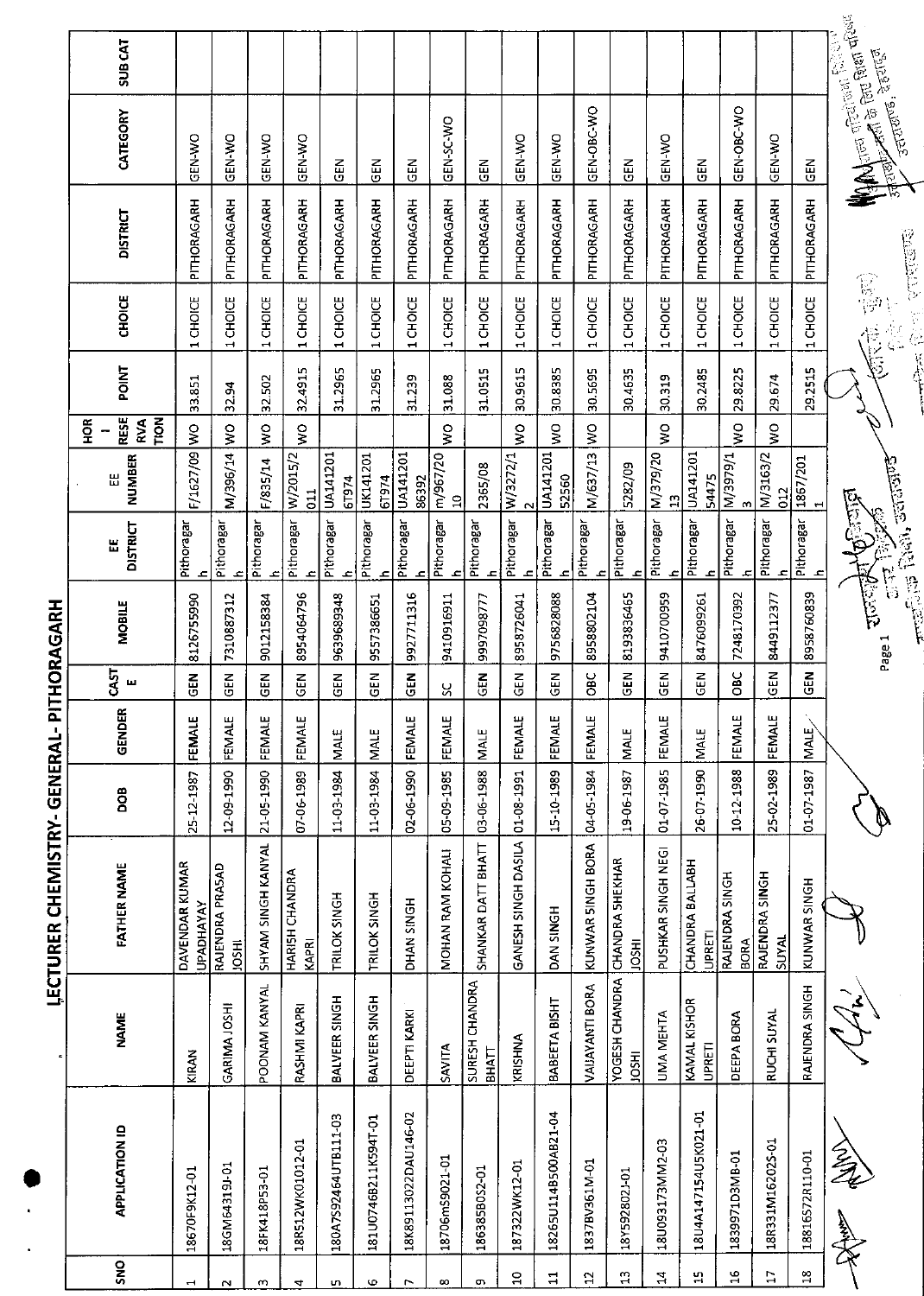|                 |                        |                         |                                       | こくこうこう     |             |                   | ミミリミンニ        |                                       |                     |                            |              |                  |                 |                      |               |
|-----------------|------------------------|-------------------------|---------------------------------------|------------|-------------|-------------------|---------------|---------------------------------------|---------------------|----------------------------|--------------|------------------|-----------------|----------------------|---------------|
|                 |                        |                         |                                       |            |             |                   |               |                                       |                     | <b>SCH</b>                 |              |                  |                 |                      |               |
| SNO             | <b>APPLICATION ID</b>  | <b>NAME</b>             | <b>FATHER NAME</b>                    | <b>BOD</b> | GENDER      | <b>CAST</b><br>щ  | <b>MOBILE</b> | DISTRICT<br>Ш                         | NUMBER<br>出         | <b>RESE</b><br>TION<br>RVA | <b>POINT</b> | CHOICE           | <b>DISTRICT</b> | CATEGORY             | <b>SUBCAT</b> |
| $\mathbf{a}$    | 1884107R1MS-01         | RAMESH SINGH            | AMAR SINGH                            | 01-04-1982 | MALE        | $\overline{G}$ EN | 9690508330    | Almora                                | M/1087/1<br>4       |                            | 27.977       | CHOICE<br>$\sim$ | PITHORAGARH     | $rac{2}{5}$          |               |
| $\overline{20}$ | 1804B415W3-01          | <b>BEENA</b>            | HAYAT SINGH                           | 12-07-1989 | FEMALE      | OВC               | 7055655318    | Pithoragar<br>£.                      | W/4035/1<br>4       | $\frac{1}{2}$              | 27.925       | 1 CHOICE         | PITHORAGARH     | GEN-OBC-WO           |               |
| $\vec{a}$       | 1811885N410A7U62P-01   | NITIN CHANDRA<br>PANDEY | HEM CHANDRA<br>PANDEY                 | 04-07-1992 | MALE        | <b>GEN</b>        | 9012274645    | Pithoragar<br>ع                       | UA141201<br>65878   |                            | 26.8755      | 1 CHOICE         | PITHORAGARH     | こと<br>この             |               |
| $\overline{2}$  | 187A210P6112A647U-02   | ARCHANA PANT            | <b>GIRISH CHANDRA</b>                 | 12-06-1994 | FEMALE      | <b>GEN</b>        | 9557289305    | Pithoragar<br>م.                      | UA141201<br>62776   | ş                          | 22.442       | 1 CHOICE         | PITHORAGARH     | <b>GEN-WO</b>        |               |
| 23              | 1881P2C000AU341514-01  | POOJA RANI<br>CHAUHAN   | AMAR SINGH                            | 11-12-1992 | FEMALE      | <b>SEN</b>        | 7618301319    | Dehradun                              | UA051201<br>813404  | $\frac{1}{2}$              | 22.09        | <b>5 CHOICE</b>  | PITHORAGARH     | GEN-WO               |               |
| $\overline{2}$  | 1811A2011BPT02U2170-02 | POOJA BHATRAULA         | GANESH CHANDRA<br>SHARMA              | 25-04-1995 | FEMALE      | $rac{1}{2}$       | 8630857263    | Almora                                | UA012201<br>7711201 | $\frac{1}{2}$              | 22.058       | 7 CHOICE         | PITHORAGARH     | GEN-WO               |               |
| 25              | 18262VU125001A81-03    | VANDANA                 | <b>VIRENDRA DUTT</b><br><b>BADONI</b> | 22-03-1993 | FEMALE      | <b>GEN</b>        | 9997382069    | Tehri                                 | UA211201<br>85260   | ş                          | 22.0505      | 3 CHOICE         | PITHORAGARH     | <b>ON-N-D</b>        |               |
| 26              | 184502352APU7271-02    | <b>POONAM</b>           | MADAN SINGH BISHT                     | 31-08-1993 | FEMALE      | <b>GEN</b>        | 8958339187    | S<br>Udham<br>Nagar                   | UA232201<br>75457   | Ş                          | 22.0115      | <b>5 CHOICE</b>  | PITHORAGARH     | GEN-WO               |               |
| $\overline{27}$ | 1885B162131A0U3A-01    | BHANDARI<br>ARCHANA     | SHANKAR SINGH<br><b>BHANDARI</b>      | 08-12-1992 | FEMALE      | $\tilde{a}$       | 8979684756    | Pauri                                 | UA151201<br>3836    | ş                          | 21.8985      | S CHOICE         | PITHORAGARH     | GEN-WO               |               |
| 28              | 18U15189217A4V00-01    | <b>VANDANA</b>          | SHIVRAJ SINGH                         | 21-07-1994 | FEMALE      | ទី                | 7409558505    | Rudrapray<br>æ                        | UA191201<br>85047   | $\frac{1}{2}$              | 21.6255      | 13 CHOICE        | PITHORAGARH     | GEN-WO               |               |
| 29              | 1812647AN11U0J317-01   | NEHA JOSHI              | UMESH CHANDRA<br><b>IOSHI</b>         | 01-06-1995 | FEMALE      | ЗЯ<br>Овс         | 9758429957    | Pithoragar<br>ᅀ                       | UA141201<br>73617   | Ş                          | 21.2025      | 1 CHOICE         | PITHORAGARH     | OBC-WO               |               |
| SÓ.             | 183142051S1U14A7P-02   | PRAKASH SINGH           | MAHENDRA SINGH                        | 30-06 1990 | <b>MALE</b> | မိ<br>ဗီ          | 9917013861    | Pithoragar<br>ع                       | UA141201<br>75413   |                            | 21.0145      | 1 CHOICE         | PITHORAGARH     | <b>OBC</b>           |               |
| $\frac{1}{2}$   | 1885106Y00311UR2A-01   | RAMJEE YADAV            | SUDAMA YADAV                          | 03-12-1992 | MALE        | Эg                | 7409103318    | Dehradun                              | UA051201<br>83061   |                            | 20.8655      | 2 CHOICE         | PITHORAGARH     | <b>OBC</b>           |               |
| $\overline{32}$ | 1831286A0F2N22U8-03    | FARHA NAZ               | AKHTAR ALI                            | 1661-70-10 | FEMALE      | 3g                | 9760956615    | Udham S<br>Nagar                      | UA231208<br>6282    | $\frac{1}{2}$              | 20.718       | 3 CHOICE         | PITHORAGARH     | <b>OBC-VO</b>        |               |
| $\mathbf{3}$    | 186025188UA1721A0-01   | AZARA NASREEN           | NAZIR HASAN                           | 21-01 1993 | FEMALE      | ე<br>მე           | 7830329566    | Dehradun                              | UA051201<br>812678  | $\frac{1}{2}$              | 20.6705      | 6 CHOICE         | PITHORAGARH     | OBC-WO               |               |
| 34              | 187M1MM2522-06         | MEENAKSHI<br>MIRAMWAL   | <b>RUDRA RAM</b>                      | 11-08-1992 | FEMALE      | ပ္တ               | 9759867235    | Pithoragar<br>£.                      | M/2725/1            | Ş                          | 20.392       | 1 CHOICE         | PITHORAGARH     | <b>OW-3S</b>         |               |
| ă,              | 186K3C2W114-01         | KM PUJA CHANYAL         | DIWANI RAM CHANYAL 12-08-1995         |            | FEMALE      | Š,                | 9456702201    | Nainital                              | W1263/14 WO         |                            | 20.325       | 1 CHOICE         | PITHORAGARH     | ON-3S                |               |
| 36              | 18A321U5541160R1-02    | RAJANI                  | HARISH RAM                            | 26-12-1991 | FEMALE      | ပ္က               | 9456514436    | Pithoragar UA141201                   | 61553               | $\frac{1}{2}$              | 19.9505      | 1 CHOICE         | PITHORAGARH     |                      |               |
|                 | 今夜しま                   |                         |                                       |            |             |                   | Page 2        | antara Radi, actana<br><b>Angiran</b> |                     |                            |              | 计划器              |                 | उत्तराज्ञक, देहरगढ़न |               |

LECTURER CHEMISTRY- GENERAI- PITHORAGARH

l,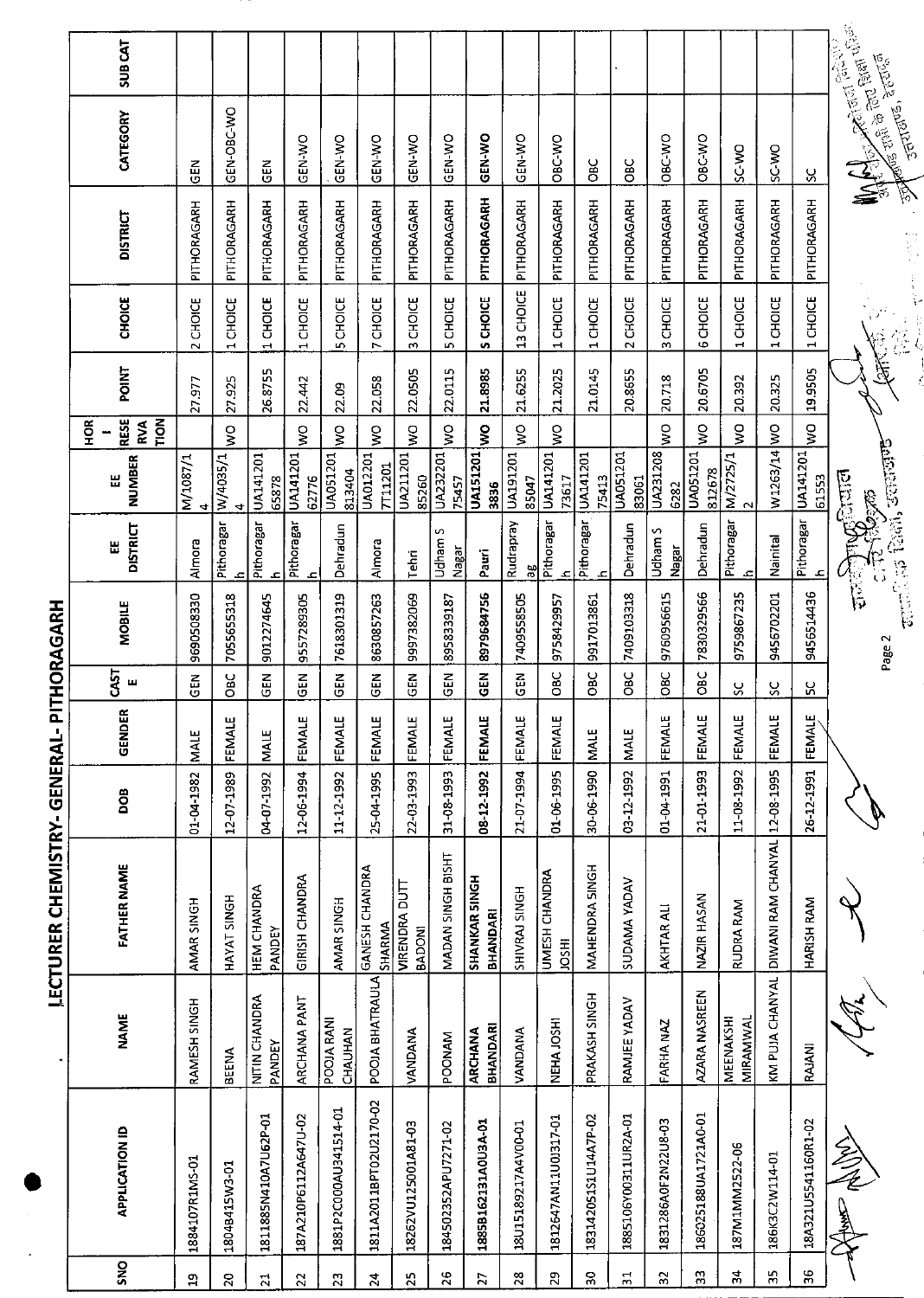|                              | <b>SUB CAT</b>                                        | వే                    |                   |                              |                          |                       |                     |               | $2^{1/3}$        |
|------------------------------|-------------------------------------------------------|-----------------------|-------------------|------------------------------|--------------------------|-----------------------|---------------------|---------------|------------------|
|                              | CATEGORY                                              | ORC-WO                | <b>OW-2S</b>      | OW <sub>3S</sub>             | š                        | <u>u</u>              | <u>ყ</u>            |               | $\sum_{i=1}^{n}$ |
|                              | <b>DISTRICT</b>                                       | PITHORAGARH           | PITHORAGARH       | PITHORAGARH                  | PITHORAGARH              | PITHORAGARH           | PITHORAGARH         |               |                  |
|                              | <b>CHOICE</b>                                         | 3 CHOICE              | <b>SCHOICE</b>    | 1 CHOICE                     | 3 CHOICE                 | 3 CHOICE              | 1 CHOICE            |               |                  |
|                              | <b>POINT</b>                                          | 198495                | 19.6025           | 19.5735                      | 19.3435                  | 19.13                 | 19.0275             |               |                  |
|                              | <b>RESE</b><br><b>TION</b><br>HOR <sub>.</sub><br>RVA | á                     | $\frac{1}{2}$     | $\frac{8}{2}$                |                          |                       |                     |               |                  |
|                              | <b>NUMBER</b><br>Ш                                    | UA124201 WO,<br>81753 | 6782/12<br>$\geq$ | Pithoragar UA141201<br>52164 | UA232201<br>8685         | UA152201<br>410606    | <b>T246</b>         |               | <b>ENGE</b>      |
|                              | DISTRICT<br>Ш                                         | Nainital              | Haridwar          | £                            | Udham S<br>Nagar         | Pauri                 | Pithoragar UA142016 | $\frac{1}{2}$ |                  |
| PITHORAGARH                  | <b>MOBILE</b>                                         | 6397484785            | 9756425712        | 9557537950                   | 7417008969               | 9012813373            | 9639910958          |               |                  |
|                              | 55<br>щ                                               | $rac{1}{2}$           | <u>sc</u>         | <u>ყ</u>                     | <u>ss</u>                | ပ္တ                   | SC                  |               |                  |
|                              | ٩<br>GENDE                                            | <b>FEMAL</b>          |                   |                              |                          |                       |                     |               | $\sum_{i=1}^{n}$ |
|                              | DOB                                                   | 25-10-1992            | 05-02-1986 FEMALE | 11-01-1993 FEMALE            | <b>J14M   1661-20-20</b> | 17-02-1992 MALE       | 28-06-1990 MALE     |               |                  |
| LECTURER CHEMISTRY- GENERAL- | FATHER NAME                                           | IBRAHIM ANSARI        | SHRI JEET SINGH   | CHANDRA PRAKASH              | SARJEET SINGH            | DINESH CHANDRA        | CHANDRA RAM         |               |                  |
|                              | <b>NAME</b>                                           | SHAMA ANSARI          | REETA RANI        | <b>BHAWNA</b>                | HEMRAJ SINGH             | SANDEEP KUMAR         | PRAHLAD RAM         |               |                  |
|                              | <b>APPLICATION ID</b>                                 | 183U01A4A51217S82-01  | 1881W2RR2-67-03   | 18B21116AU125404-07          | 18US8A651203282H-01      | 18K24S061012U61A50-01 | 182RA6T64P21104U-01 |               |                  |
|                              | <b>ONS</b>                                            |                       | œ                 | ò,                           | Ω                        |                       | Z.                  |               |                  |

 $\begin{array}{ll} \displaystyle\frac{\sqrt{1-\frac{1}{2}}}{\sqrt{1-\frac{1}{2}}}\left(\frac{1}{\sqrt{1-\frac{1}{2}}}\right)^{\frac{1}{2}}\left(\frac{1}{\sqrt{1-\frac{1}{2}}}\right)^{\frac{1}{2}}\left(\frac{1}{\sqrt{1-\frac{1}{2}}}\right)^{\frac{1}{2}}\left(\frac{1}{\sqrt{1-\frac{1}{2}}}\right)^{\frac{1}{2}}\left(\frac{1}{\sqrt{1-\frac{1}{2}}}\right)^{\frac{1}{2}}\left(\frac{1}{\sqrt{1-\frac{1}{2}}}\right)^{\frac{1}{2}}\left(\frac{1}{\sqrt{1-\frac{1}{2$ در<br>په etter, Parti, coores 第一章

 $\frac{1}{2}$ 

一个小孩 **Thanks** ( Sec. 2) KR )

 $\frac{1}{2}$ 

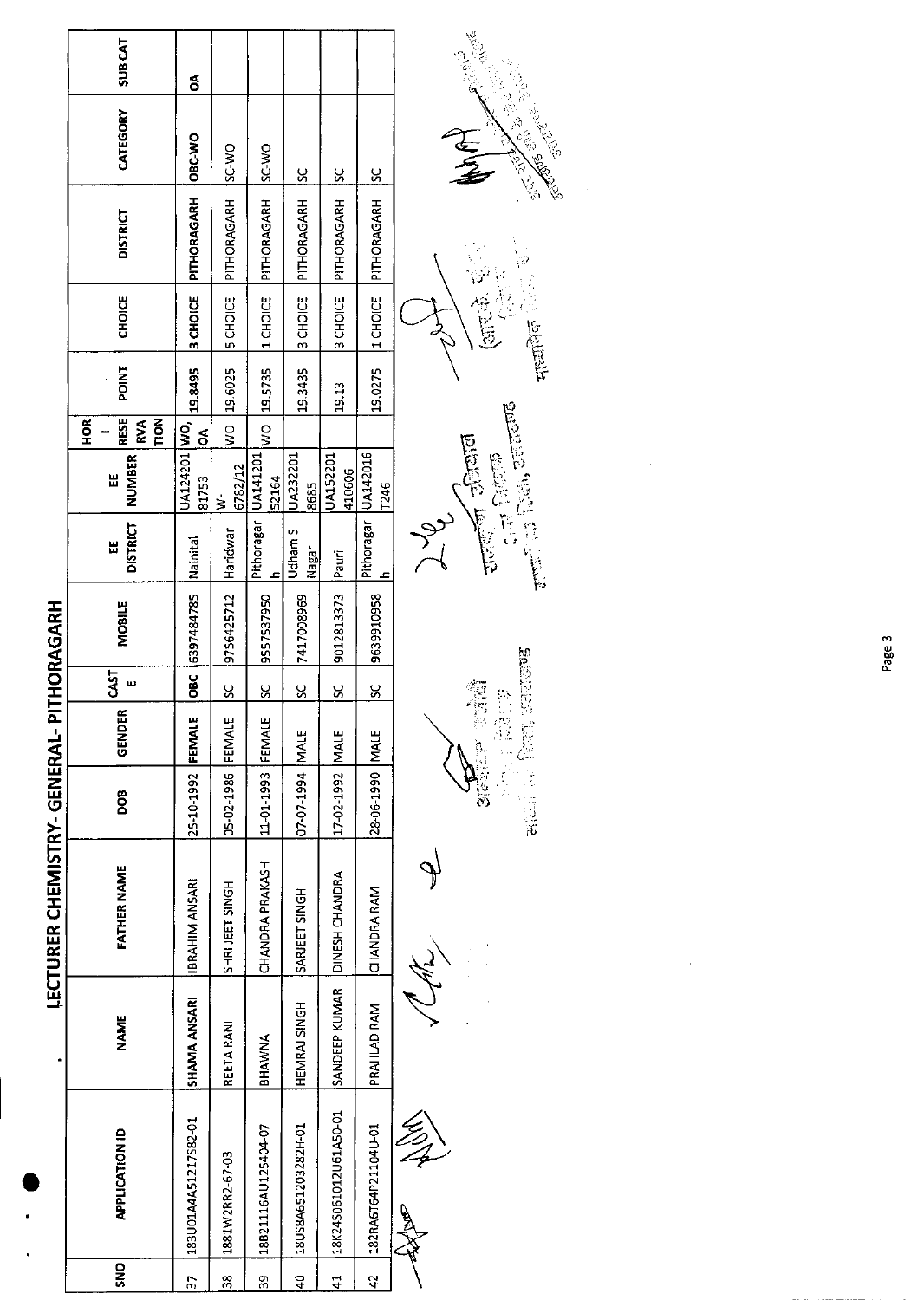|                 |                       |                               | LECTURER CHEMISTRY- GENERAL               |            |                  | PAURI          |            |                      |                          |                                   |         |                                    |                 |                                                              |                        |  |
|-----------------|-----------------------|-------------------------------|-------------------------------------------|------------|------------------|----------------|------------|----------------------|--------------------------|-----------------------------------|---------|------------------------------------|-----------------|--------------------------------------------------------------|------------------------|--|
|                 |                       |                               |                                           |            |                  |                |            |                      |                          | Ě                                 |         |                                    |                 |                                                              |                        |  |
| SNO             | <b>APPLICATION ID</b> | <b>NAME</b>                   | <b>FATHER NAME</b>                        | <b>BOG</b> | GENDER           | 51<br>ш        | MOBILE     | <b>DISTRICT</b><br>Ш | <b>NUMBER</b><br>出       | <b>RESE</b><br>TION<br><b>RVA</b> | POINT   | <b>CHOICE</b>                      | <b>DISTRICT</b> | CATEGORY                                                     | SUB CAT                |  |
|                 | 1810255U8A61U2785-01  | SUSHIL KUMAR<br><b>UNIVAL</b> | BRIJMOHAN                                 | 01-11-1988 | MALE             | $\frac{2}{9}$  | 8958818261 | Pauri                | UA152201<br>87586        |                                   | 33.1665 | 1 CHOICE                           | PAURI           | <b>SEN</b>                                                   |                        |  |
| $\sim$          | 182U78105332B12AN-03  | NIDHI BUDAKOTI                | <b>GIRISH CHANDRA</b><br><b>THAPLIYAL</b> | 13-11-1980 | FEMALE           | 집<br>명         | 9410943999 | Pauri                | UA152201<br>87233        | $\frac{1}{2}$                     | 33.0435 | 1 CHOICE                           | PAURI           | <b>OK-N-NO</b>                                               |                        |  |
| m               | 184U5S2250S13121A2-01 | SANDEEP SINGH                 | SANGRAM SINGH<br>RAWAT                    | 01-01-1992 | MALE             | $\frac{2}{9}$  | 9758226146 | Pauri                | UA152201<br>514223       |                                   | 32.933  | CHOICE<br>$\mathbf{\vec{r}}$       | PAURI           | $rac{2}{9}$                                                  |                        |  |
| 4               | 181-44PS5w-01         | <b>POONAM</b>                 | SADAR SINGH RAWAT                         | 25-06-1987 | FEMALE           | EM<br>U        | 8192825709 | Nainital             | w-554/14                 | $\frac{1}{2}$                     | 32.2895 | 1 CHOICE                           | PAURI           | <b>OK-N-NO</b>                                               |                        |  |
| S               | 18A521U1072J0001-01   | <b>JAYPRAKASH</b>             | GHANSHYAM                                 | 11-10-1989 | <b>INALE</b>     | S,             | 9456369960 | Pauri                | <b>UA151201</b><br>72000 |                                   | 31.9495 | 1 CHOICE                           | PAURI           | GEN-SC                                                       |                        |  |
| ۰٥              | 1814B535-01           | BHAGESHWARI                   | ROOP CHAND                                | 19-08-1989 | FEMALE           | Š,             | 9997752388 | Dehradun             | 355/14                   | $\frac{1}{2}$                     | 31.7725 | 1 CHOICE                           | PAURI           | GEN-SC-WO                                                    |                        |  |
|                 | 1856GA28010UD218-01   | <b>GEETANJALI DEVI</b>        | YOGESHWAR PRASAD                          | 02-10-1980 | FEMALE           | $\frac{2}{5}$  | 8057078876 | Pauri                | <b>UA152200</b><br>8186  | $\frac{1}{2}$                     | 31.6035 | 1 CHOICE                           | PAURI           | <b>GEN-WO</b>                                                |                        |  |
| œ               | 1876BK10A26U35512-01  | BHARTENDU<br>KOTNALA          | MANOHAR LAL<br><b>KOTNALA</b>             | 27-05-1989 | <b>MALE</b>      | GEN            | 7895190577 | Pauri                | UA152201<br>63675        |                                   | 31.5085 | 1 CHOICE                           | PAURI           | <b>GEN</b>                                                   |                        |  |
| c               | 180664R34S-01         | SINGH RAWAT<br>SHAILENDRA     | BHARAT SINGH RAWAT                        | 07-07-1987 | <b>MALE</b>      | <b>GEN</b>     | 7830949464 | Pauri                | 3446/06                  |                                   | 31.175  | 1 CHOICE                           | PAURI           | $rac{1}{9}$                                                  |                        |  |
| $\mathbf{a}$    | 1809292C4K-01         | KIRTI CHAUHAN                 | DHRUV SINGH NEGI                          | 01-09-1983 |                  | <b>GEN</b>     | 9627270644 | Pauri                | 2429/09                  | $\frac{1}{2}$                     | 30.827  | 1 CHOICE                           | PAURI           | GEN-WO                                                       |                        |  |
| $\mathbf{1}$    | 182299KC40-01         | KIRTI CHAUHAN                 | DHRUV SINGH NEGI                          | 01-09-1983 | FEMALE<br>FEMALE | GEN            | 9675708589 | Haridwar             | 2429/09                  | $\frac{0}{5}$                     | 30.827  | 1 CHOICE                           | PAURI           | GEN-WO                                                       |                        |  |
| $\overline{12}$ | 1892A80SR4U51113-01   | SATENDRA SINGH<br>RAWAT       | HARAK SINGH RAWAT                         | 15-08-1985 | <b>MALE</b>      | $rac{2}{9}$    | 7895227874 | Pauri                | UA151201<br>8934         |                                   | 30.6915 | 1 CHOICE                           | PAURI           | $\frac{2}{9}$                                                |                        |  |
| $\mathbf{a}$    | 18G8V847261-01        | VIKAS GUSAIN                  | JAIKIRT SINGH GUSAIN                      | 18 05 1989 | MALE             | $\overline{d}$ | 8650472015 | Dehradun             | 28768/14                 |                                   | 30.556  | 1 CHOICE                           | PAURI           | <b>GEN</b>                                                   |                        |  |
| $\mathbf{14}$   | 18506U1S3PA222R-01    | PRAVEEN SINGH<br>RANA         | BALVEER SINGH RANA                        | 18-06-1989 | <b>INALE</b>     | $\frac{8}{5}$  | 7451916783 | Udham S<br>Nagar     | UA232201<br>655          |                                   | 29.6155 | 1 CHOICE                           | PAURI           | GEN-SC                                                       |                        |  |
| $\mathbf{L}$    | 1857A2P81855410U-01   | <b>SUMAN PANTHRI</b>          | BANSHI DHER JOSHI                         | 03-06-1982 | FEMALE           | $\frac{2}{9}$  | 9927375354 | Pauri                | UA125501<br>7488         | $\frac{8}{5}$                     | 29.476  | CHOICE<br>$\overline{\phantom{0}}$ | PAURI           | <b>GEN-WO</b>                                                |                        |  |
| $\mathbf{S}$    | 1811P4954-09          | POONAM KUMARI                 | JUGAL KISHOR UNIYAL                       | 01-07-1987 | FEMALE           | $rac{2}{5}$    | 9045161393 | Dehradun             | 1495/14                  | $\sum_{i=1}^{n}$                  | 28329   | CHOICE<br>$\overline{\phantom{0}}$ | PAURI           | GEN-WO                                                       |                        |  |
| $\overline{1}$  | 181A5214011K138U-01   | <b>KM INDU</b>                | VIRENDRA DATT<br>MAMGAIN                  | 02-10-1985 | FEMALE           | <b>GEN</b>     | 8477017889 | Pauri                | UA153201<br>4811         | Ş                                 | 27.608  | CHOICE<br>$\blacksquare$           | PAURI           | GEN-WO                                                       |                        |  |
| $\mathbf{a}$    | 18a6510U607H1202-02   | HEMILATA                      | KHEM SINGH BISHT                          | 04-07-1978 | FEMALE           | $\frac{2}{5}$  | 8433049633 | Pauri                | Ua152201<br>00676        | Š                                 | 24.743  | 1 CHOICE                           | PAURI           | <b>GEN-WO</b>                                                |                        |  |
| $\mathbf{a}$    | 1828182U0AA59212-01   | ANCHAL KESTWAL                | DINESH CHANDRA<br><b>KESTWAL</b>          | 30-11-1994 | FEMALE           | <b>GEN</b>     | 7895360081 | Pauri                | UA152201<br>88922        | ş                                 | 23.627  | 1 CHOICE                           | PAURI           | GEN-WO                                                       |                        |  |
| $\mathbf{S}$    | 181A12310SPT52U237-03 | PRACHI SHARMA                 | PRAMOD KUMAR<br>SHARMA                    | 16-01-1987 | FEMALE           | $\frac{2}{5}$  | 7017328084 | Udham S<br>Nagar     | UA231201<br>5T2317       |                                   | 23.43   | CHOICE<br>$\mathbf{\tilde{c}}$     | PAURI           | $\tilde{a}$                                                  |                        |  |
|                 | All Ash               |                               |                                           |            |                  |                | Page 1     | J<br>J               |                          |                                   |         |                                    |                 | <b>Astronos</b> , Precise<br><b>Maples</b><br><b>Repared</b> | <b>Company Company</b> |  |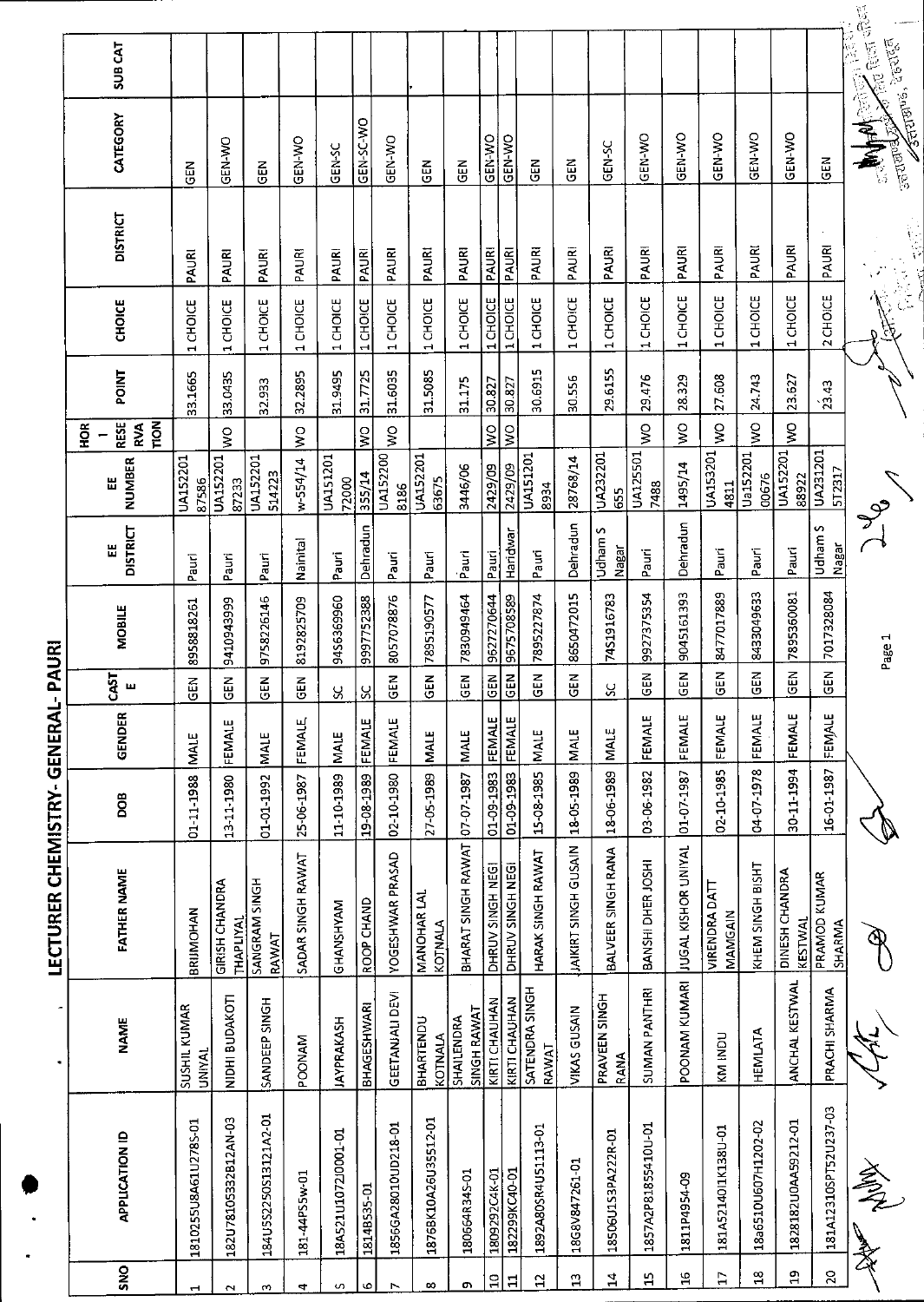|                                  | <b>SUBCAT</b>                     |                           |                      |                     |                           |                        |                                  |                                        |                                |                    |                           |                                      |                         |                      |                      |                       | ጜ                      |                      |                       | ्<br>ए<br>医腹膜<br><b>PSICO</b><br><b>Sec</b>                  |
|----------------------------------|-----------------------------------|---------------------------|----------------------|---------------------|---------------------------|------------------------|----------------------------------|----------------------------------------|--------------------------------|--------------------|---------------------------|--------------------------------------|-------------------------|----------------------|----------------------|-----------------------|------------------------|----------------------|-----------------------|--------------------------------------------------------------|
|                                  | CATEGORY                          | <b>EN</b>                 | <b>OK-N-XO</b>       | GEN-WO              | GEN-WO                    | GEN-WO                 | 乙<br>0                           | GEN-WO                                 | <b>OBC</b>                     | <b>DBC</b>         | OBC                       | ORC-VIO                              | χ                       | <b>OBC</b>           | ပ္တ                  | OBC-VO                | GEN-WO                 | ပ္တ                  | ON-CS                 | उत्तरण<br><b>Algement</b><br>$\frac{1}{2}$ and $\frac{1}{2}$ |
|                                  | <b>DISTRICT</b>                   | PAURI                     | PAURI                | PAURI               | PAURI                     | PAURI                  | <b>PAURI</b>                     | PAURI                                  | PAURI                          | PAURI              | PAURI                     | PAURI                                | PAURI                   | PAURI                | PAURI                | PAURI                 | PAURI                  | PAURI                | PAURI                 | <b>CONTROLLER</b><br>E<br>(P                                 |
|                                  | <b>CHOICE</b>                     | 1 CHOICE                  | 1 CHOICE             | 3 CHOICE            | 2 CHOICE                  | 2 CHOICE               | 3 CHOICE                         | 1 CHOICE                               | 1 CHOICE                       | <b>CHOICE</b><br>w | <b>5 CHOICE</b>           | 4 CHOICE                             | 2 CHOICE                | 3 CHOICE             | 1 CHOICE             | 4 CHOICE              | 1 CHOICE               | 1CHOICE              | 3 CHOICE              |                                                              |
|                                  | <b>PDINT</b>                      | 23.0665                   | 22.672               | 22.625              | 22.397                    | 22.2865                | 22.2315                          | 22.1905                                | 21.5195                        | 21.3015            | 21.293                    | 21.15                                | 21.136                  | 21.1195              | 21.1185              | 21.0775               | 21.0435                | 20.9335              | 20.8945               |                                                              |
|                                  | <b>RESE</b><br>TION<br>ЭQН<br>RVA |                           | Ş                    | $\frac{1}{2}$       | $\mathsf{S}^{\mathsf{O}}$ | o<br>≷                 |                                  | Ş                                      |                                |                    |                           | ş                                    |                         |                      |                      | Ş                     | bF,<br>$\frac{1}{2}$   |                      | $\zeta$               |                                                              |
|                                  | NUMBER<br>닚                       | <b>UA152201</b><br>519188 | UA152201<br>78358    | UA091201<br>65001   | UA051201<br>68572         | 2553                   | 504/11                           | UA151201<br>1367                       | 9080/14                        | 16518/14           | UA051201<br>55362         | UA241201<br>66308                    | 8328/12                 | UA211201<br>86808    | UA152201<br>519568   | UA211201<br>527079    | UA152201<br>4943       | UA152201<br>42515    | UA051201<br>812367    |                                                              |
|                                  | <b>DISTRICT</b><br>出              | Pauri                     | Pauri                | Haridwar            | Dehradun                  | Dehradun               | Dehradun                         | Pauri                                  | Haridwar                       | Haridwar           | Dehradun                  | Uttarkashi                           | Haridwar                | Tehri                | Pauri                | Tehri                 | Pauri                  | Pauri                | Dehradun              | <b>PROCE</b>                                                 |
|                                  | <b>MOBILE</b>                     | 9536752387                | 9457429870           | 7895166996          | 8979522573                | 8171355065             | 7895098543                       | 7300924301                             | 9286685580                     | 9639175227         | 8057122009                | 9410739883                           | 9917746266              | 9675679262           | 7467854851           | 7895224639            | 9568323654             | 8433052913           | 7417667133            | Page 2                                                       |
| PAURI                            | CAST<br>ш                         | $\frac{2}{9}$             | <b>GEN</b>           | N30                 | N<br>19                   | <b>GEN</b>             | $rac{1}{65}$                     | GEN                                    | <b>OBC</b>                     | Эaс                | <b>OBC</b>                | ပ<br>ဝီ                              | ပ္ပ                     | <b>SBC</b>           | S                    | OBC                   | $rac{1}{2}$            | ႘                    | X                     |                                                              |
| $\frac{1}{4}$                    | GENDER                            | MALE                      | FEMALE               | FEMALE              | FEMALE                    | FEMALE                 | FEMALE                           | FEMALE                                 | <b>MALE</b>                    | <b>MALE</b>        | MALE                      | FEMALE                               | <b>MALE</b>             | <b>MALE</b>          | <b>NALE</b>          | FEMALE                | FEMALE                 | MALE                 | ш<br>FEMALI           |                                                              |
|                                  | <b>BOO</b>                        | 10-07-1994                | 01-03-1993           | 09-02-1991          | 05-01-1992                | 15-06-1991             | 20-04-1991                       | 08-03-1993                             |                                | 25-06-1992         | 01-07-1991                | 12-09-1992                           | 27-07-1988              | 10-03-1993           | 20-08-1994           | 04-07-1993            | 15-08-1994             | 30-06-1991           | 01-04-1992            |                                                              |
| <b>LECTURER CHEMISTRY- GENER</b> | <b>FATHER NAME</b>                | VIKRAM SINGH              | AMAR SINGH PATWAL    | HARI KUMAR          | RAGHUBIR SINGH<br>RAWAT   | ANAND SINGH<br>KANDARI | <b>MEHARBAN SINGH</b><br>KATHAIT | <b>MAHENDRA SINGH</b><br><b>GUSAIN</b> | 5ANDEEP KUMAR SAINI 28-01-1993 | SHYAMVIR SINGH     | JUGAL KISHOR GUPTA        | <b>HOMOHAN SINGH</b><br><b>BISHT</b> | <b>SHISH KARAN ARYA</b> | <b>GULAB SINGH</b>   | <b>SURENDRA LAL</b>  | BHEEM SINGH RAWAT     | BALWANT SINGH<br>RAWAT | KUNDAN 5INGH         | <b>SOMDUTT TOMAR</b>  |                                                              |
|                                  | <b>NAME</b>                       | HOSHIYAR SINGH            | SHIVANI PATWAL       | HIMANSHI            | BHAWANA                   | SEEMA KANDARI          | POONAM KATHAIT                   | <b>RINKY GUSAIN</b>                    | ROBIN KUMAR                    | UTTAM KUMAR        | <b>SUDHAKAR</b>           | <b>SADHANA BISHT</b>                 | CHANDRA<br>PRAKASH      | PRAVEEN SINGH        | AKSHAT KUMAR         | AMBIKA RAWAT          | ANJALI RAWAT           | MANDEEP SINGH        | ANJALI TOMAR          |                                                              |
|                                  | <b>APPLICATION ID</b>             | 1818152911H20AU58-01      | 18212U51878AP5305-02 | 18A91U0500162H01-04 | 18678BA20150125U-06       | 185K3525-01            | 185041KP1-02                     | 181UA12167R1035G-03                    | 180R1849K0-01                  | 18K8U641115-01     | 1855503U265A0211-01       | 183461B62802SU10A-03                 | 188C82P213-02           | 188810128A61U5P20-01 | 1855161A021U2589A-01 | 18107712R2A905UA21-01 | 182R941U2A13A504-05    | 1825202U54M1S5A11-02 | 18507UA112063A8T21-05 | 一日<br>Contractor                                             |
|                                  | SNO                               | ដ                         | 22                   | $\mathbb{S}^2$      | $\mathfrak{p}_2$          | 25                     | $\mathfrak{L}$                   | 27                                     |                                | S)                 | $\mathbf{S}^{\mathbf{C}}$ | $\overline{5}$                       | 32                      | $33$                 | $\frac{1}{2}$        | 55                    | 36                     | 57                   | $3\,$                 |                                                              |
|                                  |                                   |                           |                      |                     |                           |                        |                                  |                                        |                                |                    |                           |                                      |                         |                      |                      |                       |                        |                      |                       |                                                              |

 $\ddot{\phantom{1}}$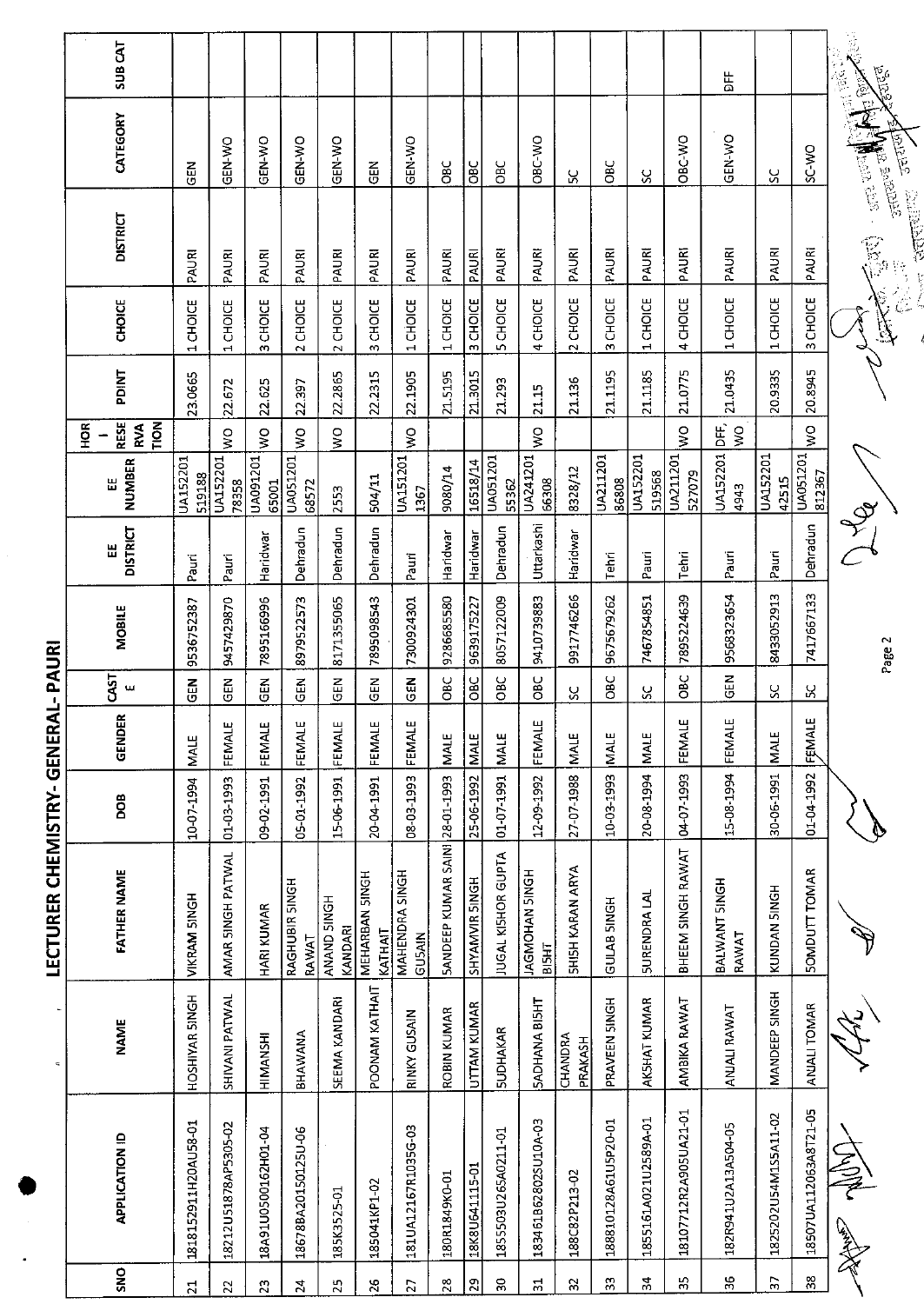|                                   | <b>SUBCAT</b>                                               |                          |                          |                              |                          |                 |                 |
|-----------------------------------|-------------------------------------------------------------|--------------------------|--------------------------|------------------------------|--------------------------|-----------------|-----------------|
|                                   | CATEGORY                                                    | ႘                        | <b>OW-JS</b>             | <b>OW-CS</b>                 | <u>s</u>                 | š               | E<br>E          |
|                                   | <b>DISTRICT</b>                                             | PAURI                    | PAURI                    | <b>PAURI</b>                 | PAURI                    | PAURI           |                 |
|                                   | <b>CHOICE</b>                                               | 1 CHOICE                 | 1 CHOICE                 | 1 CHOICE                     | 4 CHOICE                 | 4 CHOICE        | ारके खुली       |
|                                   | <b>POINT</b>                                                | 20.5505                  | 20.5195                  | 20.514                       | 20.213                   | 20.1085         |                 |
|                                   | <b>RESE</b><br><b>TION</b><br><b>RVA</b><br>H <sub>OR</sub> |                          | $rac{1}{2}$              | $ w_0 $                      |                          |                 |                 |
|                                   | <b>NUMBER</b><br>Ш                                          | <b>UA152201</b><br>86967 | <b>UA151201</b><br>21795 | W1658/20<br>$\frac{2}{1}$    | UA091201<br>011355       | 26938/14        | $-25$ and $-25$ |
|                                   | <b>DISTRICT</b><br>Ш                                        | Pauri                    | Pauri                    | Chamoli                      | Haridwar                 | Haridwar        |                 |
|                                   | <b>MOBILE</b>                                               | 9012570280               | 9690062292               | 7310524308                   | 9719635561               | 8191026651      |                 |
| <b>AL-PAURI</b>                   | 5<br>3<br>w                                                 | ں<br>S                   | $\frac{5}{5}$            | $\frac{5}{5}$                | Š                        | $\frac{8}{5}$   |                 |
|                                   | GENDER                                                      |                          | FEMALE                   |                              |                          |                 |                 |
|                                   | 8OO                                                         | 07-08-1993 MALE          | 10-01-1992               | 14-07-1992 FEMALE            | 01-01-1982 MALE          | 28-06-1993 MALE |                 |
| <b>LECTURER CHEMISTRY- GENER/</b> | <b>FATHER NAME</b>                                          | DAYAL SINGH              | <b>HONIS DIVOP</b>       |                              | MUNNA SINGH              | ARUN KUMAR      |                 |
|                                   | <b>NAME</b>                                                 | SANJAY KUMAR             | VAISHALI                 | SURUCHI SAURABH KUNWAR SINGH | DHARMESH<br><b>KUMAR</b> | ANOOP KUMAR     |                 |
|                                   | <b>APPLICATION ID</b>                                       | 185791K608S622UA1-02     | 1812A9110U75251V-01      | 18W38605SS211-01             | 18311K120D519U005A-01    | 18321A8K649-01  |                 |
|                                   | SNO                                                         | 8s                       | $\frac{1}{4}$            | 4                            | $\overline{a}$           | $\frac{3}{4}$   |                 |
|                                   |                                                             |                          |                          |                              |                          |                 |                 |

 $\begin{split} \textbf{C}^{(1)}_{\text{eff}} & \textbf{C}^{(1)}_{\text{eff}} \textbf{C}^{(2)}_{\text{eff}} \\ \textbf{C}^{(1)}_{\text{eff}} & \textbf{C}^{(1)}_{\text{eff}} \textbf{C}^{(2)}_{\text{eff}} \textbf{C}^{(2)}_{\text{eff}} \\ \textbf{C}^{(1)}_{\text{eff}} & \textbf{C}^{(2)}_{\text{eff}} \textbf{C}^{(2)}_{\text{eff}} \textbf{C}^{(2)}_{\text{eff}} \textbf{C}^{(2)}_{\text{eff}} \textbf{C}^{(2)}_{\text{eff}} \text$ 



Page 3

 $\ddot{\phantom{0}}$ 

 $\ddot{\phantom{0}}$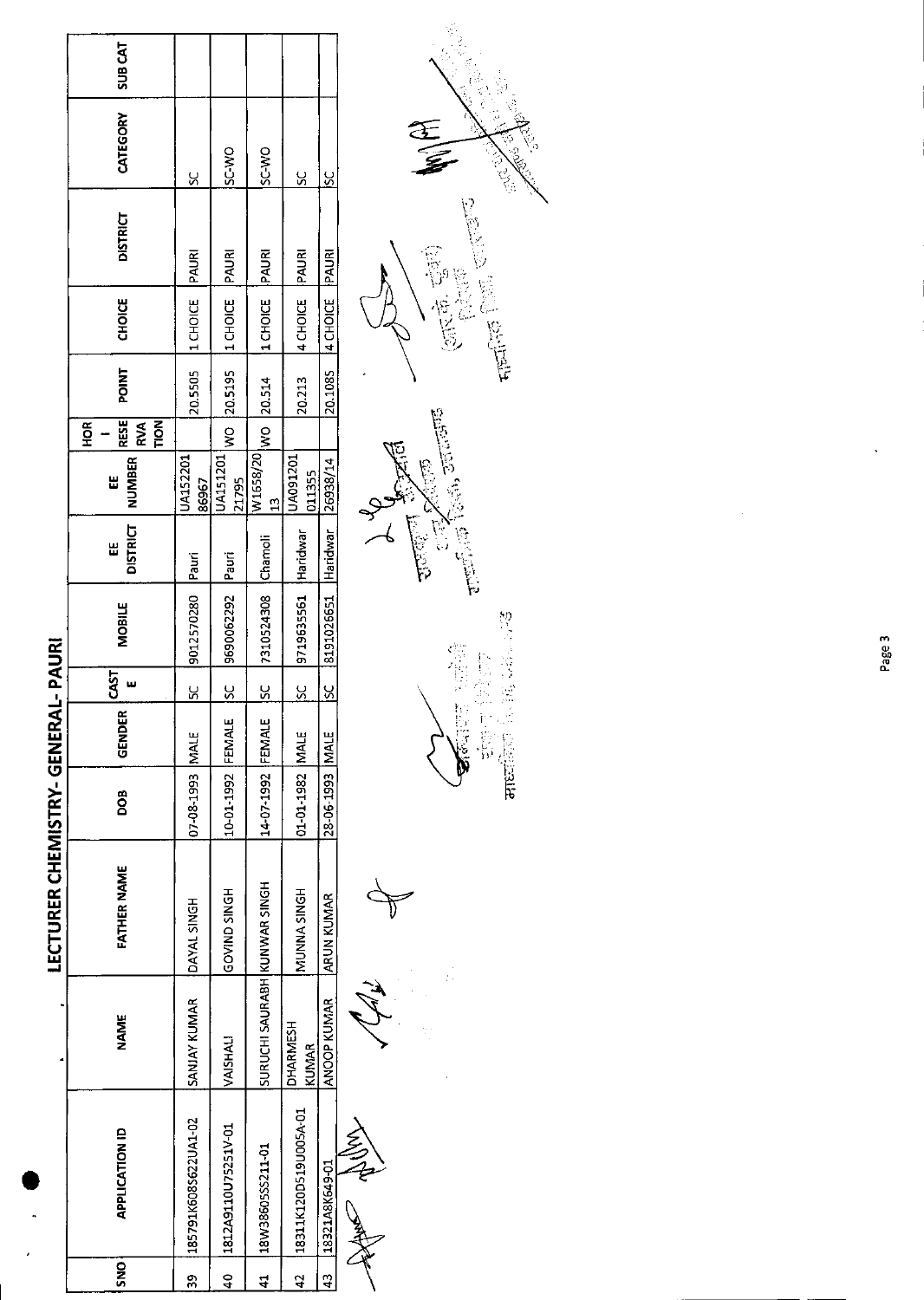|                                       | <b>SUBCAT</b>                            |                                 |                          |                                           |                                                           |
|---------------------------------------|------------------------------------------|---------------------------------|--------------------------|-------------------------------------------|-----------------------------------------------------------|
|                                       | CATEGORY                                 | <b>CEN-WO</b>                   | GEN-OBC                  | <b>OW-25</b>                              |                                                           |
|                                       | <b>OISTRICT</b>                          | US NAGAR                        | US NAGAR                 | US NAGAR                                  | e de la                                                   |
|                                       | <b>CHOICE</b>                            | 1 CHOICE                        | 1 CHOICE                 | 1 CHOICE                                  |                                                           |
|                                       | POINT                                    | WO 31.8665                      | 31.5875                  | 20.559                                    |                                                           |
|                                       | RESE<br><b>TION</b><br>HOR<br><b>RVA</b> |                                 |                          |                                           |                                                           |
|                                       | <b>NUMBER</b><br>Ш                       | M/F/4234<br>9/13                | <b>UA231201</b><br>02475 | $F/265/201$ <sub>WO</sub><br>$\mathbf{r}$ |                                                           |
|                                       | <b>OISTRICT</b><br>Ш                     | Udham 5<br>Nagar                | Udham 5<br>Nagar         | Udham S<br>Nagar                          | $\frac{1}{2}$<br>$\frac{1}{2}$ of $\frac{1}{2}$ (signally |
|                                       | <b>MOBILE</b>                            | 8630159627                      | 9917702125               | 9536360254                                |                                                           |
|                                       | 53<br>w                                  | $rac{5}{65}$                    | $\overline{a}$           | <u>ყ</u>                                  |                                                           |
|                                       |                                          |                                 |                          |                                           |                                                           |
|                                       | <b>GENOER</b>                            | FEMALE                          |                          | FEMALE                                    |                                                           |
|                                       | DOB                                      | 23-04-1985                      | 20-02-1984 MALE          | 26-06-1989                                | <b>Controller</b>                                         |
| LECTURER CHEMISTRY- GENERAL- US NAGAR | <b>FATHER NAME</b>                       | <b>KAMALA SHANKER</b><br>MISHRA | RAMDEV PANOIT            | TEJVEER SINGH                             |                                                           |
|                                       | <b>NAME</b>                              | JAISHRI MISHRA                  | SURESH KUMAR             | <b>DEEPA</b>                              |                                                           |
|                                       | <b>APPLICATION ID</b>                    | 18MJ23349M41F-01                | 1802UA73221415S0K-01     | 186235FD201-03                            |                                                           |
|                                       | SNO                                      |                                 | N                        | m                                         |                                                           |

Page 1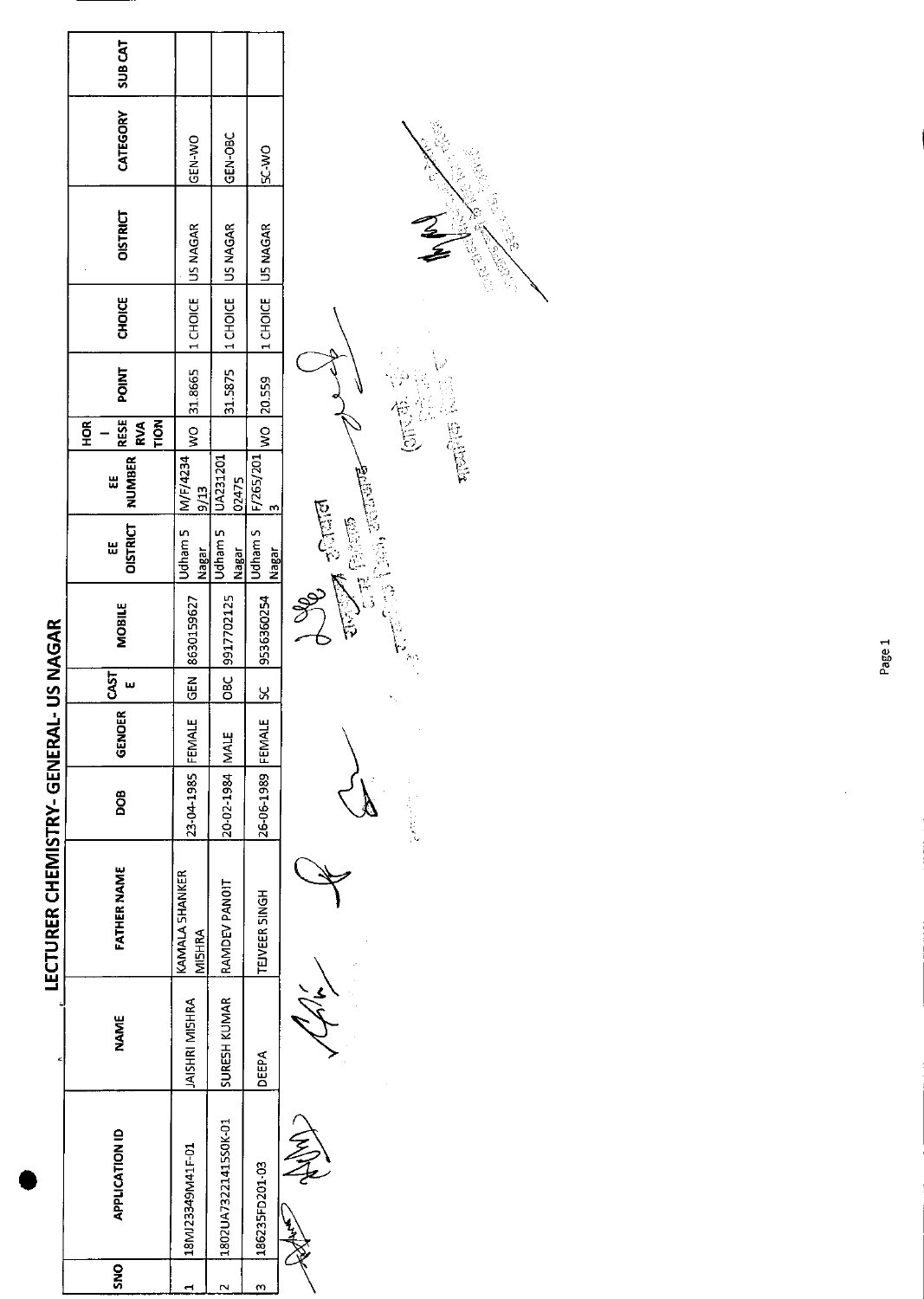|                              | <b>SUB CAT</b>                           |                         |                                 |                                     |                        |                                                  |                                |                           |                      |                       |                     |                       |                     |                  |
|------------------------------|------------------------------------------|-------------------------|---------------------------------|-------------------------------------|------------------------|--------------------------------------------------|--------------------------------|---------------------------|----------------------|-----------------------|---------------------|-----------------------|---------------------|------------------|
|                              | CATEGORY                                 | <b>GEN</b>              | GEN-WO                          | GEN-WO                              | <b>GEN</b>             | <b>GEN</b>                                       | GEN-WO                         | GEN-WO                    | GEN-WO               | 9g                    | OBC-WO              | $\approx$             | <b>OW-25</b>        |                  |
|                              | <b>DISTRICT</b>                          | CHAMPAWAT               | CHAMPAWAT                       | CHAMPAWAT                           | CHAMPAWAT              | CHAMPAWAT                                        | CHAMPAWAT                      | CHAMPAWAT                 | CHAMPAWAT            | CHAMPAWAT             | CHAMPAWAT           | CHAMPAWAT             | CHAMPAWAT           |                  |
|                              | <b>CHOICE</b>                            | 1 CHOICE                | 1 CHOICE                        | 1 CHOICE                            | 1 CHOICE               | 3 CHOICE                                         | 1 CHOICE                       | 1 CHOICE                  | 1 CHOICE             | 8 CHOICE              | 10 CHOICE           | 5 CHOICE              | <b>SCHOICE</b>      |                  |
|                              | POINT                                    | 32.782                  | 31.9                            | 30.9865                             | 30.8585                | 30.654                                           | 30.3405                        | 29.254                    | 29.2225              | 20.6375               | 20.6145             | 18.849                | 18.658              |                  |
|                              | <b>RESE</b><br>TION<br>HOR<br><b>RVA</b> |                         | $\frac{1}{2}$                   | $\overline{\mathsf{S}}$             |                        |                                                  |                                | $\geq$                    | $\tilde{\mathbf{z}}$ |                       | $\frac{1}{2}$       |                       | ş                   | C.<br>Com        |
|                              | <b>NUMBER</b><br>Ш                       | 38/2012                 | 8622                            | 1147/201<br>$\frac{1}{2}$<br>$\sim$ | 159/2015               | UA231201<br>87169                                | W/655/09 WO                    | UA042201<br>6401          | 14/11                | UA051201<br>816223    | UA152201<br>87451   | 611/11                | UA122201<br>6572    | $\approx$ GM and |
|                              | <b>DISTRICT</b><br>出                     | Champawa                | Champawa UA042201               | Champawa                            | Champawa               | <b>Udham 5</b><br><b>Nagar</b>                   | Champawa                       | Champawa                  | Champawa W/186/20    | Dehradun              | Pauri               | Almora                | Nainital            | ်<br>ခြ          |
| CHAMPAWAT                    | <b>MOBILE</b>                            | 9756635236              | 9720673157                      | 9410734342                          | 8057031268             | 9756989465                                       | 7417238731                     | 7535994092                | 7409558150           | 9634067952            | 9690316077          | 8006674960            | 8410681835          |                  |
|                              | CAST<br>ш                                | 군<br>55                 | GEN                             | GEN                                 | $\tilde{E}$            | 준<br>영                                           | GEN                            | <b>GEN</b>                | GEN                  | ă                     | <b>OBC</b>          | χ                     | ×                   |                  |
|                              | £<br>GEND                                | <b>MALE</b>             | щ<br>FEMAL                      | FEMALE                              | <b>MALE</b>            |                                                  | FEMALE                         | FEMALE                    | FEMALE               | <b>NALE</b>           | Ш<br>FEMA           | <b>MALE</b>           | Щ<br>FENA           |                  |
|                              | <b>BOO</b>                               | 22-07-1989              | 02-07-1988                      | 22-07-1980                          | 25-02-1984             |                                                  | 10-01-1988                     | 20-12-1989                | 02-01-1989           | 11-06-1993            | 14-12-1992          | 06-07-1990            | 10-01-1993          |                  |
| LECTURER CHEMISTRY- GENERAL- | FATHER NAME                              | MAHESH CHANDRA<br>ВНАТТ | PRATAP SINGH<br><b>ADHIKARI</b> | NARESH CHANDRA<br><b>IRSOIL</b>     | <b>JANARDAN CHAUBE</b> | PRAKASH MANDAL PANCHANAN MANDAL 102-05-1986 NALE | GUMAN SINGH<br><b>ADHIKARI</b> | JEEVAN CHANDRA<br>GAHTORI | HAYAT SINGH PATNI    | PRADEEP KUMAR         | MOHAMMED HANIF      | <b>VIRENDRA KUMAR</b> | DHARMANAND AGRI     |                  |
|                              | <b>NAME</b>                              | <b>SANJEEV KUMAR</b>    | DEEPA ADHIKARI                  | TRIPTI JOSHI                        | YOGESH CHAUBE          |                                                  | MEENU ADHIKARI                 | KM LALITA                 | SHOBHA PATNI         | ANKIT KUMAR           | ANJUM SABA          | MANOJ KUMAR           | HIMANI AGRI         |                  |
|                              | <b>APPLICATION ID</b>                    | 182325018-02            | 1880426U22A0A2D1-01             | 181172WJ41-T02-01                   | 185210915CY-01         | 186M921178AU1P320-01                             | 1850M9A65W-01                  | 182KA02U061401L4-02       | 18W16P80541112-01    | 182U0121K6A8312A50-01 | 18U57AA151248210-02 | 181M11K16-01          | 1812016UAA27H252-01 | Trailer          |
|                              | <b>ONS</b>                               |                         | N                               | m                                   | 4                      | ın                                               | Ф                              | r                         | ∞                    | œ                     | å                   | $\mathbf{H}$          | $\frac{12}{1}$      |                  |

**Sultan City** 医无线管 医胃性溃疡

E Le Contra Contra Contra Contra Contra Contra Contra Contra Contra Contra Contra Contra Contra Contra Contra Contra Contra Contra Contra Contra Contra Contra Contra Contra Contra Contra Contra Contra Contra Contra Contra 長恩寶  $\frac{1}{\sqrt{2\cdot\frac{1}{2}}\cdot\frac{1}{2}}$ 

**REGISTER** 

 $\mathcal{F}$  (2)(2), settlement ことまで 

Page 1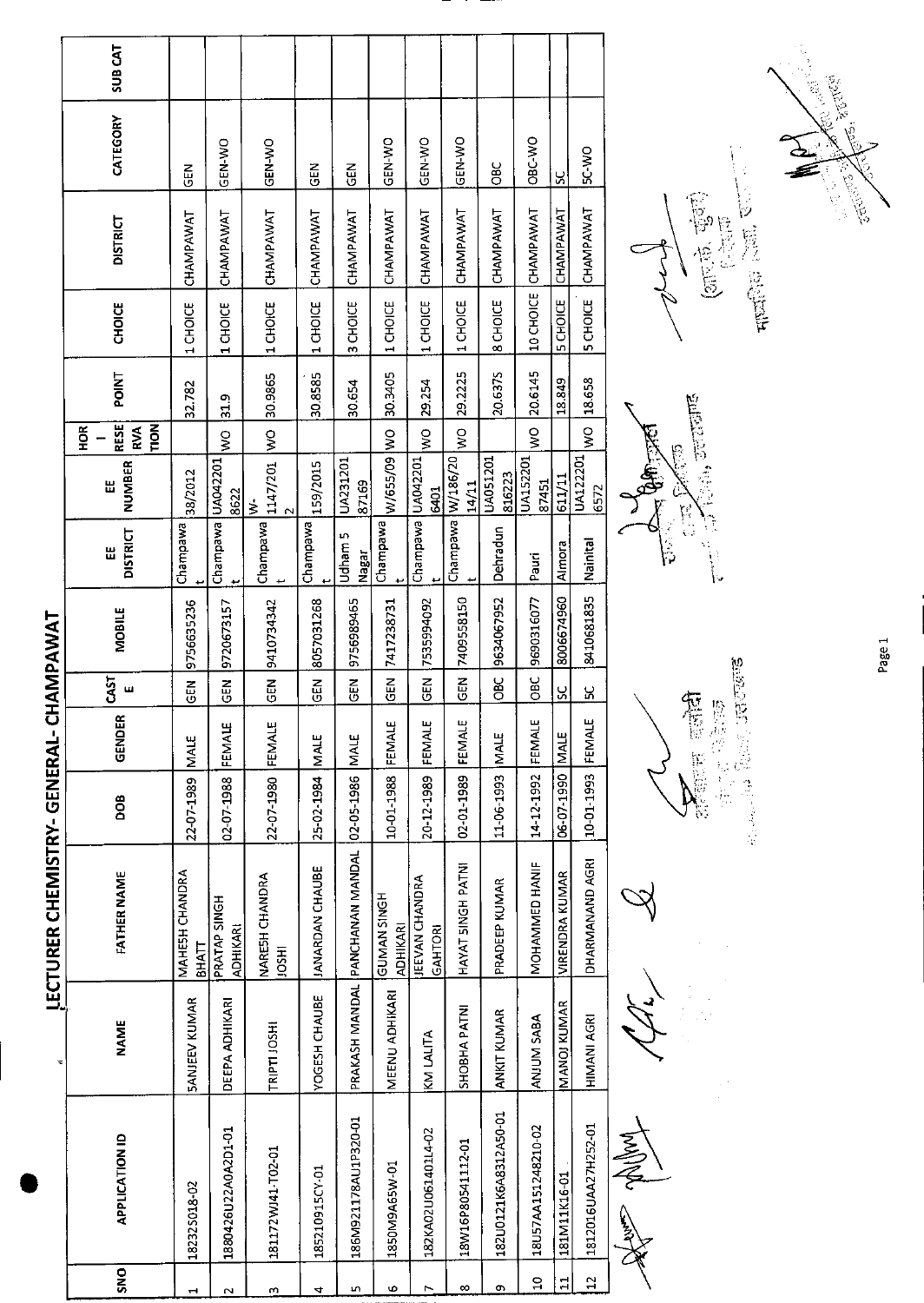|                             | SUB <sub>CAT</sub>                       |                          |                                     |                                 |                                 |                        |                                   |                          |                             |                       |                         |                    |                                   |                          |                        |
|-----------------------------|------------------------------------------|--------------------------|-------------------------------------|---------------------------------|---------------------------------|------------------------|-----------------------------------|--------------------------|-----------------------------|-----------------------|-------------------------|--------------------|-----------------------------------|--------------------------|------------------------|
|                             | CATEGORY                                 | GEN-WO                   | GEN-WO                              | GEN-OBC-WO                      | GEN-WO                          | GEN-WO                 | GEN-OBC-WO                        | GEN-WO                   | GEN-WO                      | <b>OBC</b>            | OBC-WO                  | SC                 | SC WO                             | ST-WO                    |                        |
|                             | <b>DISTRICT</b>                          | DEHRADUN                 | <b>DEHRADUN</b>                     | DEHRADUN                        | DEHRADUN                        | DEHRADUN               | <b>DEHRADUN</b>                   | DEHRADUN                 | DEHRADUN                    | DEHRADUN              | DEHRADUN                | DEHRADUN           | DEHRADUN                          | DEHRADUN                 | 16 克后<br>$\frac{2}{3}$ |
|                             | CHOICE                                   | CHOICE<br>$\overline{ }$ | 2 CHOICE                            | <b>CHOICE</b><br>$\blacksquare$ | <b>CHOICE</b><br>$\blacksquare$ | CHOICE<br>$\mathbf{H}$ | CHOICE<br>$\overline{\mathbf{C}}$ | CHOICE<br>$\blacksquare$ | CHOICE<br>$\blacksquare$    | CHOICE<br>1           | 2 CHOICE                | 2 CHOICE           | 2 CHOICE                          | CHOICE<br>$\blacksquare$ |                        |
|                             | <b>POINT</b>                             | 31.8645                  | 30.6565                             | 29.232                          | 27.5225                         | 25.414                 | 23.1895                           | 22.979                   | 22.8385                     | 22 2875               | 22.164                  | 21.454             | 21.2745                           | 20.2195                  |                        |
|                             | <b>RESE</b><br>TION<br>HOR<br><b>RVA</b> | $\frac{1}{2}$            | $\frac{1}{2}$                       |                                 | $\frac{1}{2}$                   | $\frac{1}{2}$          | $\frac{1}{2}$                     | Ş                        | $\frac{1}{2}$               |                       | $\frac{1}{2}$           |                    | $\frac{1}{2}$                     | $\frac{0}{5}$            |                        |
| DEHRADUN                    | NUMBER<br>Ш                              | UA151201<br>75392        | <b>UA231201</b><br>08694            | UA051201<br>73548               | 13166/20<br>$\frac{1}{2}$       | UA051201<br>812980     | 11772/14<br>$\dot{\geq}$          | UA031201<br>77973        | UA051201<br>812572          | UA051201<br>816222    | <b>UA093201</b><br>7321 | 4474/12            | UK13EMP<br>0245/201<br>80008424   | 2623/201<br>$\infty$     | にいいにゅう                 |
|                             | <b>DISTRICT</b><br>Ш                     | Pauri                    | Udham S<br>Nagar                    | Dehradun                        | Dehradun                        | Dehradun               | Haridwar                          | Chamoli                  | Rudrapray<br>꾐              | Dehradun              | Haridwar                | Haridwar           | Haridwar                          | Dehradun                 | いぼね                    |
|                             | MOBILE                                   | 7060225599               | 9528791561                          | 9675851283                      | 6380363944                      | 7535055556             | 8393854631                        | 8979513702               | 7579023096                  | 8218133290            | 9411127070              | 9634509803         | 8077613100                        | 9458912338               |                        |
|                             | <b>GAST</b><br>ш                         | $\tilde{e}$              | <b>GEN</b>                          | <b>OBC</b>                      | $\tilde{5}$                     | $\tilde{a}$            | ЭЮ<br>Ов                          | M3D                      | $\Xi$                       | <b>DBC</b>            | OBC                     | ပ္ပ                | χ                                 | 5                        |                        |
|                             | $\cong$<br>GENDE                         | FEMALE                   | FEMALE                              | FEMALE                          | FEMALE                          | FEMALE                 | FEMALE                            | FEMALE                   | FEMALE                      | <b>NALE</b>           |                         | <b>MALE</b>        | FEMALE                            | FEMALE                   |                        |
|                             | <b>BOO</b>                               | 11-06-1980               | 21-03-1979                          | 16-07-1991                      | D1-D7-1987                      | 05-07-1991             | 10-07-1991                        | 13-08-1978               | 30-04-1993                  | 06-07-1994            | 12-02-1985 FEMALE       | 18-06-1986         | 04-05-1987                        | 07-06-1992               |                        |
| LECTURER CHEMISTRY- GENERAL | <b>FATHER NAME</b>                       | BHAGWATI PRASAD          | <b>ASHOK KUMAR</b><br><b>NISHRA</b> | SH GURU PRASAD<br><b>UNIYAL</b> | SURENDRA 5INGH<br><b>KANERI</b> | SARVESHWAR<br>PUROHIT  | VEDPAL SAINI                      | BACHCHI RAM<br>PUROHIT   | MIRGENDRA PRASAD<br>MAMGAIN | KHAJAN SINGH SAINI    | NISAR AHMAD             | KRISHNA BHAGAT     | BABU RAM                          | MOHAR SINGH              |                        |
|                             | <b>NAME</b>                              | BAHUGUNA<br>BHARTI       | PRATIBHA MISHRA                     | RASHMI UNIYAL                   | MAMTA KANERI                    | <b>ANJALI</b>          | ANJALI 5AINI                      | RANJANA PUROHIT          | <b>ANKITA MAMGAIN</b>       | <b>SOURABH SAIN</b>   | NAGHMA RANI             | <b>KAMAL KUMAR</b> | NIDHI RANI                        | MANISHA                  |                        |
|                             | <b>APPLICATION ID</b>                    | 18520A5B31B91271U-01     | 184962U18M2301PAD-01                | 18253410510UUA78R-01            | 1811K3036621M-01                | 18950A2211810U80A-02   | 1814271A-51W7-05                  | 187301139UR2PA707-01     | 18U1MA50A027582112-02       | 181221585256U01A02-01 | 18N3AUR029723011-01     | 1844K2147K-01      | 18N0408U0103254M8K41ER<br>02P2-01 | 1836210M223-03           |                        |
|                             | SNO                                      | ٣                        | $\sim$                              | m                               | 4                               | Ю                      | ю                                 | r                        | $\infty$                    | c                     | $\Xi$                   | $\Xi$              | $\overline{1}$                    | $\mathbf{r}$             |                        |
|                             |                                          |                          |                                     |                                 |                                 |                        |                                   |                          |                             |                       |                         |                    |                                   |                          |                        |

 $\frac{\sqrt{12}}{\sqrt{100}}\frac{\log(15)}{\log(1)}\frac{1}{\sqrt{31}}$ **BUGGER** 

、<br>「<br>「<br>「<br>「<br>「<br>」<br>「<br><br><br><br><br>

计信号 化油油



ý

 $\frac{1}{2}$ 



Page 1

 $\frac{1}{2}5\sqrt{3}^{5}$ 

EN 1999